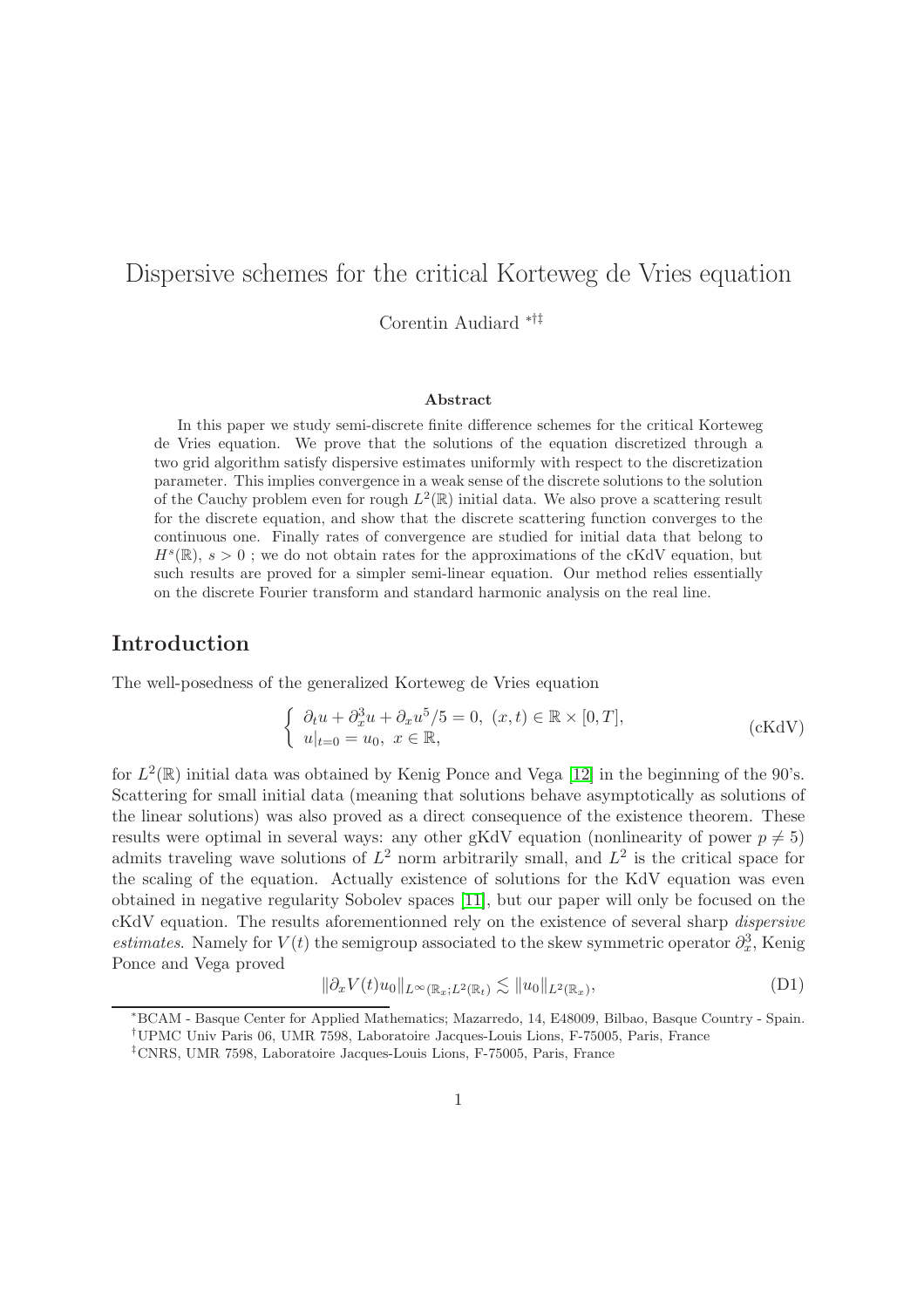<span id="page-1-0"></span>
$$
||V(t)u_0||_{L^5(\mathbb{R}_x;L^{10}(\mathbb{R}_t))} \lesssim ||u_0||_{L^2(\mathbb{R}_x)}.
$$
\n(D2)

If one is not allowed to use dispersive estimates, well-posedness may only be proved by semigroup technics in  $H^s$ ,  $s > 3/2$ , as was done by Kato [\[8\]](#page-43-2) in 1979. It is thus essential for numerical dispersive schemes that they mimick correctly the fine properties of dispersive equations if one wishes to compute solutions for rough initial data. Though travelling waves are problably the most well known solutions of gKdV equations and are very smooth, the approximation of very rough solutions can be important in some contexts. For example stochastic versions of the KdV equation appear in modellisation of plasma fluids, it has been studied theoretically [\[16\]](#page-43-3) and numerically [\[2,](#page-42-0) [3\]](#page-42-1) by Debussche and Printems. The typical space of existence for the solutions is  $L^2$ .

As was pointed out by Ignat and Zuazua  $[7]$  in their work on the nonlinear Schrödinger equation, numerical schemes usually fail to reproduce dispersive properties of solutions. The deep reason is that the "symbol" of the discretized differentiation operators do not behave in the same way as the continuous one: in particular they display a lack of convexity (cancellation of the second order derivative of the symbol) and lack of "slope" (cancellation of the first derivative), which are obstructions to the proof of  $(D1, D2)$  $(D1, D2)$ . To clarify the importance of this let us outline the proof of the estimate [\(D1\)](#page-0-0) as is done in [\[10\]](#page-43-5). By Fourier transform, we have

$$
\partial_x u = \frac{1}{2\pi} \int_{\mathbb{R}} e^{ix\xi} e^{i\xi^3 t} \widehat{u_0}(\xi) d\xi = \frac{1}{2\pi} \int_{\mathbb{R}} e^{ix\eta^{1/3}} e^{i\eta t} \widehat{u_0}(\eta^{1/3}) \frac{d\eta}{3\eta^{1/3}}
$$

now using Parseval's identity in the time variable and reversing the change of variables

$$
\|\partial_x u(x,\cdot)\|_{L^2_t}^2 = \frac{1}{18\pi} \int_{\mathbb{R}} |\widehat{u_0}|^2 \frac{d\eta}{\eta^{2/3}} = \frac{1}{18\pi} \int_{\mathbb{R}} |\widehat{u_0}|^2 3\xi^2 \frac{d\xi}{\xi^2} = \frac{1}{3} \|u_0\|_{L^2}^2.
$$

Looking carefully at the method of proof, it appear that a crucial point is  $|(\xi^3)'| \geq \xi^2$ , or naively put the first derivative of the symbol is large for  $\xi$  large. This is certainly not true for a discrete differentiation operator for its symbol (obtained by discrete Fourier transform) is a periodic function in  $\xi$ . Similarly it can be seen (though much less directly) that the gain of integrability [\(D2\)](#page-1-0) relies on the uniform *curvature* of the symbol, another feature not satisfied for discrete schemes, since the symbol can not remain convex nor concave.

At this point, it is worth mentionning that this kind of difficulty has been overcome by Nixon [\[14\]](#page-43-6) in the case of fully implicit schemes. Indeed for implicit schemes the numerical dissipation is particularly strong at the frequencies where the symbol of the discretized operator fails to behave like the continuous one. Our aim here is to deal rather with non dissipative schemes discrete in space and continuous in time- for which dispersive estimates are inherent to the space discretization. We also point out that no convergence of the scheme nor study of scattering was provided in Nixon's work.

Our approach follows the one developped by Ignat and Zuazua for the Schrödinger equation [\[7\]](#page-43-4), where they used a "two grid filtering" in order to eliminate the bad frequencies. The technics rely on basic harmonic and functional analysis, and we tried to keep a reasonnable balance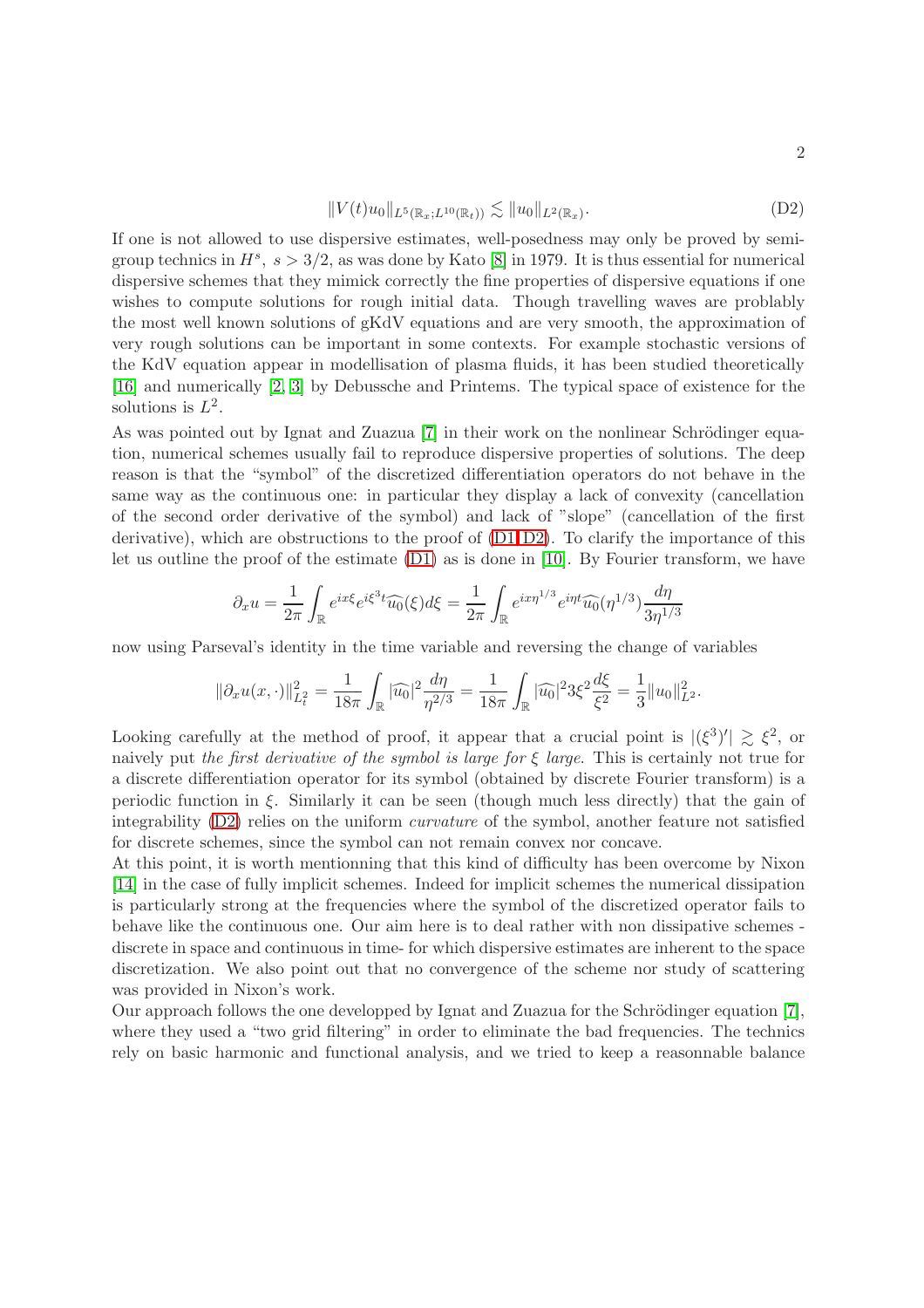between self-containedness and length of calculus : when proofs are slight modifications of already existing arguments we often point to a reference instead of repeating them, and if several quantities are bounded by the same method the precise argument is detailed only once. Our core result is that there exists  $N \in \mathbb{N}$  and an interpolation operator  $\Pi : l^2(Nh\mathbb{Z}) \to l^2(h\mathbb{Z})$ (actually constructed for  $N = 6$ ) such that the semi-discrete finite difference problem

$$
\begin{cases} \partial_t u_n + \partial_h^3 u_n + (\partial_h \Pi E u)_n^5 / 5 = 0, (n, t) \in \mathbb{Z} \times \mathbb{R} \\ u|_{t=0} = \Pi u_{0,h}, \end{cases}
$$

is globally well-posed for  $\varphi \in l^2(Nh\mathbb{Z})$  sufficiently small, and the solution satisfies analogous dispersive estimates analogous to [\(D1](#page-0-0), [D2\)](#page-1-0) uniformly in h. The notations E,  $\Pi$ ,  $\partial_h$  and  $\partial_h^3$ are defined in the first and second sections. The convergence of the discrete solution to the continuous one is proved by standard weak convergence/compactness arguments. Of course no rate of convergence in h can be obtained if we work at the critical level of regularity  $u_0 \in L^2$ , but we expect that rates of convergence in  $h^{\alpha s}$  should be true for  $u_0 \in H^s$  (most likely for  $\alpha = 2/5$ . Though we did not manage to obtain such results for the quasi-linear critical KdV equation, we investigate this question for a simpler (semi-linear) equation in the last section of the article, and give detailed argument that should apply to the cKdV equation, provided some technical obstructions were overcome.

Finally, let us remind that scattering for the continuous problem means that there exists a function  $w \in L^2_x$  such that  $\lim_{t \to +\infty}$  $\lim_{t\to+\infty}||u(t)-V(t)w||_{L^2}\to 0$ , where  $V(t)$  is the group generated by  $-\partial_x^3$ . In other words the solution of the quasilinear problem behaves asymptotically as a solution of the linear one. We prove here a discrete version of this result, that is

$$
\exists w_h \in l^2(h\mathbb{Z}): \lim_{t} \|u_h(t) - V_h(t)w_h\|_{l^2} \to 0,
$$

where  $V_h(t)$  is generated by  $-\partial_h^3$ . We prove also that  $w_h$  converges to w in a weak sense. The paper is organized as follows:

- In section 1 we set up notations.
- Section 2 and 3 are focused on the derivation of *linear* dispersive estimates for the semidiscrete problem, more precisely local smoothing is obtained in section 2 while global gain of integrability is tackled in section 3.
- The global well-posedness of the (semi-)discrete problem for small initial data is proved in section 4.
- We prove in section 5 that, provided the discretized initial data converge to  $u_0$ , then the solution of the discrete problem converges strongly in  $L^2_{loc}(\mathbb{R}_x \times \mathbb{R}_t)$  (and weakly in stronger spaces) to the solution of the Cauchy problem.
- The study of scattering is done in section 6.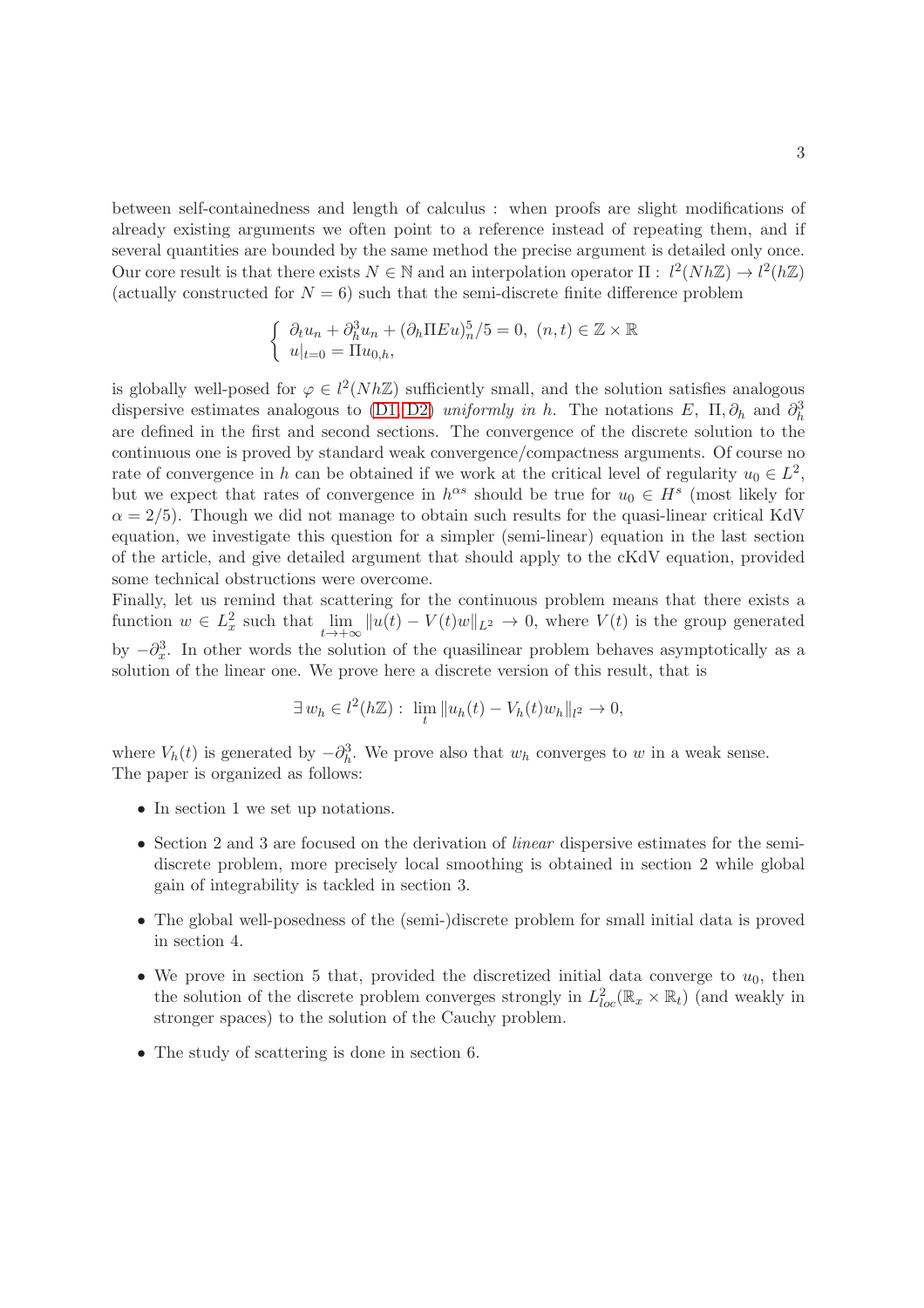#### 1 NOTATIONS AND BASIC PROPERTIES 4

- Finally, section 7 deals with rates of convergence when the initial data is more regular than  $L^2$ . Linear estimates with rates are obtained similarly to section 2 and 3. Althouth they are not sufficient for the cKdV equation, they are applied to a semi-linear problem for which well-posedness is preliminary justified.
- The appendix describes discrete versions of some well-known results of Fourier and harmonic analysis, and contains a dispersive estimate with rates in the spirit of section 7 that we did not manage to use, but that may be useful in further studies.

### 1 Notations and basic properties

The set of sequences defined on  $h\mathbb{Z}$  is denoted  $\mathcal{S}(h\mathbb{Z})$ . As usual, the Lebesgue spaces on the real line are denoted  $L^p(\mathbb{R})$  while the discrete analogous spaces are  $l^p(h\mathbb{Z})$ , or in a shortened notation  $l_h^p$  $_{h}^{p}$ , or  $l^{p}$  when there is no ambiguity. Their norms are respectively denoted  $\|\cdot\|_{L^{p}}$ ,  $\|\cdot\|_{l^{p}}$ . The norm of a sequence  $u \in l^p(h\mathbb{Z})$  is defined as

$$
||u||_{l^p}^p = h \sum |u_j|^p.
$$

Similarly a sequence of  $\mathcal{S}(h\mathbb{Z})$  will be indexed as  $u_{jh}$  or  $u_j$  indifferently. We write  $\mathbb{R}_t$ ,  $\mathbb{R}_x$ in order to avoid confusion between time and space, and write for conciseness  $L_x^p L_t^q$  $\frac{q}{t} :=$  $L^p(\mathbb{R}_x; L^q(\mathbb{R}_t))$ , and similarly  $l^p L_t^q$  $t_t^q$ ,  $L_t^p L_x^q$ ,  $L_t^p l^q$ . When working on bounded time intervals, and if there is no risk of confusion we may also write  $L_T^p$  $_{T}^{p}$  for  $L^{p}([-T,T])$  or  $L^{p}([0,T])$ .

When we write for two quantities a, b depending on a number of parameters  $a \approx b$ , we mean that there exists two constants  $\alpha$ ,  $\beta > 0$  independant of the parameters such that

$$
\alpha a \le b \le \beta a. \tag{1.1}
$$

The notation  $a \leq b$  means that there exists  $C > 0$  such that  $a \leq Cb$ , C independant of the parameters.

The Fourier transform is the application  $u \mapsto \mathcal{F}(u) = \hat{u} = \int_{\mathbb{R}} e^{-ix\xi} u(x) dx$ , the discrete Fourier transform is the application

$$
(u_n)\mapsto \widehat{u}=h\sum e^{-ij\xi}u_j.
$$

Up to some multiplicative constant it is an isometry  $l^2(h\mathbb{Z}) \to L^2([-{\pi}/h,{\pi}/h])$  (this is the Parseval identity), and the sequence  $(u_i)$  can be deduced from its Fourier transform thanks to the Fourier inversion formula

$$
u_j = \frac{1}{2\pi} \int_{-\pi/h}^{\pi/h} e^{ijh\xi} \widehat{u}(\xi) d\xi := (\mathcal{F}^{-1}\widehat{u})_j.
$$
 (1.2)

A Fourier multiplier  $M(D)$  of symbol  $m(\xi)$  acting on  $l^2(h\mathbb{Z})$  is defined by

$$
Mu(\xi)|_{[-\pi/h,\pi/h]} = m(\xi)\widehat{u}(\xi)|_{[-\pi/h,\pi/h]}.
$$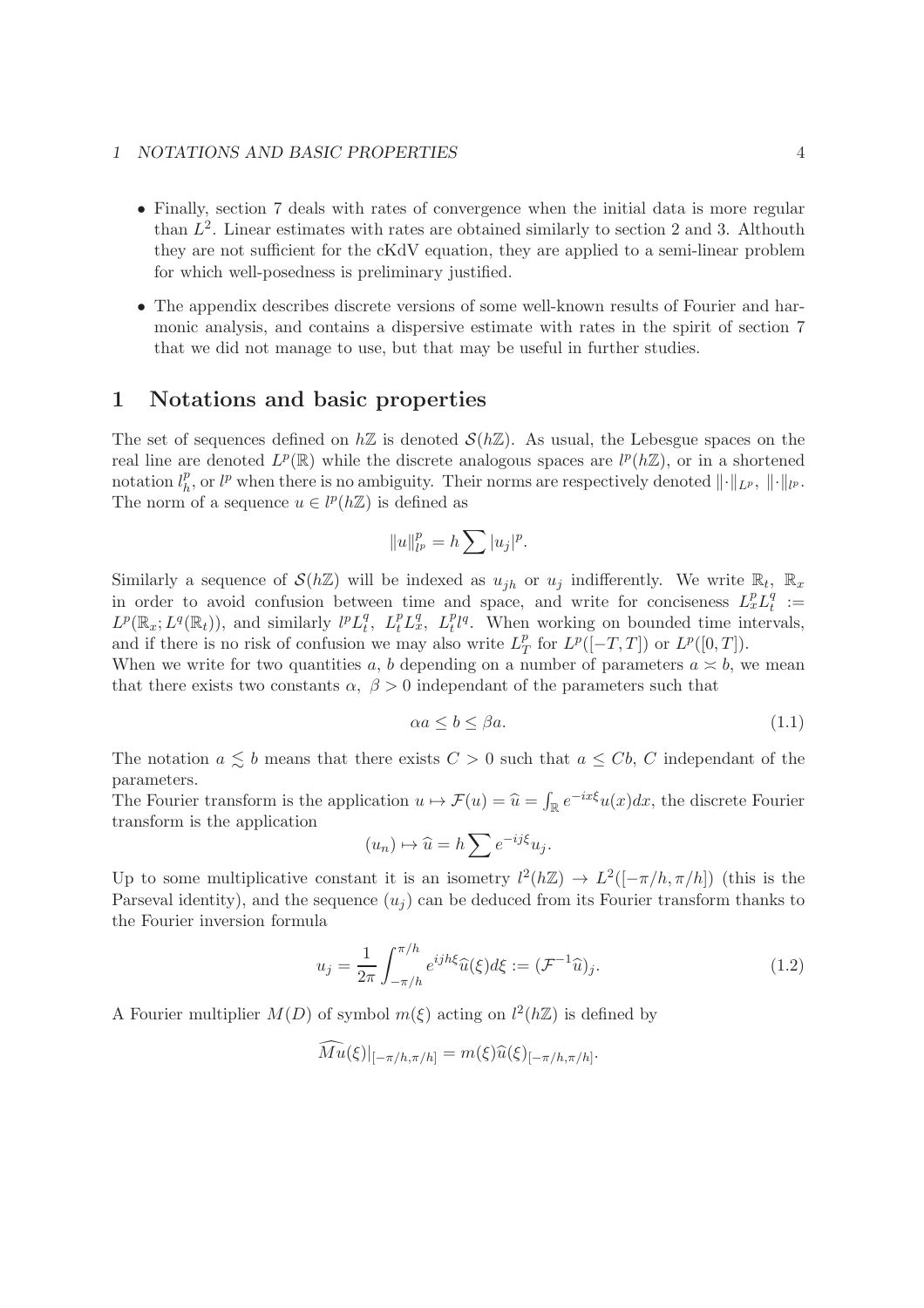#### 1 NOTATIONS AND BASIC PROPERTIES 5

A similar definition stands for multiplier acting on  $L^2(\mathbb{R})$ :  $\forall \xi \in \mathbb{R}$ ,  $\widehat{Mu}(\xi) = m(\xi)\widehat{u}(\xi)$ . In particular, we may define the fractional derivative operators

$$
|D|^s u := \mathcal{F}^{-1}(|\xi|^s \widehat{u}),\tag{1.3}
$$

and emphasize that this definition holds for sequences as well as for functions. It is clear, but important that Fourier multipliers commute.

This leads to the definition of discrete and continuous Sobolev spaces for  $s \geq 0$ 

$$
H^{s}(h\mathbb{Z}) = \{(u_n) \in l^2(h\mathbb{Z}) : ||u||_{H^{s}} := ||(1+|D|^{s})u||_{l^2} < \infty\},
$$
  

$$
H^{s}(\mathbb{R}) = \{u \in L^2(\mathbb{R}) : ||u||_{H^{s}} := ||(1+|D|^{s})u||_{L^2} < \infty\}.
$$

Generically, discrete differentiation operators are Fourier multipliers. For example, the operator  $\partial_h$  defined by

$$
(\partial_h u)_{jh} = \frac{u_{(j+1)h} - u_{jh}}{h},
$$

has for symbol  $(e^{ih\xi} - 1)/h$ . In section 5, we will also use the action of  $\partial_h$  on functions, defined by  $(\partial_h u)(x) = (u(x+h) - u(x))/h$ . We use in all the paper the standard discretization of the third order derivative operator

$$
(u_j) \to (\partial_h^3 u_h)_j := \frac{u_{h(j+2)} - 2u_{h(j+1)} + 2u_{h(j-1)} - u_{h(j-2)}}{2h^3}.
$$

Note that (despite the notation)  $\partial_h^3 \neq \partial_h \circ \partial_h \circ \partial_h$ . This is a stable (semi-)discretization for the Airy equation  $\partial_t + \partial_x^3 u = 0$  indeed it is easily seen that

$$
\partial_t \widehat{u} - i \frac{4}{h^3} \sin^2(\xi h/2) \sin(\xi h) \widehat{u} := \partial_t \widehat{u} - ip_h(\xi) \widehat{u} = 0 \Rightarrow \widehat{u} = e^{ip_h(\xi)t} \widehat{u_0},\tag{1.4}
$$

implying the conservation of the  $l_h^2$  norm by the Parseval equality. The first order derivative of  $p_h$  is

$$
p'_h = 4\sin(\xi h/2)\sin(3\xi h/2)/h^2,
$$
\n(1.5)

its second order derivative is

<span id="page-4-0"></span>
$$
p_h'' = 2(2\sin(2\xi h) - \sin(\xi h))/h.
$$
 (1.6)

The group corresponding to  $-\partial_h^3$  will be denoted  $V_h(t) : u \to \mathcal{F}^{-1}(e^{itp_h}\hat{u})$ , we also remind that in the introduction we denoted  $V(t)$  the semigroup corresponding to  $-\partial_x^3$ , it is the Fourier multiplier of symbol  $e^{it\xi^3}$ .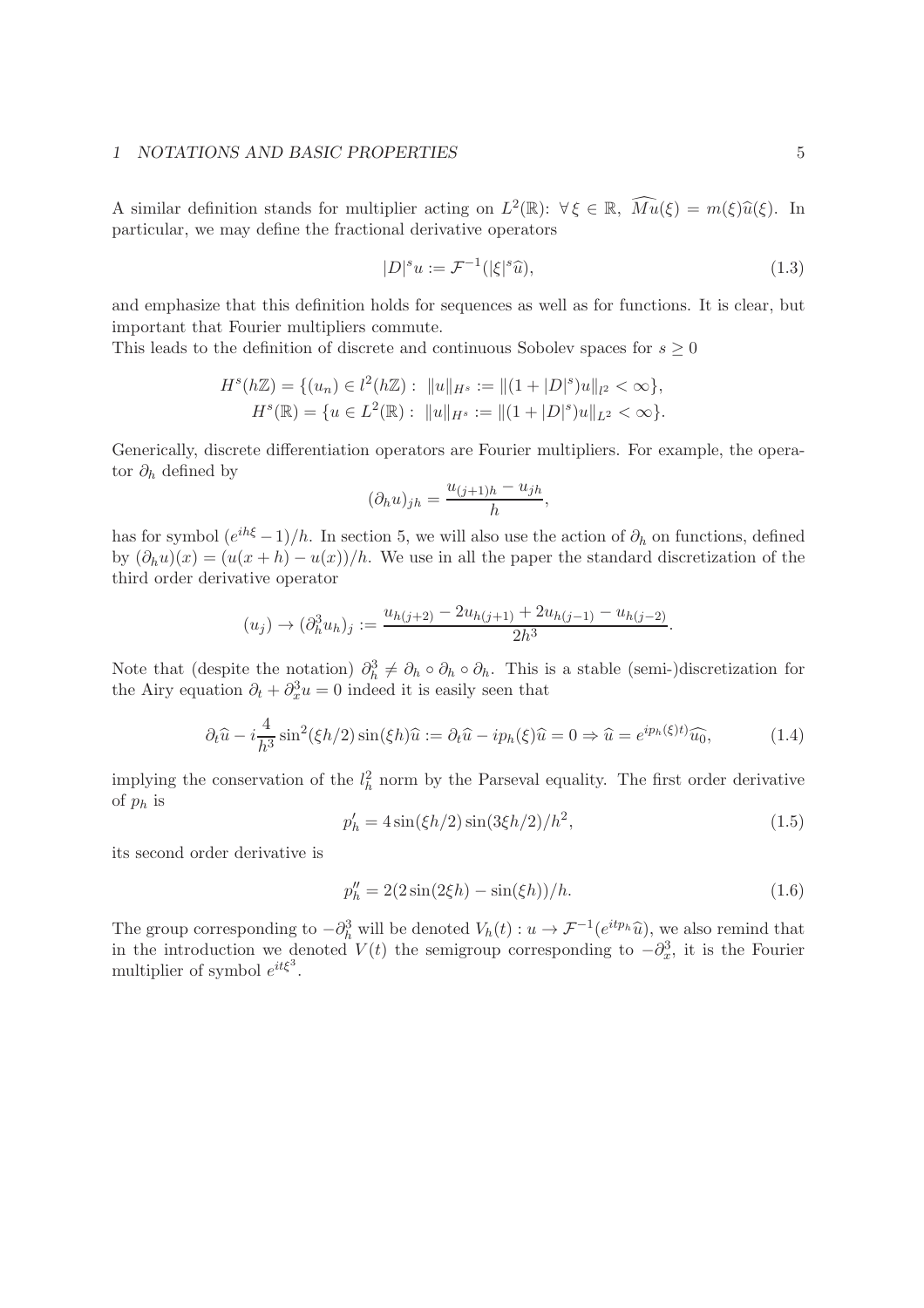#### 2 DISCRETE DISPERSIVE SMOOTHING 6

### 2 Discrete dispersive smoothing

The lack of smoothing effect for the operator  $V_h(t)$  and arbitrary initial data could be proved as was done in  $[7, 6]$  $[7, 6]$  for the Schrödinger equation. This is due to a lack of slope of the derivative of the symbol  $4\sin(h\xi/2)\sin(3h\xi/2)/h^2$ , which cancels at  $\xi_{\pm} = \pm 2\pi/3h$ .

The method that we will follow to tackle this issue consists in filtering the initial data and the nonlinearity in a way such that their spectrum is localized away from  $\xi_{\pm}$ . Namely if  $(u_n)$  is a sequence of  $3h\mathbb{Z}$ , we define  $\Pi u_i$  defined on  $h\mathbb{Z}$  as follows

$$
\begin{cases}\n\Pi u_{3j} = u_{3j}, \n\Pi u_{3j+1} = 2/3u_{3j} + 1/3u_{3j+3}, \n\Pi u_{3j+2} = 1/3u_{3j} + 2/3u_{3j+3}.\n\end{cases}
$$
\n(2.1)

A word of caution on notations: The operator  $\Pi$  as defined is of course linked to h, though it is clear that their definition poorly depends on it. In order to lighten the notations we have chosen not to display this dependance. The careful reader may want to remember this, especially for the upcoming remark [3](#page-9-0) where dependance on h does matter.

We have the formula

$$
\widehat{\Pi u} = \frac{1}{9} (1 + 2 \cos(h\xi))^2 \widehat{E_3 u}.
$$
\n(2.2)

Indeed

$$
\widehat{\Pi u} = h \sum \Pi u_j e^{-ijh\xi} = 3h/3 \sum u_{3j} e^{-3ijh\xi} (1 + 2/3e^{ih\xi} + 2/3e^{-ih\xi} + 1/3e^{2ih\xi} \n+1/3e^{-2ih\xi}) \n= \frac{1}{3} \widehat{E_3 u}(\xi) (1 + 4/3 \cos h\xi + 2/3 \cos(2h\xi)) \n= \frac{1}{9} \widehat{E_3 u}(\xi) (1 + 4 \cos h\xi + 4 \cos^2 h\xi) \n= \frac{1}{9} \widehat{E_3 u}(\xi) (1 + 2 \cos h\xi)^2.
$$

Note that it is clear that  $\|\Pi E_3 u\|_{l^p(h\mathbb{Z})} \leq \|E_3 u\|_{l^p(3h\mathbb{Z})} \leq 3^{1/p} \|u\|_{l^p(h\mathbb{Z})}$ , this fact will be used during the rest of the article without further notice.

<span id="page-5-1"></span>**Proposition 1.** Let M be a Fourier multiplier on  $l^2(h\mathbb{Z})$  whose symbol m satisfies

$$
\forall \xi \in [-\pi/h, \pi/h], \ |m(\xi)| \lesssim |\xi|.
$$

Any  $u \in l<sub>3h</sub><sup>2</sup>$  satisfies the following dispersive smoothing:

<span id="page-5-0"></span>
$$
\sup_{j} \int_{\mathbb{R}} |(MV_h(t)\Pi u)_j|^2 dt \lesssim ||u||_{l^2_{3h}}^2,
$$
\n(2.3)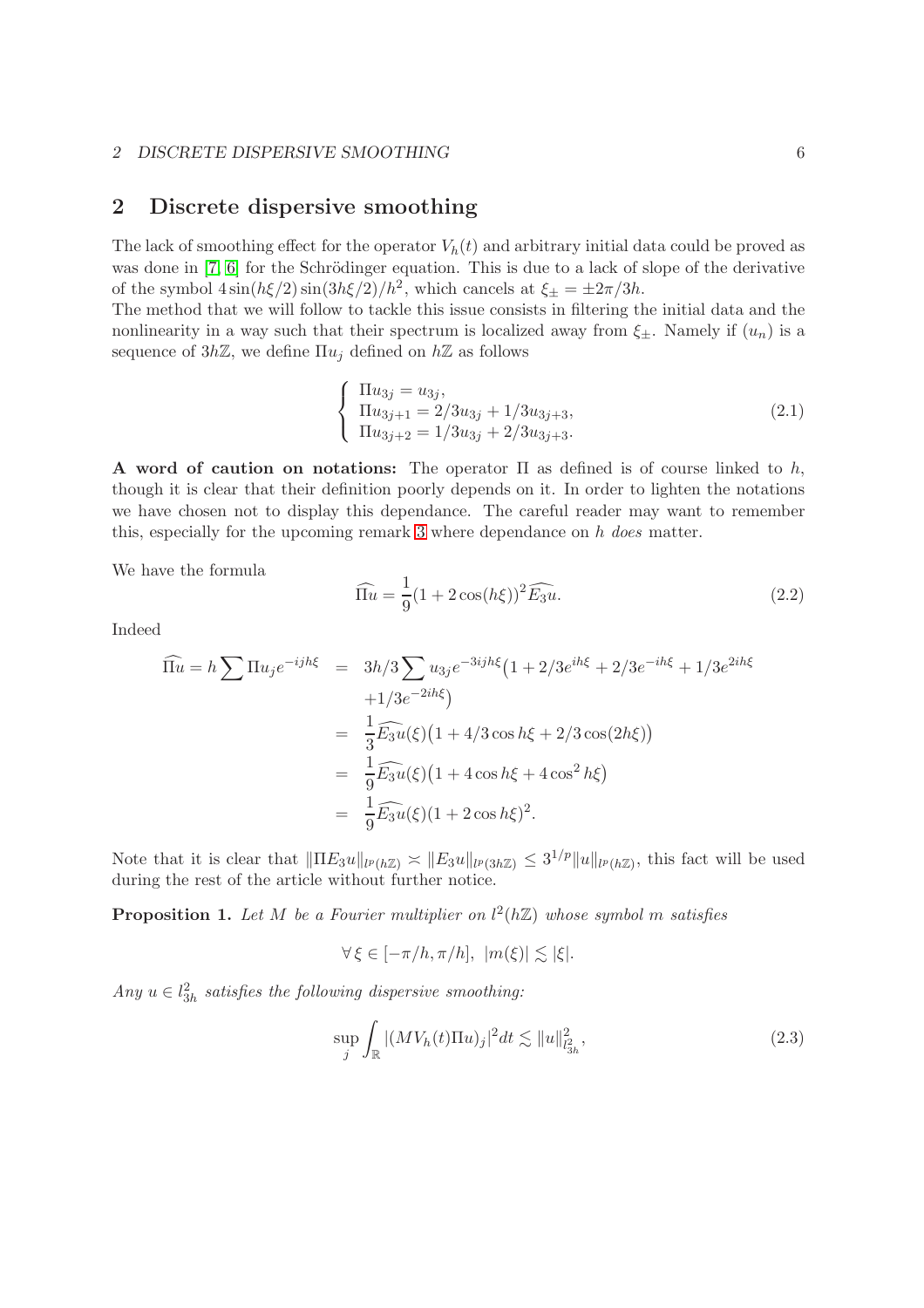#### 2 DISCRETE DISPERSIVE SMOOTHING 7

and the inhomogeneous analogous stands for any  $(g_{3i}(t))$ 

<span id="page-6-0"></span>
$$
\|\int_0^t M^2 V(t-t')\Pi f(t')dt'\|_{l^\infty L^2} \lesssim \|g\|_{l^1_{3h}L^2_t}
$$
\n(2.4)

*Proof.* By scaling, it is sufficient to prove [\(2.3\)](#page-5-0) for  $h = 1$ . We have

$$
V(t)\Pi u_j = \int_{-\pi}^{\pi} e^{ix\xi} e^{itp(\xi)} \frac{(1+2\cos\xi)^2}{9} m(\xi) \hat{u} d\xi = \int_{-\pi}^{\pi} e^{ix\xi} e^{4it\sin^2(\xi/2)\sin\xi} \frac{(1+2\cos\xi)^2}{9} m \widehat{\Pi} u d\xi
$$

On  $]-2\pi/3, 2\pi/3[$ ,  $(\sin^2(\xi/2)\sin \xi)' = \sin(\xi/2)\sin(3\xi/2) > 0$ , thus p is a diffeormorphism and we may use the change of variables  $\eta = 4 \sin^2(\xi/2) \sin \xi$ . To lighten the notations we write  $\xi = \xi(\eta)$  and  $d\xi = f(\eta)d\eta$  and keep  $\hat{u}, m$  for  $\hat{u}(\xi(\eta))$ ,  $m(\xi(\eta))$ . This gives

$$
\int_{-2\pi/3}^{2\pi/3} e^{ix\xi} e^{4it\sin^2(\xi/2)\sin\xi} \frac{(1+2\cos\xi)^2}{9} m\hat{u} d\xi = \int_{-3\sqrt{3}/8}^{3\sqrt{3}/8} e^{ix\xi(\eta)+it\eta} \frac{(1+2\cos\xi)^2}{9} m\hat{u}
$$

$$
= \int_{\mathbb{R}} 1_{[-3\sqrt{3}/8,3\sqrt{3}/8]} e^{ix\xi(\eta)+it\eta} \frac{(1+2\cos\xi)^2}{9} m\hat{u} f(\eta) d\eta,
$$

which is an inverse Fourier transform in time. Plancherel's formula thus implies

$$
\|\int_{-3\sqrt{3}/8}^{3\sqrt{3}/8} e^{ix\xi(\eta)} e^{it\eta} \frac{(1+2\cos\xi)^2}{9} m\widehat{u}f(\eta) d\eta\|_{L_t^2}^2 = \int_{-3\sqrt{3}/8}^{3\sqrt{3}/8} \frac{(1+2\cos\xi)^4}{81} |m|^2 |\widehat{u}f(\eta)|^2 d\eta,
$$

then reversing the change of variable  $\eta = \eta(\xi)$  we get

$$
\int_{-3\sqrt{3}/8}^{3\sqrt{3}/8} (1+2\cos\xi)^4 |m|^2 |\hat{u}f(\eta)|^2 d\eta = \int_{-2\pi/3}^{2\pi/3} (1+2\cos\xi)^4 |m|^2 |\hat{u}|^2 \frac{d\xi}{4\sin(\xi/2)\sin(3\xi/2)}.
$$

The divisor  $\sin(\xi/2)\sin(3\xi/2)$  cancels at the first order in  $\xi_{\pm} = \pm 2\pi/3$  and at the second order in 0, but since it is easily seen that

$$
\frac{(1+2\cos\xi)|m(\xi)|^2}{\sin(\xi/2)\sin(3\xi/2)}
$$
 is uniformly bounded on  $[-2\pi/3, 2\pi/3]$ ,

this implies

$$
\int_{-2\pi/3}^{2\pi/3} (1 + 2\cos\xi)^4 |m|^2 |\hat{u}|^2 \frac{d\xi}{\sin(\xi/2)\sin(3\xi/2)} \leq \int_{-2\pi/3}^{2\pi/3} (1 + 2\cos\xi)^3 |\hat{u}|^2 d\xi
$$
  

$$
\lesssim ||\hat{u}||_{L^2}^2
$$
  

$$
\lesssim ||u||_{l_{3h}^2}^2
$$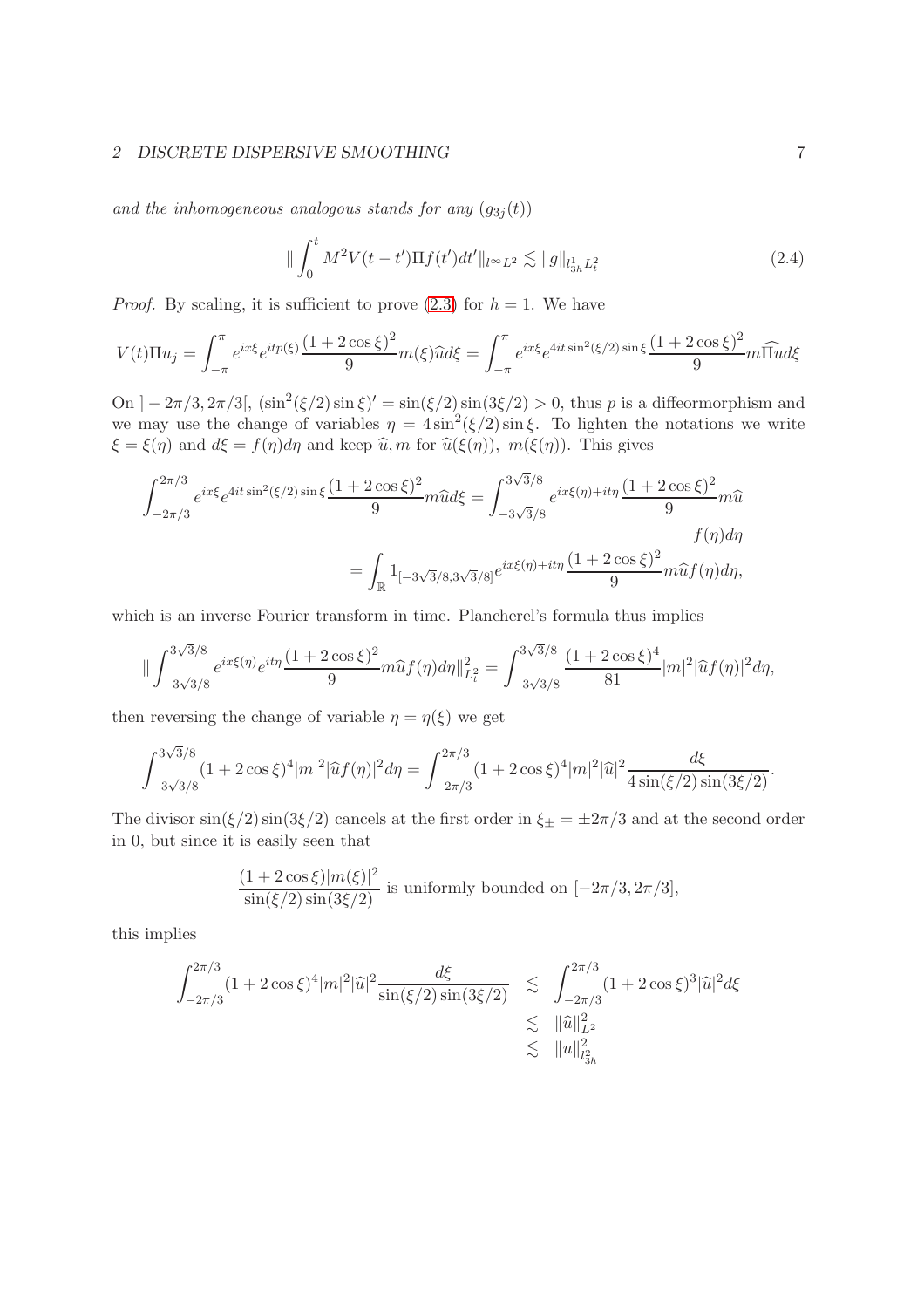#### 2 DISCRETE DISPERSIVE SMOOTHING 8

The same argument can be applied without further difficulties in the areas  $[2\pi/3, \pi]$  and  $[-\pi, -2\pi/3]$  where p is also monotone, this gives finally [\(2.3\)](#page-5-0).

The estimate [\(2.4\)](#page-6-0) is slightly more technical and is based on the formula

$$
M^{2} \int_{0}^{t} V_{1}(t-t') \Pi g(t')dt' = \int_{-\pi}^{\pi} \int_{\mathbb{R}} e^{ix\xi} \xi^{2} \frac{e^{i\tau t} - e^{ip(\xi)t}}{i(\tau - p(\xi))} \frac{(1+2\cos(\xi))^{2}}{9} \widehat{f}(\xi,\tau) d\xi d\tau
$$
 (2.5)

where  $\hat{f}$  is the Fourier transform of f with respect to both x and t. For this we refer to the argument in [\[12\]](#page-43-0), theorem 3.5.

Remark 2. • It is clear from the proof that the boundedness of  $\frac{(1+2\cos\xi)^4|m|^2|}{\sin(\xi/2)\sin(3\xi/2)}$  is the main ingredient. It is implied by the first order cancellation of  $(1+2\cos\xi)^4$  at  $\pm 2\pi/3$ , and any other Fourier multiplier whose symbol cancels in such a way would have also worked. This fact is important since in the next section we will see that different interpolators must be used to gain integrability.

• The Proposition is stated for a general multiplier  $M$  but we have in mind essentially two cases: the operator |D| and the first order discrete differentiation  $\partial_h$ .

Corollary 1. The following "dual" estimates also hold:

<span id="page-7-0"></span>
$$
\forall u \in l_h^2, \qquad \|\Pi^* MV(t)u\|_{l_{3h}^{\infty}L_t^2} \lesssim \|u\|_{l^2},\tag{2.6}
$$

$$
\forall g \in l_{3h}^{1} L_{t}^{2}, \qquad \sup_{t} \|M \int_{-\infty}^{\infty} V(t - t') \Pi g(t') dt' \|_{l^{2}} \lesssim \|\Pi g\|_{l^{1} L^{2}}, \tag{2.7}
$$

$$
\|M\int_0^t V(t-t')\Pi g(t')dt'\|_{l^2} \lesssim \|\Pi g\|_{l^1L^2([0,t])}.
$$
\n(2.8)

*Proof.* We first note that  $M^*$  is the Fourier multiplier of symbol  $\overline{m}$ , thus Prop. [1](#page-5-1) is also true for  $M^*$ . The inequality  $(2.7)$  is a direct duality consequence of  $(2.6)$ , indeed

$$
\|M^*\int_{-\infty}^{\infty} V(t-t')\Pi g(t')dt'\|_{l^2} = \sup_{\|u\|_{l^2}=1} \sum_{j} M^*\int_{-\infty}^{\infty} V(t-t')(\Pi g)_j(t')dt'u_j
$$
  

$$
= \sup_{\|u\|_{l^2}=1} \sum_{j} \int_{-\infty}^{\infty} g_{3j}(t')(\Pi^* V(t'-t)Mu)_{3j}dt'
$$
  

$$
\leq \|g\|_{l^1 L^2_t} \|\Pi^* V(t'-t)Mu\|_{l^{\infty} L^2_{t'}}
$$
\leq \|g\|_{l^1 L^2_t} \|u\|_{l^2},
$$
$$

while [\(2.8\)](#page-7-0) is deduced from [\(2.7\)](#page-7-0) by replacing g by  $1_{[0,t]}g$ . It remains to prove [\(2.6\)](#page-7-0). We remind that  $\psi = (1 + 2\cos(h\xi))^2/9$  is the symbol of  $\Pi$ . From

 $\Box$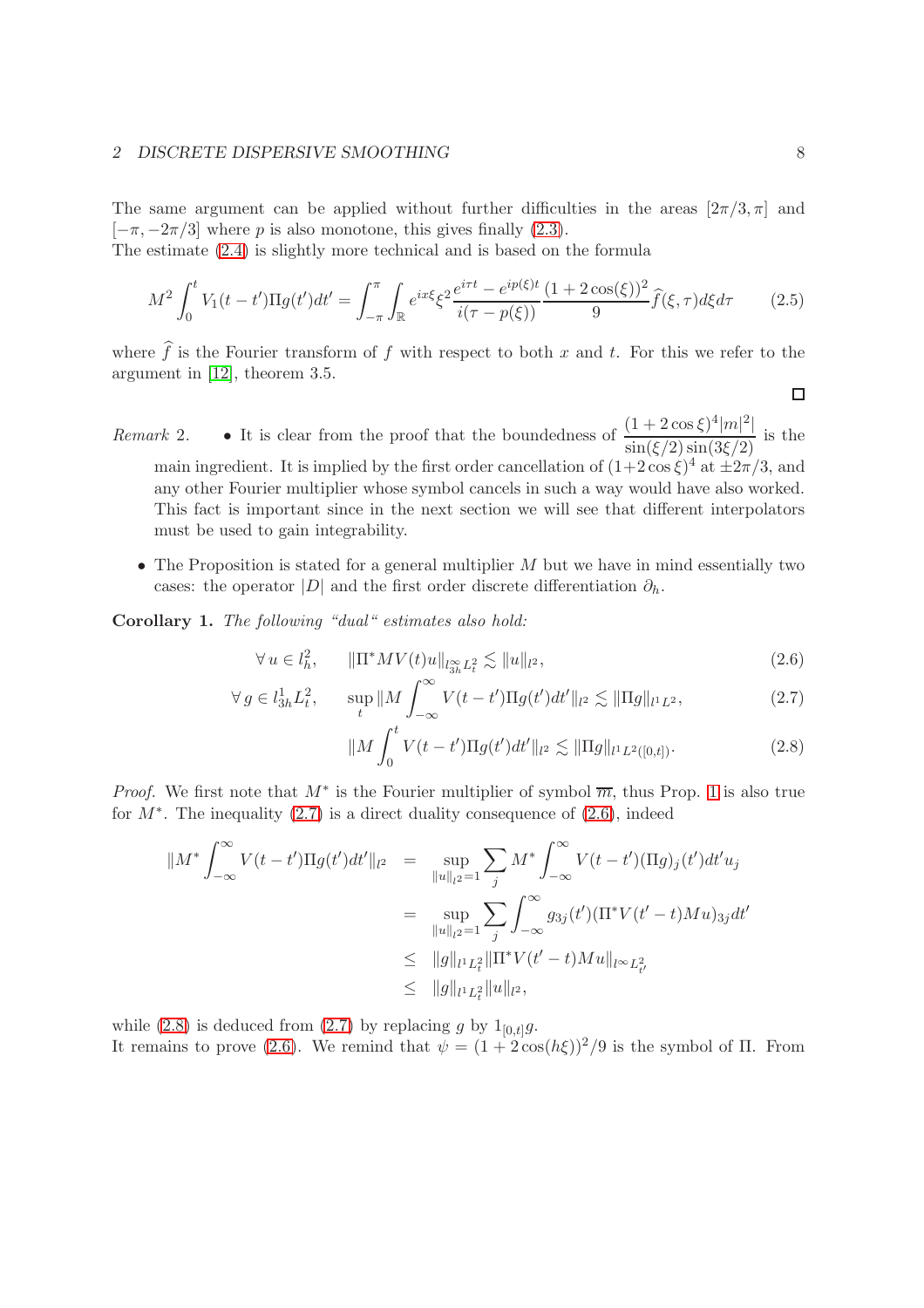#### 3 GLOBAL DISPERSIVE ESTIMATES 9

the duality formula

$$
\forall (u, v) \in l^{2}(3h\mathbb{Z}) \times l^{2}(h\mathbb{Z}), 2\pi \sum_{j} \Pi u_{j}v_{j} = \int_{-\pi/h}^{\pi/h} \psi \widehat{u}\widehat{v}
$$

$$
= \int_{-\pi/3h}^{\pi/3h} \widehat{u}(\xi) (\psi \widehat{v}(\xi - 2\pi/3) + \psi \widehat{v}(\xi))
$$

$$
+ \psi \widehat{v}(\xi + 2\pi/3) d\xi
$$

we see that  $2\pi \widehat{\Pi^*v} = \psi \widehat{v}(\xi - 2\pi/3) + \psi \widehat{v}(\xi) + \psi \widehat{v}(\xi + 2\pi/3)$  so that

$$
\Pi^* \widehat{|D|V(t)} u = \psi|\xi - 2\pi/3|e^{itp}\widehat{u}(\xi - 2\pi/3) + \psi|\xi|e^{itp}\widehat{v}(\xi) + \psi|\xi + 2\pi/3|e^{itp}\widehat{v}(\xi + 2\pi/3),
$$

and the proof of Proposition [1](#page-5-1) can be repeated identically because  $\psi$  cancels at the appropriate points.  $\Box$ 

# 3 Global dispersive estimates

A key estimate on the solutions of the linear evolution equation  $\partial_t u + \partial_x^3 u = 0$  is

$$
||u||_{L_x^4 L_t^\infty} \lesssim |||D|^{1/4} u_0||_{L^2},\tag{3.1}
$$

it relies on the fact that the second derivative of the symbol  $\xi^3$  does not cancel on R outside 0, which is obviously not the case for the discrete symbol on  $[-\pi, \pi]$ . This estimate is sharp in the sense that it is scale invariant:

$$
||u(\lambda x, \lambda^3 t)||_{L_x^4 L^{\infty}t} = ||u(x, t)||_{L_x^4 L^{\infty}t}/\lambda^{1/4}, |||D|^{1/4}u_0(\lambda x)||_{L_x^2} = ||u_0||_{L^2}/\lambda^{1/4},
$$

and the same scale invariancy holds for sequences of  $\mathcal{S}(\mathbb{Z})$  dilated in sequences of  $\mathcal{S}(h\mathbb{Z})$ . This will be used in order to reduce our proofs to the case  $h = 1$ .

According to  $(1.6)$ , the second derivative of the discrete symbol p cancels at the points where

$$
2\sin(2\xi) = \sin \xi.
$$

Except the obvious points  $0, \pm \pi$ , there are only two solutions  $(\xi_1, \xi_0)$  in  $]-\pi, \pi[$ , and up to reindexing we can assume that  $\xi_1 \in ]-\pi/2, -\pi/4[$  and  $\xi_0 \in ]\pi/4, \pi/2[$ . Similarly to the previous section, we will see that the derivation of global dispersive estimates only requires to use an interpolation operator whose symbol cancels at  $(\xi_0, \xi_1)$ . Unfortunately they are not rational multiple of  $\pi$ , thus no 'barycentric' interpolator may be used to filter those frequencies as in previous section. We chose instead to use an interpolation operator more tailored to this case. According to the previous section, we need to find an interpolator  $\Pi$  such that

$$
\widehat{\Pi u}(\xi_0) = \widehat{\Pi u}(\xi_1) = \widehat{\Pi u}(\pm 2\pi/3) = \widehat{\Pi u}(\pm \pi) = 0.
$$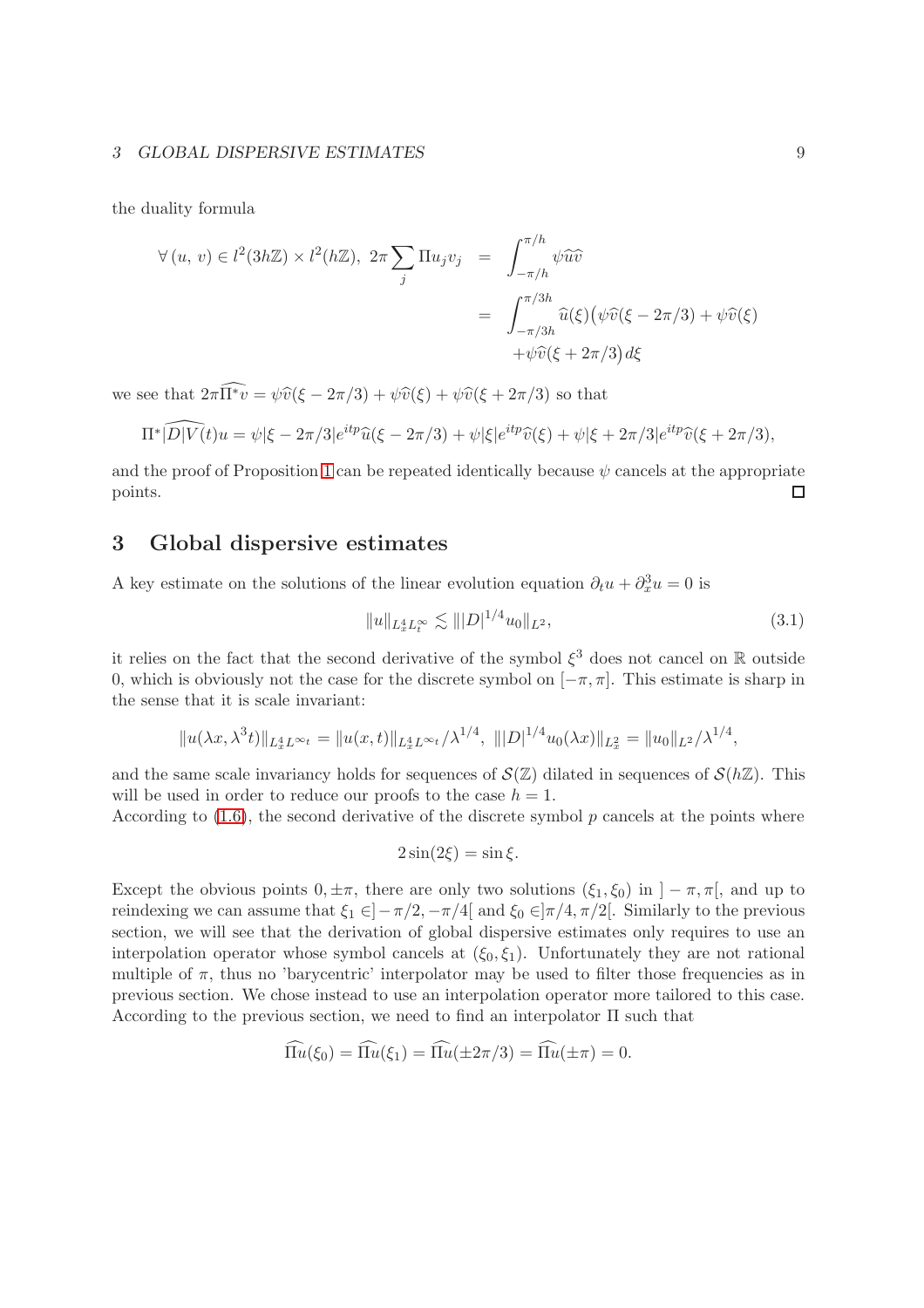#### 3 GLOBAL DISPERSIVE ESTIMATES 10

Given  $u_{6j}$  defined on the coarse grid  $6h\mathbb{Z}$ , we set

$$
\Pi_{\alpha} u_{6j+k} = \alpha_k u_{6j} + (1 - \alpha_k) u_{6(j+1)},
$$
\n(3.2)

the discrete Fourier transform of  $\Pi_{\alpha}u_i$  is then

$$
\widehat{\Pi_{\alpha}u} = \sum e^{-ij\xi} u_j = \sum u_{6j}e^{-6ij\xi} + \sum_{k=1}^{5} e^{-i(6j+k)\xi} (\alpha_k u_{6j} + (1 - \alpha_k)u_{6(j+1)})
$$
  
\n
$$
= \sum e^{-i6j\xi} u_{6j} \left( \sum_{k=0}^{5} e^{-ik\xi} + \alpha_k e^{-ik\xi} - \alpha_k e^{i(6-k)\xi} \right)
$$
  
\n
$$
= \frac{1}{6} \widehat{u}(\xi) \left( \frac{1 - e^{i6\xi}}{1 - e^{i\xi}} + \sum_{1}^{5} \alpha_k e^{-ik\xi} (1 - e^{i6\xi}) \right)
$$
  
\n
$$
= \frac{1 - e^{6i\xi}}{6} \widehat{u}(\xi) \left( \frac{1}{1 - e^{i\xi}} + \sum_{1}^{5} \alpha_k e^{-ik\xi} \right)
$$
  
\n
$$
= m(\xi) \widehat{u}(\xi).
$$

It is clear that, without restriction on  $\alpha_k$ , we have  $m(0) = 1$ ,  $m(k\pi/3) = 0$ ,  $k \not\equiv 0 \pmod{6}$ . The system

$$
\begin{cases}\n1 \le k \le 5, \ m(2k\pi/6) = 0, \\
m(\xi_0) = 0, \\
m(\xi_1) = 0,\n\end{cases}
$$
\n(3.3)

is thus underdetermined and we may arbitrarily choose a solution  $(\alpha_k)$ . The optimal choice of  $(\alpha_k)$  (that minimizes the norm of  $\Pi_{\alpha}$ ) is a question that we will not study.

<span id="page-9-0"></span>Remark 3. The construction was performed here for  $h = 1$ , however it is clear that the same construction of an operator  $\Pi_{\alpha}: \mathcal{S}(6h\mathbb{Z}) \to \mathcal{S}(h\mathbb{Z})$  leads to an interpolator whose symbol is simply  $m(h\xi)$ , and thus cancels automatically at  $k\pi/3h$ ,  $k \not\equiv 0 \pmod{6}$ .

More generally, any interpolator  $S(Nh\mathbb{Z}) \to S(h\mathbb{Z})$  constructed by this technic has the generic symbol

$$
m_h(\xi) = \frac{1 - e^{iNh\xi}}{N} \left( \frac{1}{1 - e^{ih\xi}} + \sum_{1}^{N-1} \alpha_k e^{-ikh\xi} \right),
$$

and thus always cancels at  $2k\pi/Nh$ ,  $k \neq 0 \pmod{N}$ . This fact will be important for the sections dealing with convergence to the exact solution.

We simply assume in the rest of this section that an operator  $\Pi : S(Nh\mathbb{Z}) \to S(h\mathbb{Z})$  is given whose symbol has a first order cancellation at  $\xi_0$ ,  $\xi_1$ ,  $\pm \pi$ .

<span id="page-9-1"></span>**Proposition 4.** Let  $\Pi : Nh\mathbb{Z} \to h\mathbb{Z}$  be a discrete Fourier multiplier, ie an operator such that there exists  $\psi$  satisfying  $\widehat{\Pi f} = \psi \widehat{f}$ . We allow here N to be different of 1 in order to handle the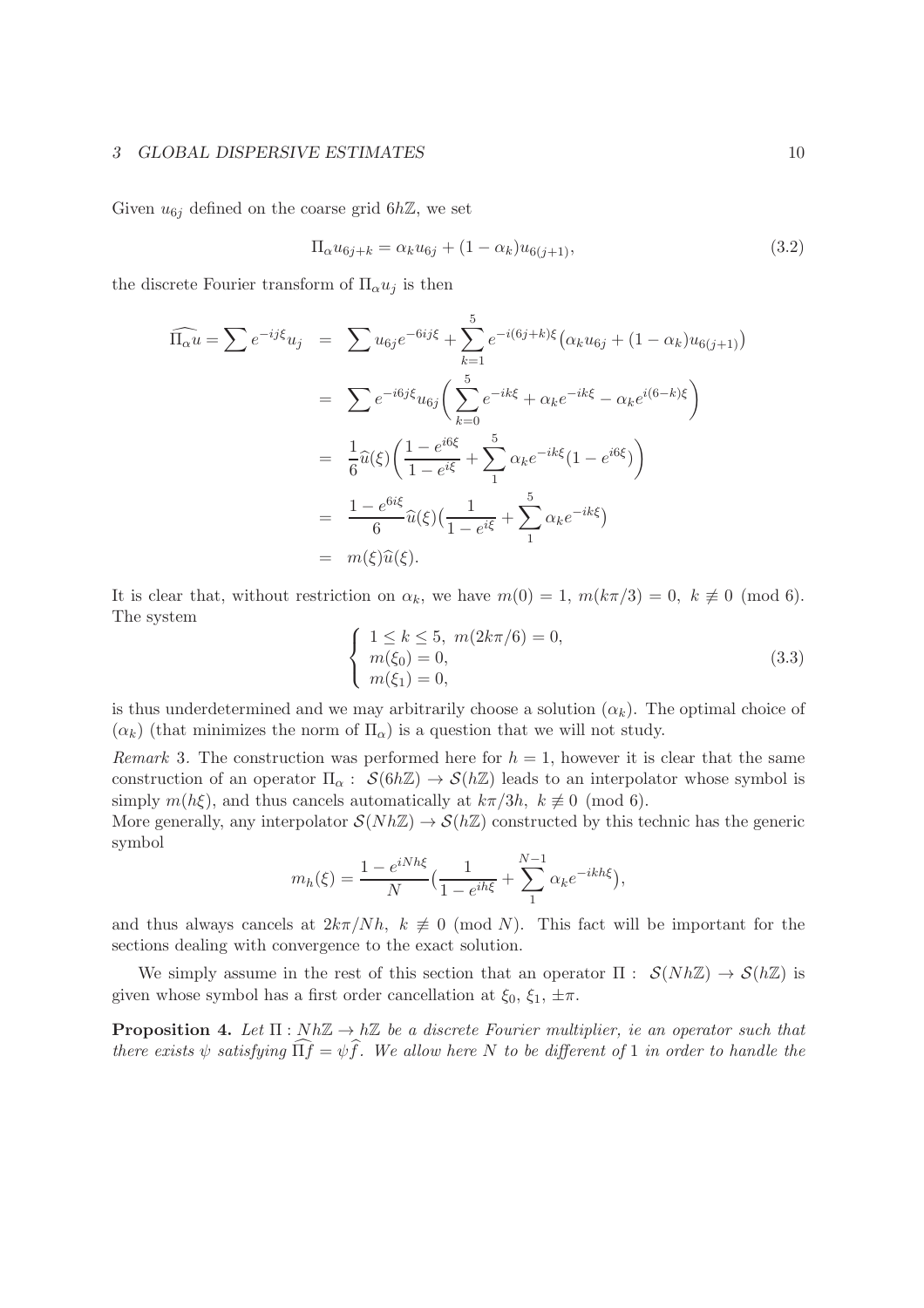

Figure 1: The connected line is the graph of the symbol of  $-\partial_x^3$ , the other one is the graph of the discrete symbol p for  $h = 1$ . The 'bad' points are the inflexion points  $\xi_0, \xi_1$  and the local extremas  $\pm 2\pi/3$ .

essential case of interpolation operators. If  $\psi$  cancels at  $\xi_0, \xi_1$ , then for any  $u_0 \in l^2(Nh\mathbb{Z})$ ,

<span id="page-10-0"></span>
$$
||V_h(t)\Pi u_0||_{l_j^4 L_v^{\infty}} \le C |||D|^{1/4} u_0||_{l^2},
$$
\n(3.4)

For any  $f \in l_{Nh}^{4/3}L^1$ , we have the estimates

<span id="page-10-1"></span>
$$
\| |D|^{-1/2} \int_0^t V_h(t-s) \Pi f(s) ds \|_{l^4 L^\infty} \le C \| f \|_{l^{4/3} L^1},
$$
\n(3.5)

In both estimates the constant C does not depend on h.

Proof. The proof follows the one of the continuous case, up to some supplementary technical difficulties.

By duality and elementary calculus the inequality [\(3.4\)](#page-10-0) can be reduced to

$$
\|\int_{\mathbb{R}} |D|^{-1/4} V_h(t) \Pi \Pi^* V(-t') D^{-1/4} g_j(t') dt' \|_{l_j^4 L^\infty_t} \lesssim \|g\|_{l_j^{4/3} L^1_t}.
$$

(for a detailed argument see [\[13\]](#page-43-8) Lemma 7.3). By repeating the argument of the proof of [\(2.6\)](#page-7-0), we see that it is sufficient to prove the above estimate for the function  $\int_{\mathbb{R}} |D|^{-1/2} V_h(t -$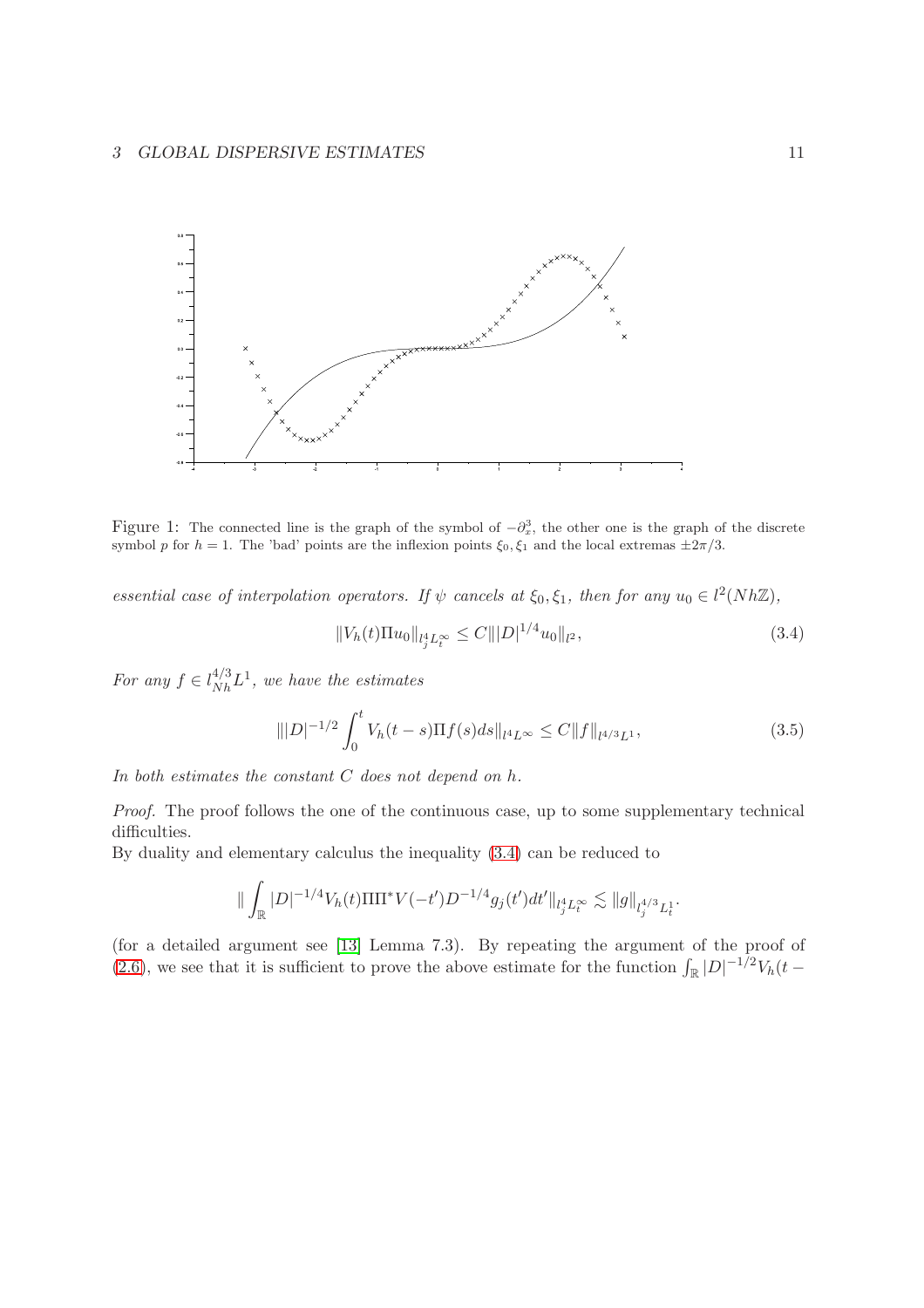### 3 GLOBAL DISPERSIVE ESTIMATES 12

 $t'$ ) $\Pi\Pi^*g_j(t')dt'$ , but then we have

$$
\int_{\mathbb{R}} (\cdots) dt' = \int_{-\pi/h}^{\pi/h} \int_{\mathbb{R}} \frac{e^{i(t-t')p_h(\xi) + ij\xi}}{|\xi|^{1/2}} \overline{\Pi}\overline{\Pi}\overline{\ast}g(\xi, t') dt' d\xi
$$
\n
$$
= \int_{-\pi/h}^{\pi/h} \int_{\mathbb{R}} \psi \frac{e^{i(t-t')p_h(\xi) + ij\xi}}{|\xi|^{1/2}} \overline{\Pi}\overline{\ast}g(\xi, t') dt' d\xi
$$
\n
$$
\leq \int_{\mathbb{R}} |(\Pi^*g)_j(t')| dt' \ast_j \sup_t |\int_{-\pi/h}^{\pi/h} \frac{e^{itp_h(\xi) + ij\xi}}{|\xi|^{1/2}} \psi d\xi|
$$
\n
$$
\lesssim \|\max_{|j-k| \leq 5} |g_k| \|_{L_t^1} \ast_j \sup_t |\int_{-\pi/h}^{\pi/h} \frac{e^{itp_h(\xi) + ij\xi}}{|\xi|^{1/2}} \psi d\xi|,
$$

the last inequality being a direct consequence of the explicit form of Π∗ . Thus we are reduced to prove

<span id="page-11-0"></span>
$$
\| \|\max_{|j-k| \le 5} |g_k| \|_{L^1(\mathbb{R})} *_{j} \sup_{t} |\int_{-\pi/h}^{\pi/h} \frac{e^{itp_h(\xi) + ij\xi}}{|\xi|^{1/2}} \psi d\xi| \|_{l_j^4} \lesssim \|g\|_{l^{4/3}L^1}
$$
(3.6)

Similar arguments show that [\(3.5\)](#page-10-1) amounts to

$$
\|\sup_{t}\|\max_{|j-k|\leq 5}|f_k|\|_{L^1(0,t)}\ast_j \sup_s |\int_{-\pi/h}^{\pi/h} \frac{e^{isp_h(\xi)+ij\xi}}{|\xi|^{1/2}}\psi d\xi|\|_{l_j^4} \lesssim \|f\|_{l^{4/3}L^1}
$$

which is implied by  $(3.6)$ . According to proposition [23](#page-37-0) (discrete Hardy-Littlewood-Sobolev), it is sufficient to prove

<span id="page-11-1"></span>
$$
\sup_{t} |\int_{-\pi/h}^{\pi/h} \frac{e^{4it/h^3 \sin^2(\xi h/2) \sin(\xi h) + ijh\xi}}{|\xi|^{1/2}} \psi(h\xi) d\xi| \lesssim \frac{1}{\left(h(1+|j|)\right)^{1/2}}.\tag{3.7}
$$

By homogeneity we may reduce it to  $h = 1$ , indeed the change of variable  $\xi = \eta/h$  shows that [\(3.7\)](#page-11-1) is equivalent to

$$
\frac{1}{\sqrt{h}}\sup_t |\int_{-\pi}^{\pi} \frac{e^{4it/h^3 \sin^2(\eta/2) \sin(\eta) + i j \eta}}{|\eta|^{1/2}} \psi(\eta) d\eta| \lesssim \frac{1}{(h(1+|j|))^{1/2}},
$$

which amounts to

$$
\sup_t |\int_{-\pi}^{\pi} \frac{e^{4it \sin^2(\eta/2) \sin(\eta) + i j \eta}}{|\eta|^{1/2}} \psi(\eta) d\eta| \lesssim \frac{1}{1 + |j|^{1/2}}.
$$

We remind that  $p = 4 \sin^2(\xi/2) \sin \xi$ , we perform the analysis only on  $[0, \pi]$ ,  $t \ge 0$ , the proof being the same on  $[-\pi, 0]$  or  $t \leq 0$ . However no assumption is made on j. We split the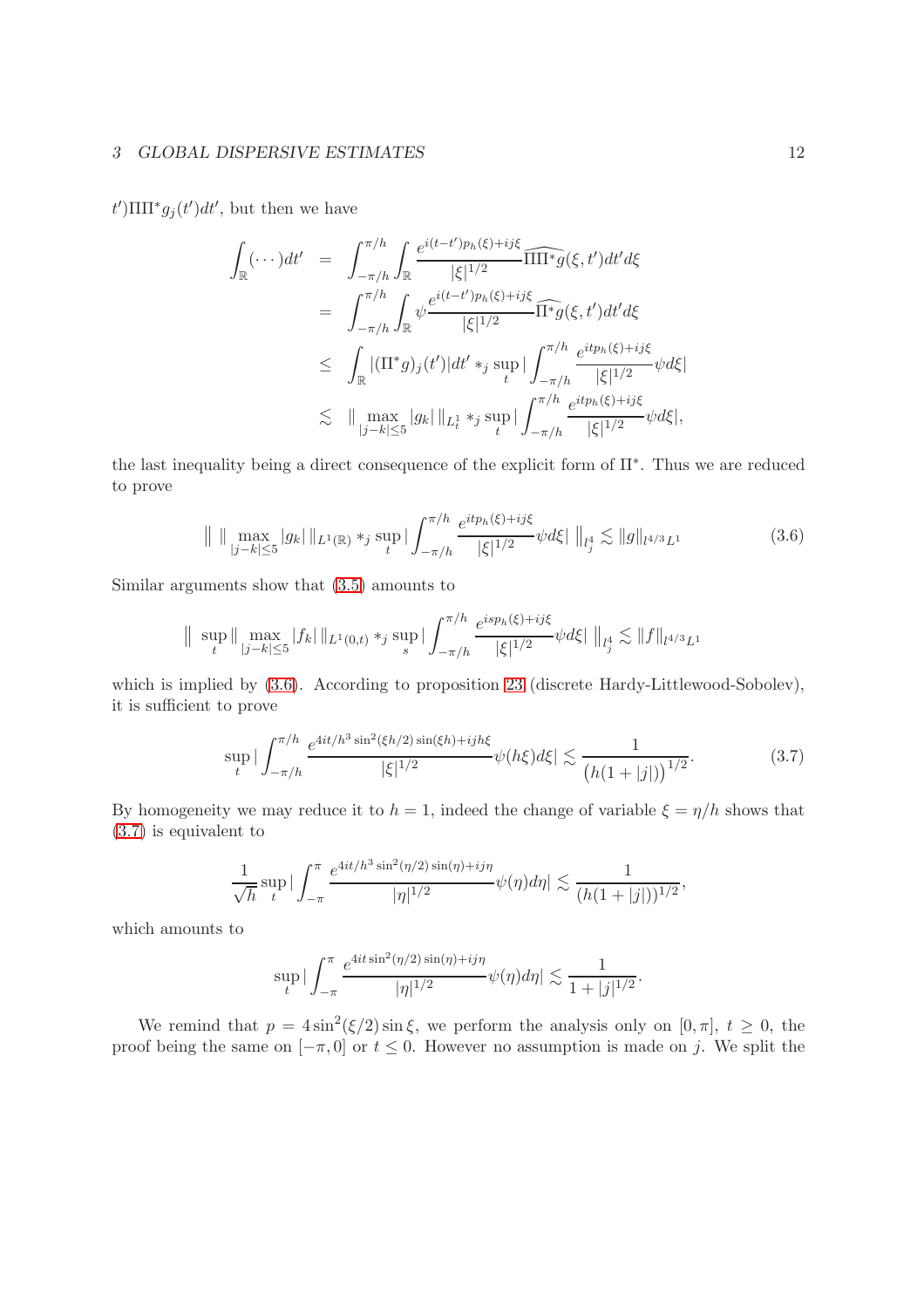interval  $[0, \pi]$  in several parts:

$$
A_1 = [0, t^{-1/3}],
$$
  
\n
$$
A_2 = A_1^c \cap \{|tp' + j| \ge |j|/2\},
$$
  
\n
$$
A_3 = (A_1 \cup A_2)^c.
$$

Note that if,  $t^{-1/3} \geq \pi$  we only need to work on  $A_1$ , moreover in this case the integrand only runs over  $[0, \pi]$ , though we do not write it explicitly. √

If 
$$
|j| \leq C_0 t^{1/3}
$$
,  $C_0 > 0$  fixed, one has trivially  $|\int_{A_1} (\cdots)| \lesssim 1/\sqrt{j}$ , else

$$
\int_{A_1} e^{i(tp+j\xi)}\psi/\sqrt{\xi}d\xi = \int_0^{1/|j|} e^{i(tp+j\xi)}\psi/\sqrt{\xi}d\xi + \int_{1/|j|}^{1/t^{1/3}} e^{i(tp+j\xi)}\psi/\sqrt{\xi}d\xi,
$$

the first integral is obviously bounded by  $1/\sqrt{|j|}$ . After an integration by part we obtain for the second one

$$
\begin{array}{rcl} \left| \int_{1/|j|}^{1/t^{1/3}} e^{i(tp+j\xi)} \psi / \sqrt{\xi} d\xi \right| & \leq & \frac{t^{1/6}}{|j+tp'(t^{-1/3})|} + \frac{\sqrt{|j|}}{j+tp'(1/j)} \\ & & + \left| \int_{1/|j|}^{1/t^{1/3}} e^{i(j\xi+tp)} \frac{1}{\xi^{1/2}(j+tp')} \left( \frac{-\psi}{2\xi} - \frac{\psi tp''}{(j+tp')} + \psi' \right) \right| \\ & \lesssim & \frac{1}{\sqrt{|j|}}, \end{array}
$$

provided  $C_0$  is chosen large enough, for  $|p'| \lesssim \xi^2$  and  $p' \sim_0 3\xi^2$ . We implicitly used the fact that the integration interval is bounded to get the estimate

$$
\left| \int_{1/|j|}^{1/t^{1/3}} e^{i(j\xi + tp)} \frac{1}{\xi^{1/2} |j + tp'|} \psi' \right| \lesssim \int_{1/|j|}^{1/t^{1/3}} \frac{|j|^{1/2}}{|j + tp'|} \lesssim \frac{1}{|j|^{1/2}}.
$$

Let us note that the key point in the previous analysis was  $j \geq C_0 t^{1/3} \Rightarrow |j + tp'| \gtrsim |p|$ . Since on  $A_2$  this last inequality is automatically satisfied, the same integration by part argument gives

$$
|\int_{A_2}e^{i(tp+j\xi)}\psi/\sqrt{\xi}d\xi|\lesssim \frac{1}{\sqrt{|j|}}.
$$

We still have to estimate the integral on  $A_3$ . Let us consider  $\mathcal{V}, \widetilde{\mathcal{V}}$  two disjoint neighbourhoods of the points  $\{\xi_0, \pi\}$  where p'' cancels, and set  $A_4 = A_3 \cap (\mathcal{V} \cup \mathcal{V})^c$ ,  $A_5 = A_3 \cap \mathcal{V}$ ,  $A_5 = A_3 \cap \mathcal{V}$ . On  $A_4$ ,  $p'' \approx \xi$ ,  $p' \leq \xi^2$  and  $tp' \approx j/2$ , thus  $\xi \gtrsim \sqrt{|j|/t}$ . The Van der Corput lemma (see [\[13\]](#page-43-8) Corollary 1.1) implies

$$
\int_{A_4} e^{i(tp+j\xi)} \psi/\sqrt{\xi} d\xi \le \frac{1}{\sqrt{t}} \sqrt[4]{\frac{t}{|j|}} \sup_{A_4} \frac{1}{\sqrt{\xi}} \lesssim \frac{1}{\sqrt{t}} \sqrt[4]{\frac{t}{|j|}}^2 = \frac{1}{\sqrt{|j|}}.
$$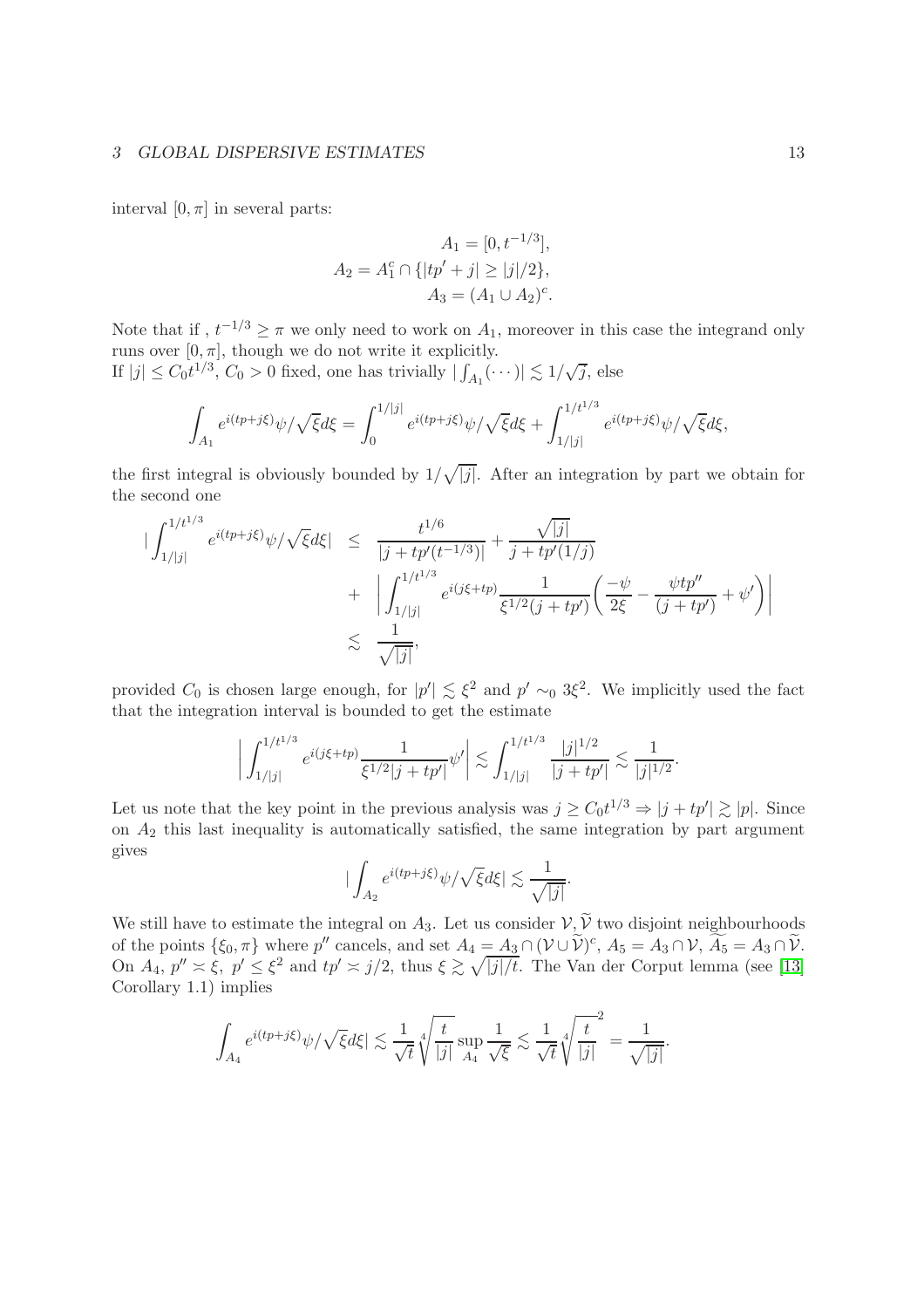#### 3 GLOBAL DISPERSIVE ESTIMATES 14

We then have on the neighbourhood of  $\xi_0$ 

$$
p'-p'(\xi_0)=\frac{\beta}{2}(\xi-\xi_0)^2+o(\xi-\xi_0)^2, \ p''=\beta(\xi-\xi_0)+o(\xi-\xi_0), \ \beta\in\mathbb{R}^*.
$$

For c (resp C) chosen small enough (resp large enough), if  $t/|j| \notin [c, C]$ , one obtains easily by integrations by parts

$$
|\int_{A_5} e^{i(tp+j\xi)} \psi/\sqrt{\xi}d\xi| \lesssim 1/|j|,
$$

thus we may assume that  $t \ge |j|$ , and all that remains is to prove

$$
|\int_{A_5} e^{i(tp+j\xi)} \psi / \sqrt{\xi} d\xi| \lesssim 1/\sqrt{t}.
$$

Since  $\psi$  cancels at  $\xi_0$ , we have

$$
|\int_{\xi_0 - 1/t^{1/3}}^{\xi_0 + 1/t^{1/3}} e^{i(tp + j\xi)} \psi / \sqrt{\xi} d\xi| \lesssim t^{-2/3} \lesssim 1/\sqrt{t},
$$

because  $t$  is bounded away from 0.

(note here that it would be enough that  $\psi$  simply cancelled at the order  $1/2$ )  $\text{On } A'_5 := A_5 \cap \{|p'+j/t| \leq |(j+p'(\xi_0)t)/2t|, |\xi-\xi_0| \geq t^{-1/3}\}\text{ one has } |\xi-\xi_0| \asymp \sqrt{(j+p'(\xi_0)t)/2t}$ so that by using again the Van der Corput's lemma and the fact that  $\psi \lesssim \max(|\xi - \xi_0|, 1) \Rightarrow$  $\psi \lesssim \sqrt{|\xi - \xi_0|}$ 

$$
\begin{aligned}\n|\int_{A_5'} e^{i(tp+j\xi)} \psi / \sqrt{\xi} d\xi & \le \frac{1}{\sqrt{t}} \left( \frac{j + p'(\xi_0)t}{2t} \right)^{-1/4} \sqrt{\frac{j + p'(\xi_0)t}{2t}} \\
&= \frac{1}{\sqrt{t}} \left( \frac{j + p'(\xi_0)t}{2t} \right)^{1/4} \\
&\lesssim \frac{1}{\sqrt{t}} \lesssim \frac{1}{\sqrt{|j|}}.\n\end{aligned}
$$

Finally on  $A''_5 := A_5 \cap \{|p' + j/t| \ge |(j + p'(\xi_0)t)/2t|, |\xi - \xi_0| \ge t^{-1/3}\},\$  one has  $|p' + j/t| \gtrsim$  $|p'| \gtrsim |\xi - \xi_0|^2 \geq t^{-2/3}.$ 

We may conclude again by integration by parts, since the calculus are very similar we shall only detail the case of one of the terms appearing then:

$$
\frac{1}{t} \int_{A_5''} \frac{e^{i(tp+x\xi)}\psi}{(p'+j/t)\xi^{3/2}} \lesssim \frac{1}{t} \int_{A_5''} \frac{|\xi-\xi_0|}{|\xi-\xi_0|^2} d\xi \lesssim \frac{1}{t} \max_{A_5''} |\ln(|\xi-\xi_0|)| \lesssim \frac{1}{\sqrt{|j|}}.
$$

The integral estimate on  $\widetilde{A_5}$  can be performed in the same way, and this concludes the proof.  $\Box$ 

Remark 5. In the previous proof, the case  $t \approx j$  may be seen as a particular case of lemma 2.7 in [\[9\]](#page-43-9).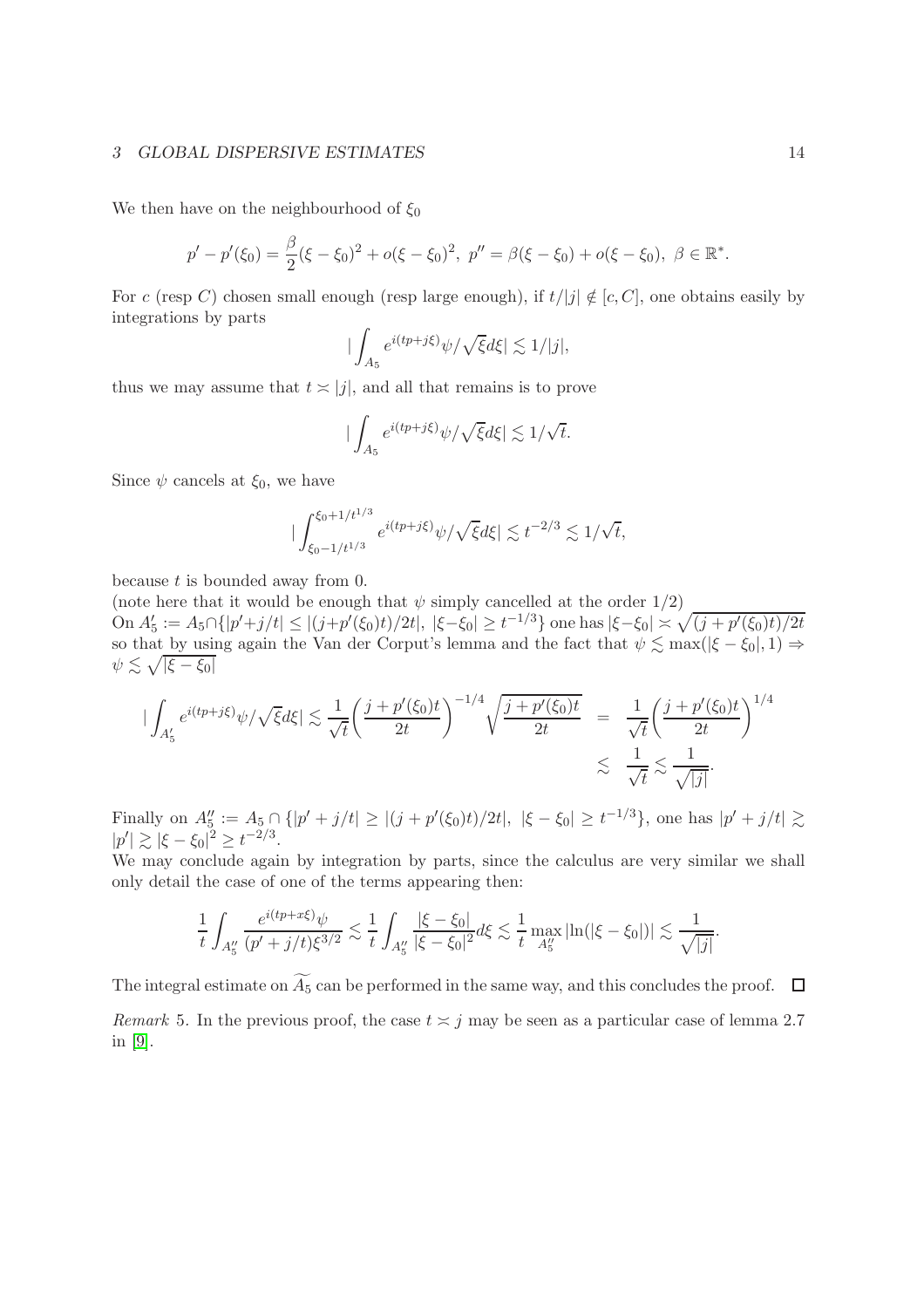#### 4 EXISTENCE OF A SOLUTION 15

Finally some other useful estimates are obtained by interpolation of the estimates in Prop. [4](#page-9-1) and those of section 2 with  $M = |D|$ . For the precise argument on interpolation we refer to [\[13\]](#page-43-8) prop. 7.4.

<span id="page-14-3"></span>**Corollary 2.** For  $u_0 \in l^2$ ,  $f \in l^{5/4}L^{10/9}$ 

<span id="page-14-0"></span>
$$
||V_t(t)\Pi u_0||_{l^5L^{10}} \lesssim ||\Pi u_0||_{l^2},
$$
\n(3.8)

$$
\|\int_0^t V_t(t-s)\Pi f(s)ds\|_{l^5L^{10}} \lesssim \|f\|_{l^{5/4}L^{10/9}}.\tag{3.9}
$$

<span id="page-14-1"></span>Remark 6. It is apparent from the proofs that all the dispersive estimates only rely on the good spectral localization of the symbol of  $\Pi$ , namely its cancellation at the points  $(\xi_0/h, \xi_1/h, \pm 2\pi/(3h), \pm \pi/h)$ . Since this cancellation is not changed by the composition with a Fourier multiplier  $M_1$ , all our estimates remain true for sequences  $M_1 \Pi u_0$  or  $M_1 \Pi f$ . For example, if we replace  $\Pi f$  by  $\partial_h \Pi f$  we have the inequality

$$
\|\int_0^t V_t(t-s)\partial_h \Pi f(s) ds\|_{l^5L^{10}} \lesssim \|\partial_h \Pi f\|_{l^{5/4}L^{10/9}}.
$$

# 4 Existence of a solution

This section is devoted to the existence of a global in time solution to the discrete dispersive scheme, that admits bounds only depending on the  $l^2(h\mathbb{Z})$  of the initial data, and in particular independent of h. We  $E_k$  to be the canonical projector  $\mathcal{S}(h\mathbb{Z}) \to \mathcal{S}(kh\mathbb{Z})$ ,  $(u_n) \to (u_{kn})$ . When there is no ambiguity we will simply write it  $E$ .

The first result of this section is a simple but useful lemma.

<span id="page-14-2"></span>Lemma 1. Every result stated here is uniform in h.

In  $H^1(h\mathbb{Z})$ , the norm  $(\int_{-\pi/h}^{\pi/h} |\widehat{u}|^2 (1+|\xi|^2) d\xi)^{1/2}$  is equivalent to  $||u||_{l^2} + \frac{||u_{j+1} - u_j||_{l^2}}{h}$  $\frac{d\mathbf{y}-d\mathbf{y}}{h}$ . The operator  $\Pi \circ E_k$  is continuous  $H^s \to H^s$ ,  $0 \leq s \leq 1$ , where  $\Pi$  is an interpolation operator  $\mathcal{S}(kh\mathbb{Z}) \to \mathcal{S}(h\mathbb{Z}).$ 

Proof. A short computation shows that

$$
\widehat{u_{j+1} - u_j} = 2ie^{ih\xi/2}\sin\frac{\xi h}{2}\widehat{u},
$$

and since on  $[-\pi/h, \pi/h]$ ,  $2/h \sin \frac{\xi h}{2} \approx \xi$ , one has

$$
||u||_{H^s}^2 = \int_{-\pi/h}^{\pi/h} |\widehat{u}|^2 (1+|\xi|^2) d\xi \asymp \int |\widehat{u}|^2 (1+\frac{2^{2s} \sin^{2s} \frac{\xi h}{2}}{h^{2s}}) d\xi,
$$
 (4.1)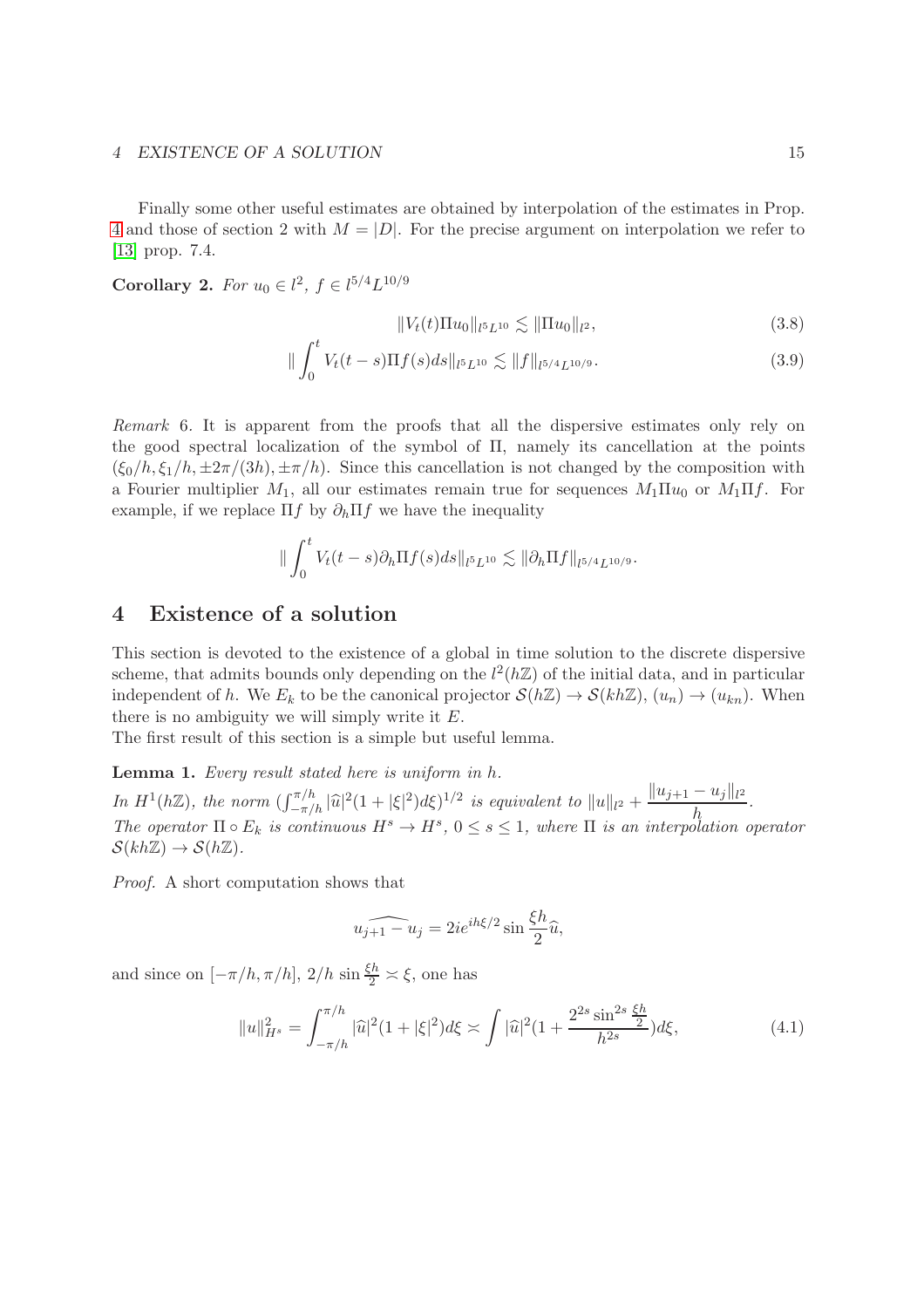#### 4 EXISTENCE OF A SOLUTION 16

in particular for  $s = 1$ 

$$
||u||_{H^1} \asymp \int_{-\pi/h}^{\pi/h} |\widehat{u}|^2 (1 + 4 \frac{\sin^2 \frac{\xi h}{2}}{h^2}) d\xi = ||u||_{l^2}^2 + \frac{||u_{j+1} - u_j||_{l^2}^2}{h^2}.
$$
 (4.2)

It is easily checked that  $\|\Pi \circ E_k u\|_{l^2} \lesssim \|u\|_{l^2}$ . Moreover for  $kn \leq j < k(n+1)$ , by hypothesis  $u_j = \alpha_j u_{kn} + (1 - \alpha_j) u_{k(n+1)}$ , so that

$$
|u_{j+1} - u_j| \leq |\alpha_{j+1} - \alpha_j|u_{kn} - u_{k(n+1)}| \leq (\max |\alpha_{j+1} - \alpha_j|) \sum_{1}^{5} |u_{kn+j} - u_{kn+j-1}|.
$$

This implies  $\|(\Pi \circ E_k u)_{j+1} - (\Pi \circ E_k u)_j\|_{l^2} \lesssim \|u_{j+1}-u_j\|_{l^2}$ , the operator  $\Pi \circ E_k$  is thus continuous  $l^2 \to l^2$  et  $H^1 \to H^1$ , so that by interpolation it is continuous  $H^s \to H^s$ ,  $0 \le s \le 1$ .

As an application of the estimates of the previous sections we shall prove the existence of a solution for the following semi-discrete problem

<span id="page-15-0"></span>
$$
\begin{cases}\n\partial_t u + \partial_h^3 u + \partial_h \Pi E u^5 = 0, \\
u|_{t=0} = \Pi u_0.\n\end{cases}
$$
\n
$$
(DcKdV)
$$

We say that u is a solution of [\(DcKdV\)](#page-15-0) if it is  $C(\mathbb{R}_t, l^2)$  and satisfies

$$
u(t) = V_h(t)\Pi u_0 - \int_0^t V_h(t-s)\partial_h \Pi E u^5 ds.
$$

<span id="page-15-1"></span>**Theorem 7.** We define the space  $X(\mathbb{R} \times h\mathbb{Z})$  as the set of functions  $t \to u(t) \in \mathcal{S}(h\mathbb{Z})$  such that

$$
u \in \mathcal{C}(\mathbb{R}; l^2) \cap L^{\infty}(\mathbb{R}; l^2),
$$

$$
\|\partial_h u\|_{l^{\infty}L^2} < \infty,
$$

$$
\|u\|_{l^5L^{10}} < \infty.
$$

with the corresponding norm  $||u||_X$  associated.

We assume that  $\Pi$  is an interpolation operator whose symbol cancels at the points  $\pm 2\pi/3$ ,  $\pm\pi$ ,  $\xi_0$ ,  $\xi_1$  (for such operators, see the construction before Remark [3\)](#page-9-0). There exists  $\delta > 0$ independent of h such that for  $\|\Pi u_0\|_{l^2} < \delta$  small enough there exists a unique solution u of ([DcKdV](#page-15-0)) such that

$$
||u||_X < \infty,\t\t(4.3)
$$

Moreover the solution map  $\{u_0 \in l^2(Nh\mathbb{Z}): ||u_0||_{l^2} < \delta\} \to X(h\mathbb{Z})$  is Lipschitz.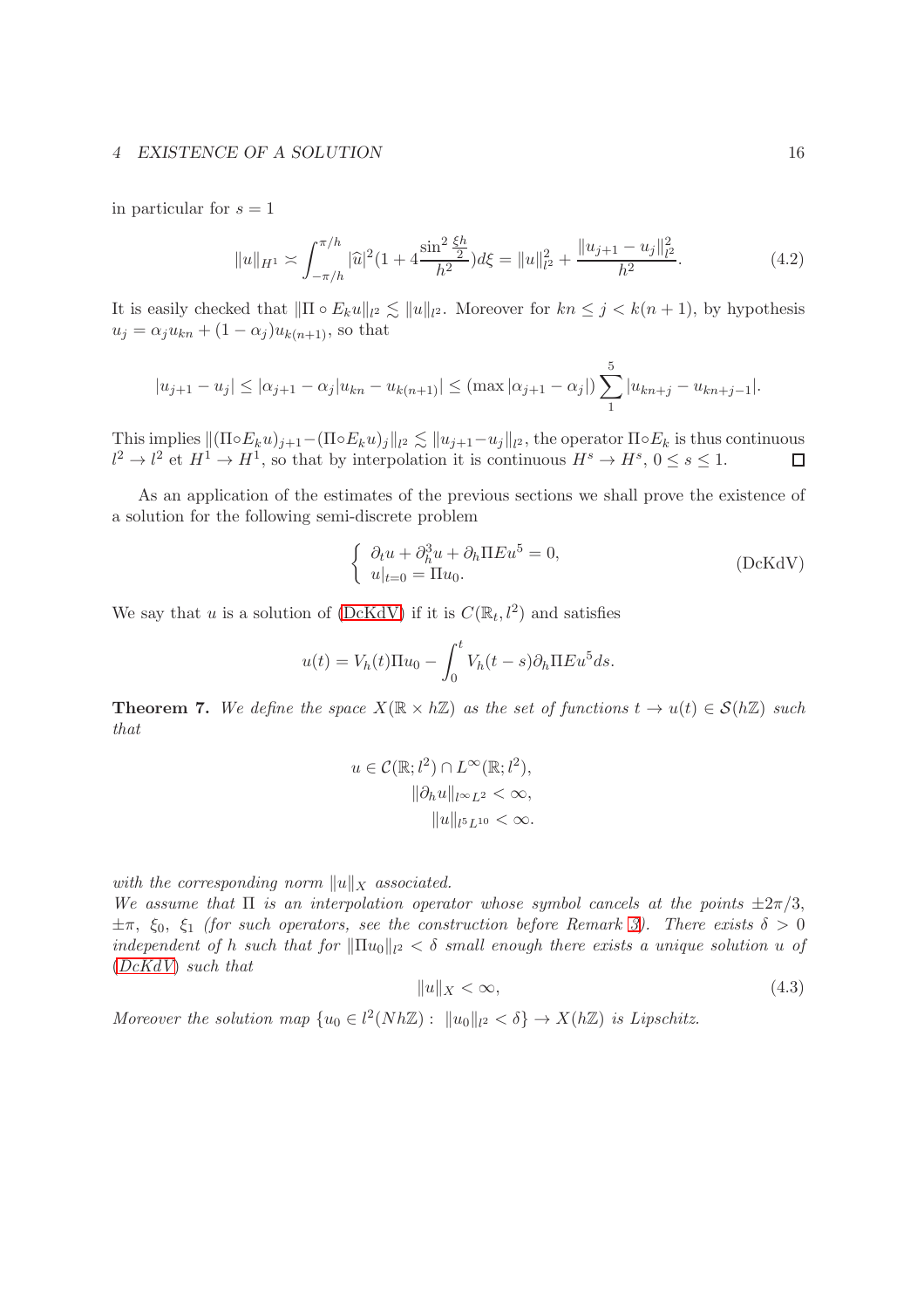### 4 EXISTENCE OF A SOLUTION 17

Proof. The proof is based on the Picard-Banach fixed point theorem applied in the space X. We recall that  $V_h(t)$  is the group corresponding to the third order discretized derivative, it is a Fourier multiplier of symbol  $e^{itp_h(\xi)}$ . We check that for  $||u_0|| \leq \delta$  and a small enough,

$$
T: u \to V(t)\Pi u_0 - \int_0^t V_h(t-s)\partial_h \Pi E u^5(s)ds
$$

sends  $\{u \in X : ||u||_X < a\}$  to itself.

Control of the  $L^{\infty}l^2$  norm: we have  $||V_h(t)\Pi u_0||_{l^2} \le ||u_0||_{l^2}$  and [\(2.8\)](#page-7-0) with  $M = \partial_h$ implies

$$
\|\int_0^t V_h(t-s)\partial_h \Pi E u^5(s) ds\|_{l^2} \lesssim \|\Pi E u^5\|_{l^1 L^2} \lesssim \|u\|_{l^5 L^{10}}^5 \le \|u\|_{X}^5.
$$

Control of  $\|\partial_h Tu\|_{l^{\infty}L^2}$ : using [\(2.3\)](#page-5-0) we have

$$
\|\partial_h V_h(t)\Pi u_0\|_{l^\infty L^2} \lesssim \|u_0\|_{l^2},
$$

while [\(2.4\)](#page-6-0) implies

$$
\|\partial_h^2 \int_0^t V_h(t-s)\Pi E u^5(s) ds\|_{l^{\infty}L^2} \lesssim \|\Pi E u^5\|_{L^1 l^2} \lesssim \|u\|_{l^5 L^{10}}^5 \le \|u\|_X^5.
$$

**Control of the**  $l^5L^{10}$  norm: according to [\(3.8\)](#page-14-0) and [\(3.9\)](#page-14-0) (see also Remark [6](#page-14-1)) we have

$$
||V_h(t)\Pi u_0||_{l^5L^{10}} \lesssim ||u_0||_{l^2}, \text{ and } ||\int_0^t V_h(t-s)\partial_h \Pi E u^5(s)ds||_{l^5L^{10}} \lesssim ||\partial_h \Pi E u^5||_{l^{5/4}L^{10/9}}.
$$

Since

$$
(\Pi Eu)_{j+1}^5 - (\Pi Eu)_j^5 = ((\Pi Eu)_{j+1} - (\Pi Eu)_j)(\sum_0^4 (\Pi Eu)_{j+1}^k (\Pi Eu)_j^{4-k}),
$$
 (4.4)

Hölder inequality then implies

$$
\|\partial_h \Pi E u^5\|_{l^{5/4}L^{10/9}} \lesssim \|\partial_h \Pi E u\|_{l^{\infty}L^2} \|\Pi E u^4\|_{l^{5/4}L^{10/4}},
$$

then using the continuity of  $\Pi \circ E: H^1 \to H^1$  (Lemma [1\)](#page-14-2)

$$
(\cdots) \lesssim \|\partial_h u\|_{l^{\infty}L^2} \|u\|_{l^5L^{10}}^4 \leq \|u\|_{X}^5.
$$

Finally we have obtained

$$
||Tu||_X \le c||\Pi u_0||_{l^2} + c||u||_X^5.
$$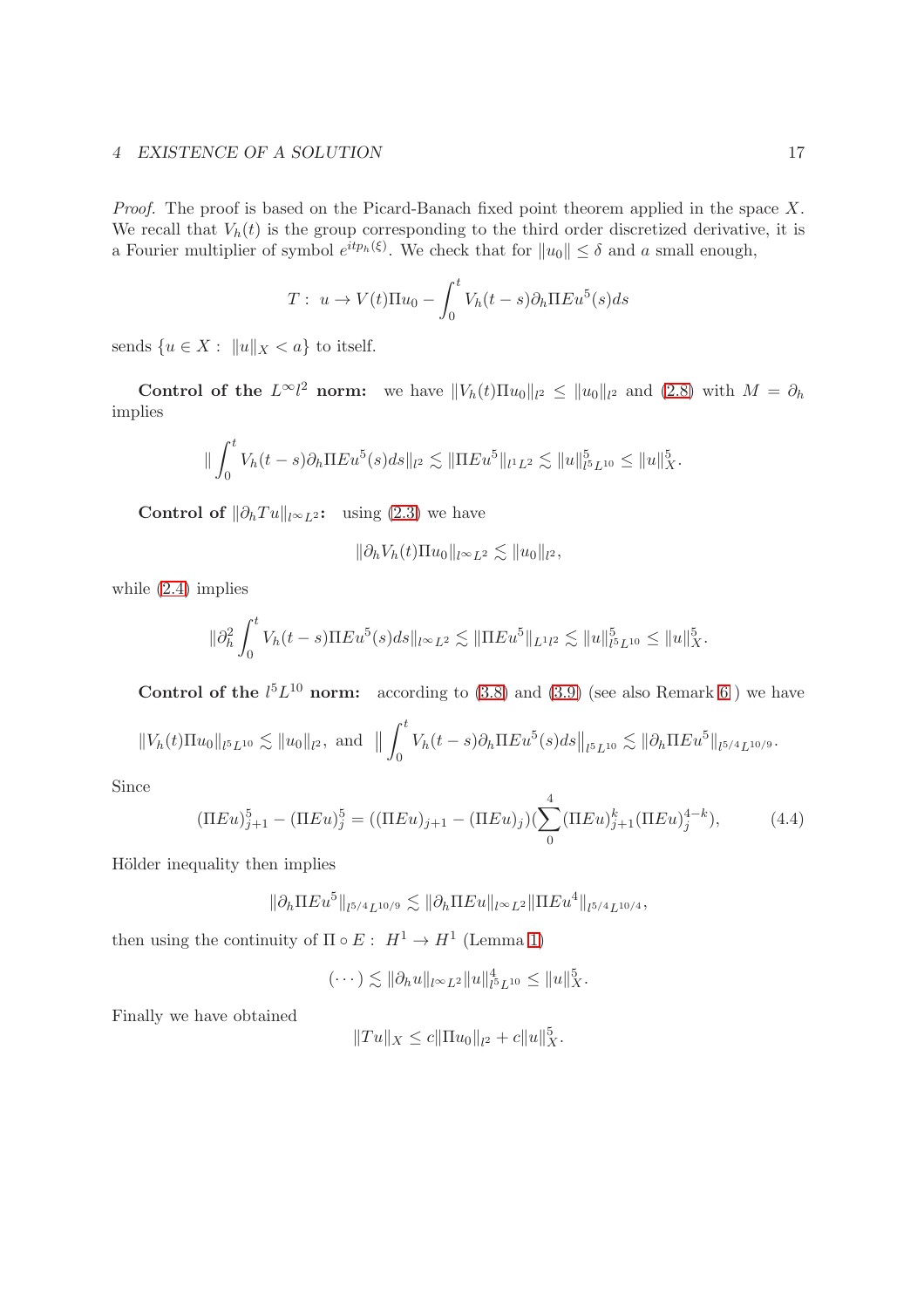Let a be fixed such that  $ca^4 < 1/2$ , then if we choose  $\delta \leq \frac{a}{2c}$  we get

$$
||Tu||_X \le c||\Pi u_0||_{l^2} + a/2 \le a,
$$

that means  $T : B_X(0, a) \to B_X(0, a)$ . Following the same arguments, we see that (up to diminishing  $a$ ), the operator is a contraction. By the Picard-Banach's fixed point theorem this ensures existence and uniqueness of a solution (in X) for any  $u_0$  such that  $||u_0||_{l^2} \leq \delta$ . The smoothness of the solution operator follows from the classical fixed point theory.

# 5 Convergence to the solution of the Cauchy problem

We denote by P the interpolation operator from  $l^2$  to the set of continuous affine by parts functions:

$$
\forall u \in l^{2}(h\mathbb{Z}), \ \forall x \in [jh, (j+1)h]: \ Pu(x) = u_j + (x - jh)\frac{u_{j+1} - u_j}{h}.
$$

Although our natural level of regularity is only  $l^2$ , we need to use this operator for the discrete dispersive smoothing on  $u_h$  to have its counterpart on  $Pu_h$ . The operator P is particularly handy since it commutes with the operator  $\partial_h$ . Let  $u_h$  be the discrete solution such that  $P(\Pi u)_{0,h} \to u_0$  ( $L^2$ ), u be the solution of cKdV. The aim of this section is to establish the convergence of  $Pu<sub>h</sub>$  to u in a precise sense.

We start with a lemma that links the "smoothness" of a sequence  $v$  to the smoothness of  $P v$ .

<span id="page-17-0"></span>**Lemma 2.** For any  $v \in \mathcal{S}(h\mathbb{Z})$ , we have

$$
||Pv||_{L^{2}(\mathbb{R})} = ||v||_{l^{2}(h\mathbb{Z})}, \ ||Pv||_{H^{1}(\mathbb{R})} = \left(||v||_{l^{2}}^{2} + \left||\frac{v_{j+1} - v_{j}}{h}\right||_{l^{2}}^{2}\right)^{1/2},
$$

and the same equalities are true if we replace  $\mathbb R$  by  $[kh, lh]$  and  $h\mathbb Z$  by  $kh \cdots lh$  for  $(k, l) \in \mathbb Z^2$ . The Fourier transform of  $Pu$  is

$$
\widehat{Pv}(\xi) = \frac{4\sin^2(h\xi/2)}{h^2\xi^2}\widehat{v}(\xi).
$$

If  $P\Pi v_h \to v (L^2)$ , then for any fixed t  $PV_h(t) \Pi v_h \to V(t)v (L^2)$ , where V is the group corresponding to the operator  $\partial_x^3$ , moreover the convergence is uniform (in t for fixed u) if t remains in a compact.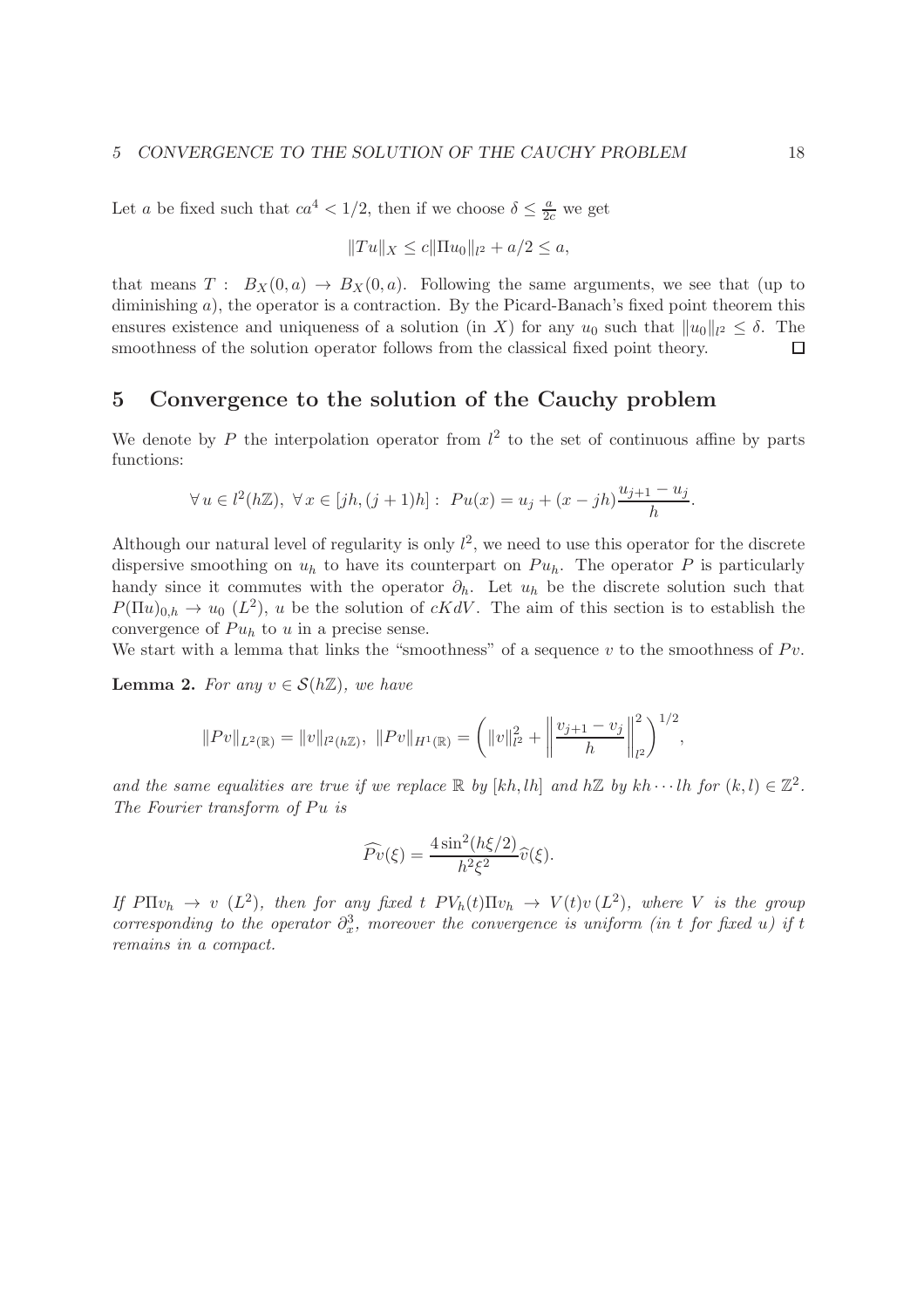Proof. The norm equalities are elementary. A simple calculation gives for the Fourier transform

$$
\widehat{Pv}(\xi) = \sum_{j} \int_{jh}^{(j+1)h} e^{-ix\xi} (v_j + \frac{v_{j+1} - v_j}{h} (x - jh)) dx
$$
  
\n
$$
= \sum_{j} v_j e^{-ijh\xi} \frac{e^{-ih\xi} - 1}{-i\xi} + \frac{v_{j+1} - v_j}{h} \left( \frac{he^{-ij\xi}}{-i\xi} + \frac{e^{-ijh\xi} (e^{-ih\xi} - 1)}{\xi^2} \right)
$$
  
\n
$$
= \sum_{j} \frac{v_{j+1} - v_j}{h} \frac{e^{-ijh\xi} (e^{-ih\xi} - 1)}{\xi^2}
$$
  
\n
$$
= \frac{(e^{ih\xi} - 1)(e^{-ih\xi} - 1)}{h^2 \xi^2} \widehat{v}(\xi) = \frac{4 \sin^2(h\xi/2)}{h^2 \xi^2} \widehat{v}(\xi).
$$

For the norm convergence we may write

$$
PV_h(t)\Pi v_h = \frac{4\sin^2(h\xi/2)}{h^2\xi^2}e^{itp_h(\xi)}\widehat{\Pi v_h}(\xi)
$$
  
\n
$$
\Rightarrow ||PV_h(t)\Pi v_h - V(t)v||_{L^2} = \left(\int_{\mathbb{R}} \left|\frac{4\sin^2(h\xi/2)}{h^2\xi^2}e^{itp_h}\widehat{\Pi v_h}(\xi) - e^{it\xi^3}\widehat{v}\right|^2 d\xi\right)^{1/2}
$$
  
\n
$$
\leq \left(\int_{\mathbb{R}} \left|\frac{4\sin^2(h\xi/2)}{h^2\xi^2}e^{itp_h}\widehat{\Pi v_h}(\xi) - e^{itp_h}\widehat{v}\right|^2 d\xi\right)^{1/2}
$$
  
\n
$$
+ \left(\int_{\mathbb{R}} |e^{itp_h}\widehat{v}(\xi) - e^{it\xi^3}\widehat{v}\right|^2 d\xi\right)^{1/2}
$$

Since  $|e^{itp_h}| = 1$ , the first term tends to 0 according the the hypothesis  $P\Pi v_h \to v(L^2)$ , moreover  $|e^{tp_h} - e^{it\xi^3}| \leq 2$  and  $\rightarrow_{h\to 0} 0$ , so that by Lebesgue's dominated convergence theorem the second term also tends to 0.

If  $t, \xi$  remain in a compact,  $|t(p_h(\xi) - \xi^3)| \to 0$  uniformly. Since  $\lim_{A \to \infty} ||\hat{v}||_{L^2(|\xi| \ge A)} = 0$ , the uniform convergence of  $PV_h(t)\Pi v_h$  to  $V(t)v$  follows easily.

Remark 8. Note that the convergence  $PV_h(t)\Pi u_h \to V(t)u(L^2)$  is uniform in t for t bounded, however it does depend on  $u_0$ , preventing any rate of convergence in  $h$ .

In what follows we shall assume that  $u_{0h} \in l^2(Nh\mathbb{Z})$  is such that

$$
||P\Pi u_{0h} - u_0||_{L^2} \to_h 0,
$$

which is clearly the minimal assumption for convergence, and we consider the family  $u_h$  of solutions to

$$
\begin{cases}\n\partial_t u_h + \partial_h^3 u_h + \partial_h \Pi u_h^5 = 0, \\
u_h|_{t=0} = \Pi u_{0h}.\n\end{cases}
$$
\n(5.1)

According to the theorem [7,](#page-15-1) the family  $(Pu_h)_{0 \leq h \leq 1}$  is bounded in  $L_t^{\infty} L_x^2 \cap L_x^5 L_t^{10}$ , and  $(u_h(\cdot +$  $(h) - u_h(\cdot))/h$  is bounded in  $L_x^{\infty} L_t^2$ . By weak star (resp weak) compactness, we may extract  $u_h$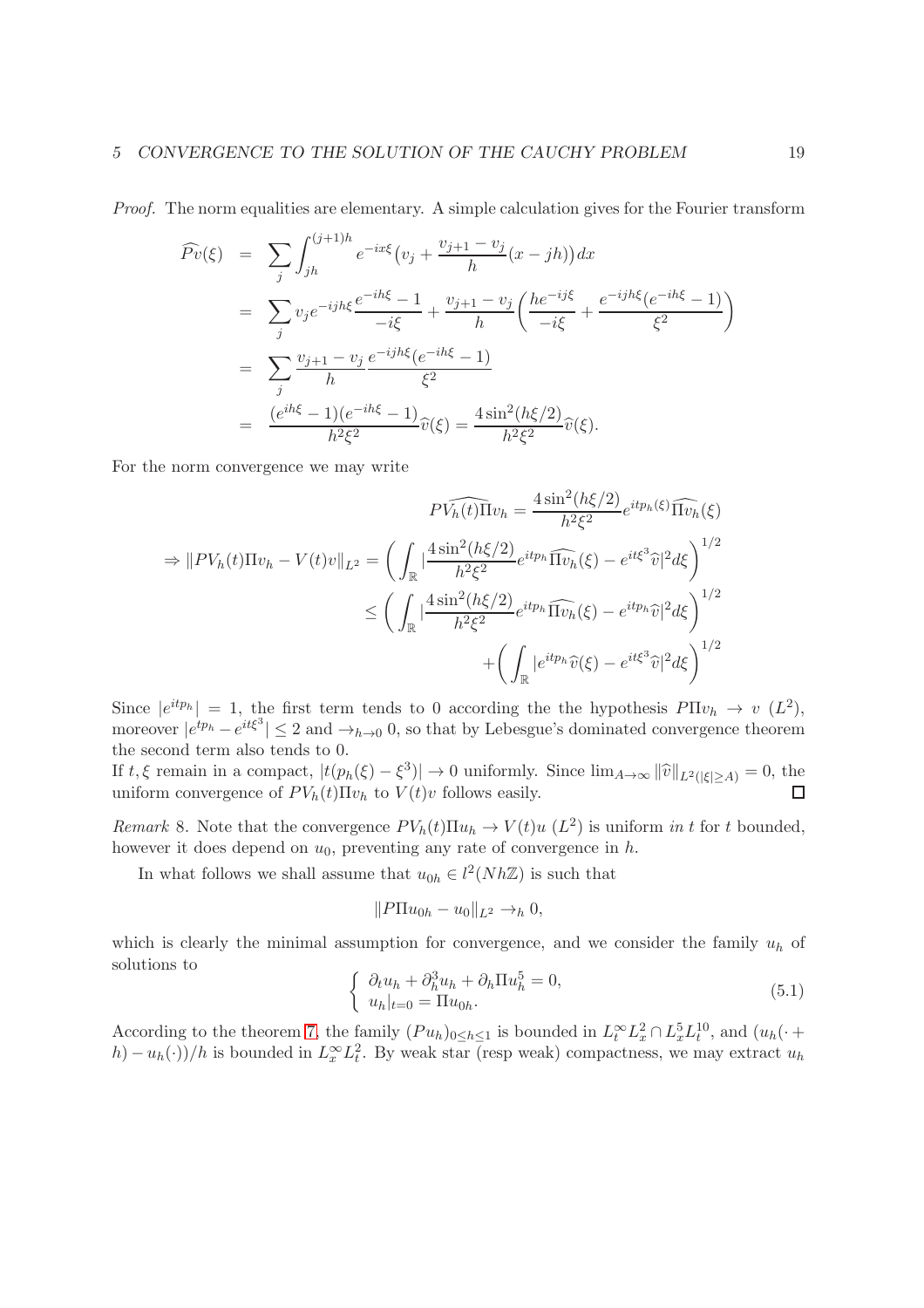weakly converging toward  $u \in L_t^{\infty} L_x^2 \cap L_x^5 L_t^{10}$ . It is slightly more delicate to check that  $\partial_x u \in L^\infty_x L^2_t$ . We use that

$$
\forall \varphi \in C_c^{\infty}, \ \int_{\mathbb{R}^2} \frac{Pu_h(x+h) - Pu_h(x)}{h} \varphi dx dt = \int_{\mathbb{R}^2} Pu_h(x) \frac{\varphi(x-h) - \varphi(x)}{h} dx dt.
$$

Since  $\frac{\varphi(x-h)-\varphi(x)}{h} \to -\varphi' L_x^1 L_t^2$ , we have

$$
\int_{\mathbb{R}^2} Pu_h(x) \frac{\varphi(x-h) - \varphi(x)}{h} dx dt \to -\int_{\mathbb{R}} u \varphi' dx dt,
$$

Moreover up to extracting again we may assume that  $(Pu_h(\cdot + h) - Pu_h(\cdot))/h \rightharpoonup^* v \in L_x^{\infty}L_t^2$ , so that

$$
\int_{\mathbb{R}^2} v\varphi dxdt = -\int_{\mathbb{R}^2} u\partial_x\varphi dxdt,
$$

that is  $\partial_x u = v \in L_x^{\infty} L_t^2$  (in the sense of distributions).

<span id="page-19-0"></span>**Theorem 9.** Let  $\Pi u_{0,h}$  be the initial data of the discrete problem ([DcKdV](#page-15-0)). Assume that  $P\Pi u_{0,h} \to_h u_0$  in  $L^2$ . Let  $u \in L_t^{\infty} L_x^2 \cap L_x^5 L_t^{10}$  be the weak limit of a sequence extracted from  $Pu<sub>h</sub>$  as above. Then u is the solution of cKdV with initial data  $u<sub>0</sub>$  and the whole sequence  $Pu<sub>h</sub>$ converges to u in the following sense

$$
Pu_h \rightharpoonup^* u (L_t^{\infty} L_x^2), Pu_h \rightharpoonup u (L_x^5 L_t^{10}),
$$
  

$$
\partial_x Pu_h \rightharpoonup^* \partial_x u (L_x^{\infty} L_t^2), Pu_h \rightharpoonup u (L_{loc}^2(\mathbb{R}^2)).
$$

*Proof.* Let  $T > 0$  be fixed,  $J = [-T, T]$ ,  $\Omega = [-C, C]$ . Up to increasing by at most 2h the size of  $\Omega$  we may always assume that C is a multiple of h and apply the norm equalities of Lemma [2](#page-17-0) (a fact that we will not mention in the rest of the proof). Since

$$
\partial_t Pu_h = -P \partial_h^3 u_h - P \partial_h \Pi u_h^5 / 5,
$$

we have according to the injection  $L^1(\Omega) \hookrightarrow H^{-1}(\Omega)$  (dual of  $H^1 \hookrightarrow L^{\infty}$ )

$$
\|\partial_t Pu_h\|_{L^1(J, H^{-3}(\Omega))} \leq \|Pu_h\|_{L^1(J, L^2)} + \|P\partial_h \Pi u_h^5/5\|_{L^1(J, H^{-3}(\Omega))}
$$
  

$$
\lesssim \|u_0\|_{L^2} + \|P\partial_h \Pi u_h^5/5\|_{L^1(J \times \Omega)}.
$$

As J and  $\Omega$  are bounded, we may write

$$
||P\partial_h \Pi u_h^5||_{L^1(J\times\Omega)} \lesssim ||P\partial_h \Pi u_h^5||_{L_x^{5/4}(\mathbb{R}_x, L_t^{10/9}(J))},
$$

then by application of Hölder's inequality

$$
||P\partial_h u_h^5||_{L_x^{5/4}(\mathbb{R}_x, L_t^{10/9}(J))} \lesssim ||\partial_h u_h||_{l^{\infty}L^2} ||u_h||_{l^5L^{10}}^4 \lesssim ||u_0||_{L^2}^5.
$$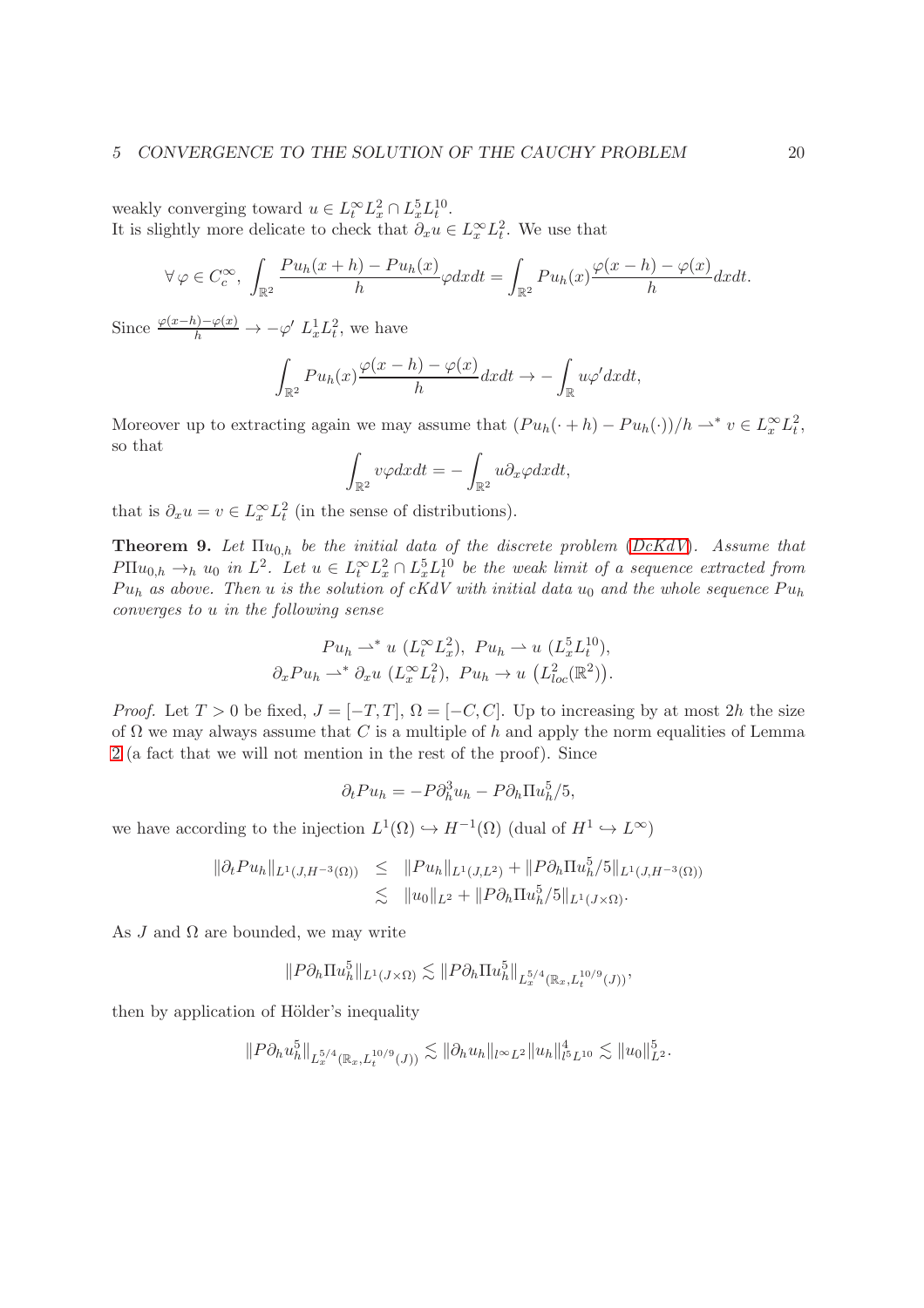#### 5 CONVERGENCE TO THE SOLUTION OF THE CAUCHY PROBLEM 21

Thus  $\partial_t P u_h$  is bounded in  $L^2(J, H^{-3}(\Omega))$ . On the other hand

$$
||Pu_h||_{L^2(J;H^1(\Omega))} \lesssim ||Pu_h||_{L^{\infty}(J;L^2)} + ||\partial_x Pu_h||_{L^{\infty}_x L^2_t},
$$

and thus  $Pu_h$  is bounded in  $L^2(J, H^1(\Omega))$ . Since we have the sequence of inclusions  $H^1(\Omega) \hookrightarrow$  $L^2(\Omega) \hookrightarrow H^{-3}(\Omega)$ , with the first injection being compact, Aubin-Lions's lemma implies that  $Pu<sub>h</sub>$  is precompact in  $L^2(J, L^2(\Omega))$ . Using a diagonal extraction argument, we find that a subsequence of  $u_h$  is strongly converging in  $L^2_{loc}(\mathbb{R}_x \times \mathbb{R}_t)$  as  $h \to 0$ .

This list of convergences is now sufficient to check that the limit is the solution of the continuous problem. In order to do so we introduce the 'variational' formulation

$$
\forall \varphi \in C_c^{\infty}(\mathbb{R}^2), \int_{\mathbb{R}^2} Pu_h(-\partial_t \varphi - \partial_h^3 \varphi) - P\Pi u_h^5 \partial_h \varphi dx dt = 0
$$

Passing to the limit in  $h$  we will obtain that  $u$  is a solution of cKdV. The first term does not rise any difficulties, indeed for  $\varphi \in C_c^{\infty}$ ,  $\partial_h^3 \varphi \to \partial_x^3 \varphi$   $(L^2)$ , thus using it with  $Pu_h \to u(L_{loc}^2)$ we find

$$
\int_{\mathbb{R}^2} Pu_h(-\partial_t \varphi - \partial_h^3 \varphi) \to \int_{\mathbb{R}^2} u(-\partial_t \varphi - \partial_x^3 \varphi).
$$

For the nonlinear term, let us fix R such that  $\text{supp}\varphi \subset ]-R, R[^2$  and  $\varepsilon > 0$  to be small. Let us define

$$
A_{h,\varepsilon} := \{ (x,T) \in [-R,R]^2 : \ |u_h^5 - u^5| > \varepsilon \}. \tag{5.2}
$$

Since  $Pu_h \to u L^2([-R,R]^2)$ , we have for fixed  $\varepsilon$  (up to extracting again)  $\lambda(A_{h,\varepsilon}) \to_h 0$ . For  $h$  small enough we may write

$$
\int_{[-R,R]^2} \partial_h P \Pi u_h^5 \varphi dxdt = \int_{[-R,R]^2} P \Pi u_h^5 \partial_{-h} \varphi dxdt.
$$

But  $\partial_{-h}\varphi \to -\partial_x\varphi$  uniformly, so that is is sufficient to prove

$$
\int_{[-R,R]^2} (P\Pi u_h^5 - u^5) \partial_{-h} \varphi dxdt \to 0.
$$

Let  $N \in \mathbb{N}^*$  be such that  $\Pi : Nh\mathbb{Z} \to h\mathbb{Z}, \mathbb{Z} = \sqcup_{p=0}^{N-1} \{Nh\mathbb{Z} + ph\} =: \sqcup \mathbb{Z}_p$ :

$$
\begin{split} \big| \int_{[-R,R]^2} (P \Pi u_h^5 - u^5) \partial_{-h} \varphi dx dt \big| &\lesssim \int_{-R}^R \sum_{k \in \mathbb{Z}} \sum_{p=0}^{N-1} \int_{Nkh+p}^{Nkh+p+1} |\Pi u_{Nkh+ph}^5 - u^5| \, |\partial_{-h} \varphi| dx dt \\ &\le \int_{-R}^R \sum_{p,k} \int_{Nkh+p}^{Nkh+p+1} \sum_{j=0}^1 \alpha_{j,p} |u_{N(k+j)h}^5 - u^5| \, |\partial_{-h} \varphi| dx dt, \end{split}
$$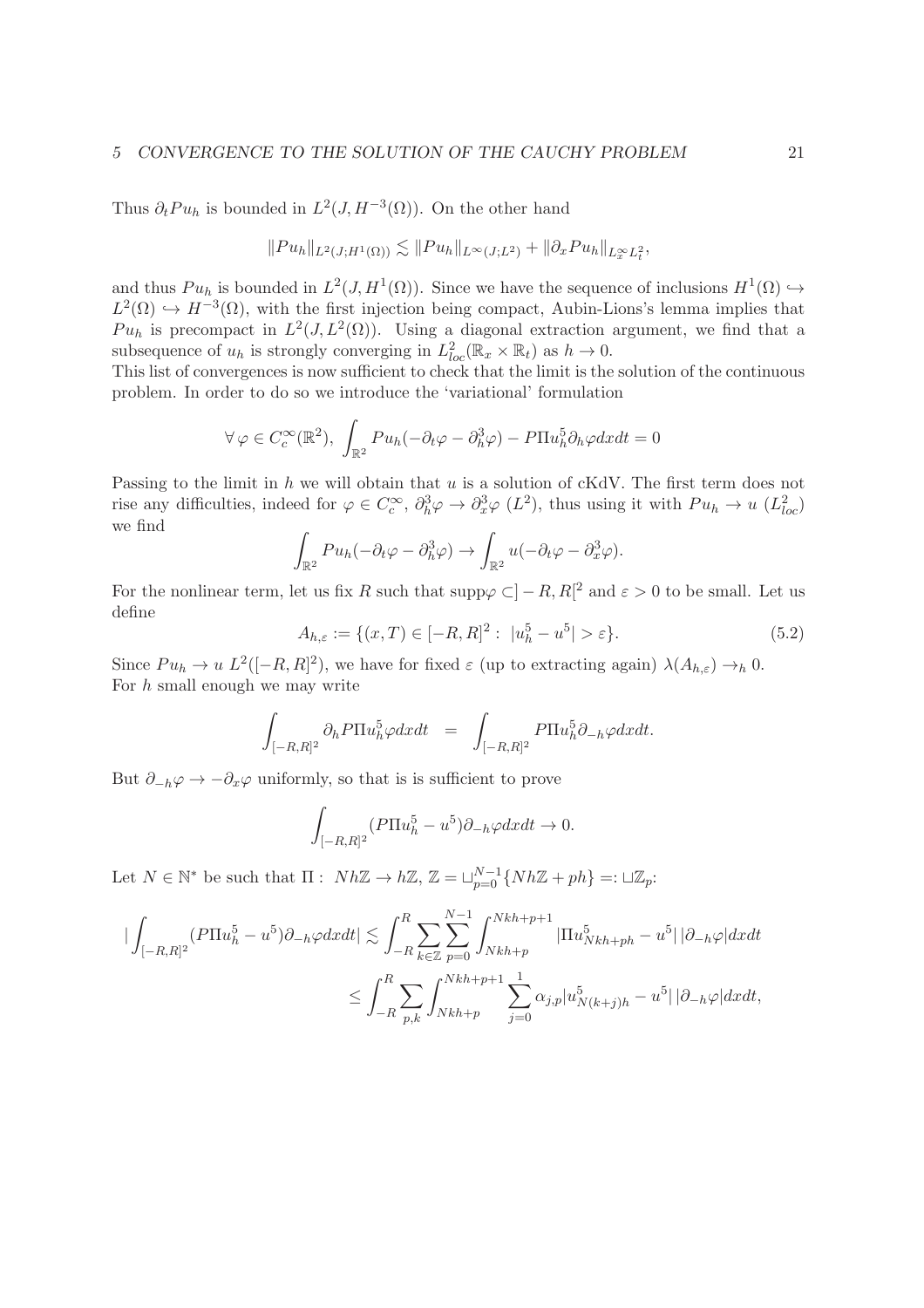where the  $\alpha_{j,p}$  only depend on the operator Π. This implies

$$
\begin{aligned} \left| \int_{[-R,R]^2} (P \Pi u_h^5 - u^5) \partial_{-h} \varphi dx dt \right| &\leq \sum_{p=0}^{N-1} \int_{-R}^R \sum_{\mathbb{Z}_p} \sum_{j=0}^1 \alpha_{j,p} |u_N^5|_{(k+j)h} - u^5| \, |\partial_{-h} \varphi| dx dt \\ &\leq \sum_{p=0}^{N-1} \sum_{j=0}^1 \int_{-R}^R \int_{\mathbb{R}} \alpha_{j,p} |Pu_h^5(x) - u^5(x + \tau_{j,p}h)| \, |\partial_{-h} \varphi| dx dt \end{aligned}
$$

where  $\tau_{j,p} = p$  if  $j = 0, p - N$  if  $j = 1$ . By using the standard result

$$
\limsup_{\varepsilon \to 0} \int_{\mathbb{R}} |u^5(x + \varepsilon) - u^5(x)| dx dt = 0,
$$

we are reduced to prove

$$
\int_{-R}^{R} \int_{\mathbb{R}} |Pu_{h}^{5}(x) - u^{5}(x)||\partial_{-h}\varphi|dxdt = \int_{[-R,R]^{2}} |Pu_{h}^{5}(x) - u^{5}(x)||\partial_{-h}\varphi|dxdt \to 0.
$$
 (5.3)

But

$$
\int_{[-R,R]^2} |Pu_h^5(x) - u^5(x)| |\partial_{-h}\varphi| dx dt = \int_{A_{h,\varepsilon}} |Pu_h^5(x) - u^5(x)| |\partial_{-h}\varphi| dx dt + \int_{A_{h,\varepsilon}^c} |Pu_h^5(x) - u^5(x)| |\partial_{-h}\varphi| dx dt
$$

The second term is simply bounded by

$$
\left|\int_{A_{h,\varepsilon}^c} |Pu_h^5(x) - u^5(x)| \, |\partial_{-h}\varphi| dx dt\right| \leq \varepsilon 4R^2 \sup_{0 \leq h \leq 1, \ (x,t) \in [-R,R]^2} |\partial_h \varphi|.
$$

For the other term we use a discrete version of the Sobolev embedding  $H^1 \hookrightarrow L^{\infty}$  (the proof is similar)

$$
Pu_h, P\partial_h u_h \in L^2([-R,R]^2) \Rightarrow Pu_h \in L^2_t L^{\infty}_x([-R,R]^2) \Rightarrow Pu_h \in L^{\infty}_x L^2_t([-R,R]^2),
$$

with bound independent of h. By interpolating with  $Pu_h \in L_x^5 L_y^{10}$  we get  $Pu_h \in L^6([-R, R]^2)$ . The same (simpler) argument implies  $u \in L^6([-R, R]^2)$ , so that

$$
\int_{A_{h,\varepsilon}}|P\Pi u_{h}^{5}-u^{5}|\,|\partial_{-h}\varphi|\,dxdt\leq \left(\|Pu_{h}^{5}\|_{L^{6/5}(A_{h,\varepsilon})}^{5/6}+\|u^{5}\|_{L^{6/5}(A_{h,\varepsilon})}^{5/6}\right)\|\partial_{-h}\varphi\|_{L^{6}(A_{h,\varepsilon})}^{1/6},
$$

but since  $\lambda(A_{h,\varepsilon}) \to 0$ , we get

$$
\int_{A_{h,\varepsilon}}|Pu_{h}^5 - u^5| \, |\partial_{-h}\varphi| \, dxdt \to 0.
$$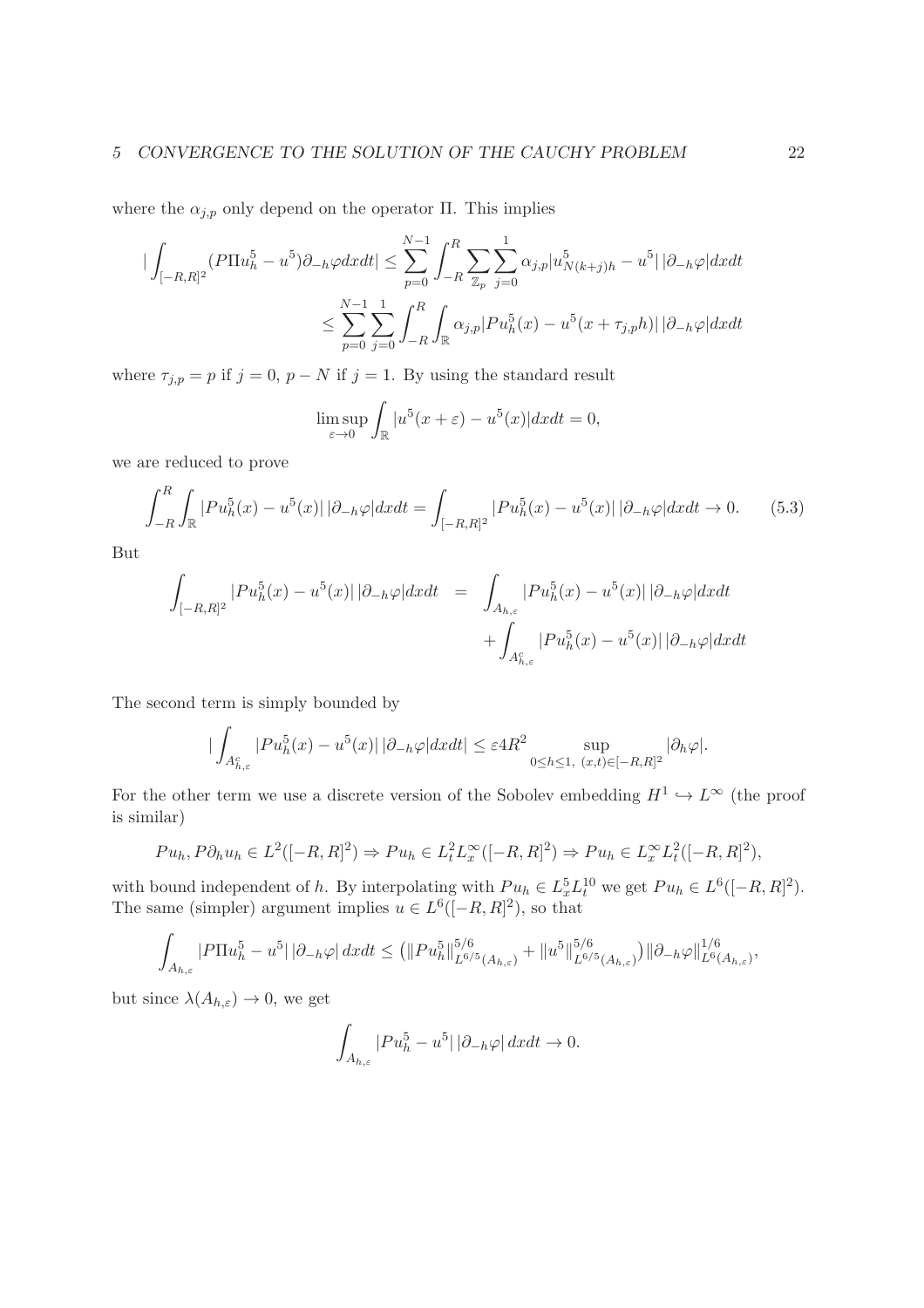Finally we have obtained

$$
\forall \varepsilon > 0, \ \limsup_{h \to 0} |\int_{[-R,R]^2} (P \Pi u_h^5 - u^5) \partial_h \varphi dx dt| \leq 4R^2 \varepsilon \sup_{0 \leq h \leq 1, \ (x,t) \in [-R,R]^2} |\partial_h \varphi|,
$$

which means as desired  $\partial_h P \Pi u_h^5 \rightharpoonup \partial_x u^5 \; (\mathcal{D}')$ .

The last point to check is that this solution has indeed  $u_0$  for initial data, that is  $u \in$  $C_t L^2$ ,  $u|_{t=0} = u_0$ :

$$
u_h(t) = V_h(t)\Pi u_{0,h} - \int_0^t \partial_h V_h(t-s)\Pi u_h^5(s)ds, \lim_{h,t\to 0} PV_h(t)\Pi u_{0,h} = u_0 (L^2)
$$
 (see lemma 2).

It is thus sufficient to prove  $\lim_{h,t\to 0} \| \int_0^t \partial_h V_h(t-s) \Pi u_h^5(s) ds \|_{L^2} = 0$ . According to the estimates of section 4, we have

$$
\|\int_0^t \partial_h V_h(t-s) \Pi u_h^5(s) ds\|_{L^2} \leq \|u_h^5\|_{l^1 L^2([0,t])} = \|u_h\|_{l^5 L^{10}([0,t])}^5.
$$

Moreover (following the proof of theorem [7\)](#page-15-1)

$$
\|u_h\|_{l^5L^{10}} \leq \|V_h u_{0,h}\|_{l^5L^{10}} + \|\int_0^t \partial_h V_h(t-s) \Pi u_h^5(s) ds\|_{l^5L^{10}}
$$
  
\n
$$
\leq \|V_h u_{0,h}\|_{l^5L^{10}} + \|\partial_h \Pi u_h^5\|_{l^5/4L^{10/9}}
$$
  
\n
$$
\leq \|V_h u_{0,h}\|_{l^5L^{10}} + C \|\partial_h u_h\|_{l^\infty L^2} \|u_h\|_{l^5L^{10}}
$$
  
\n
$$
\leq \|V_h u_{0,h}\|_{l^5L^{10}} + \frac{1}{2} \|u_h\|_{l^5L^{10}},
$$

so that  $||u_h||_{l^5L^{10}} \leq 2||V_hu_{0,h}||_{l^5L^{10}}$  and it is sufficient to prove that this last quantity goes to 0 when  $h, t \to 0$ . Let  $\varepsilon > 0$  be fixed, we introduce  $v_0 \in H^1$  such that  $||u_0 - v_0||_{L^2} \leq \varepsilon$ , and we set  $v_{0,h,n} = v_0(nh)$ . It is a standard approximation result that  $||P v_{0,h} - v_0||_{H^1} \to 0$ , this implies both  $||v_{0,h} - u_{0,h}||_{l^2} \to 0$  and  $||P v_{0,h}||_{H^1} \leq C||v_0||_{H^1}$ . We get then, using the continuity of  $V_h: H^1(h\mathbb{Z}) \to H^1(h\mathbb{Z}),$ 

$$
||V_h \Pi u_{0,h}||_{l^5 L^{10}([0,t])} \le ||V_h(\Pi u_{0,h} - v_{0,h})||_{l^5 L^{10}([0,t])} + ||V_h v_{0,h}||_{l^5 L^{10}([0,t])}
$$
  
\n
$$
\le ||V_h(\Pi u_{0,h} - v_{0,h})||_{l^5 L^{10}([0,t])} + t^{1/10} ||V_h v_{0,h}||_{L^{\infty}[0,T] \times \cap l^2}
$$
  
\n
$$
\lesssim ||\Pi u_{0,h} - v_{0,h})||_{l^2} + t^{1/10} ||v_0||_{H^1}.
$$

As  $\limsup_{h} \|\Pi u_{0,h} - v_{0,h}\|_{l^2} \leq \varepsilon$ , by chosing h, (then) t small enough we have obtained h

$$
\forall \varepsilon > 0, \ \exists t_0, h_0 > 0: \ \forall \varepsilon \le t \le t_0, \ h \le h_0, \ \Vert V_h \Pi u_{0,h} \Vert_{l^5 L^{10}([0,t])} \le 2\varepsilon,
$$

which is the expected convergence.

Remark 10. The convergence of any extracted subsequence to the solution u actually proves that any sequence  $Pu_{h_n}$  converges to u if  $h_n \to 0$ .

 $\Box$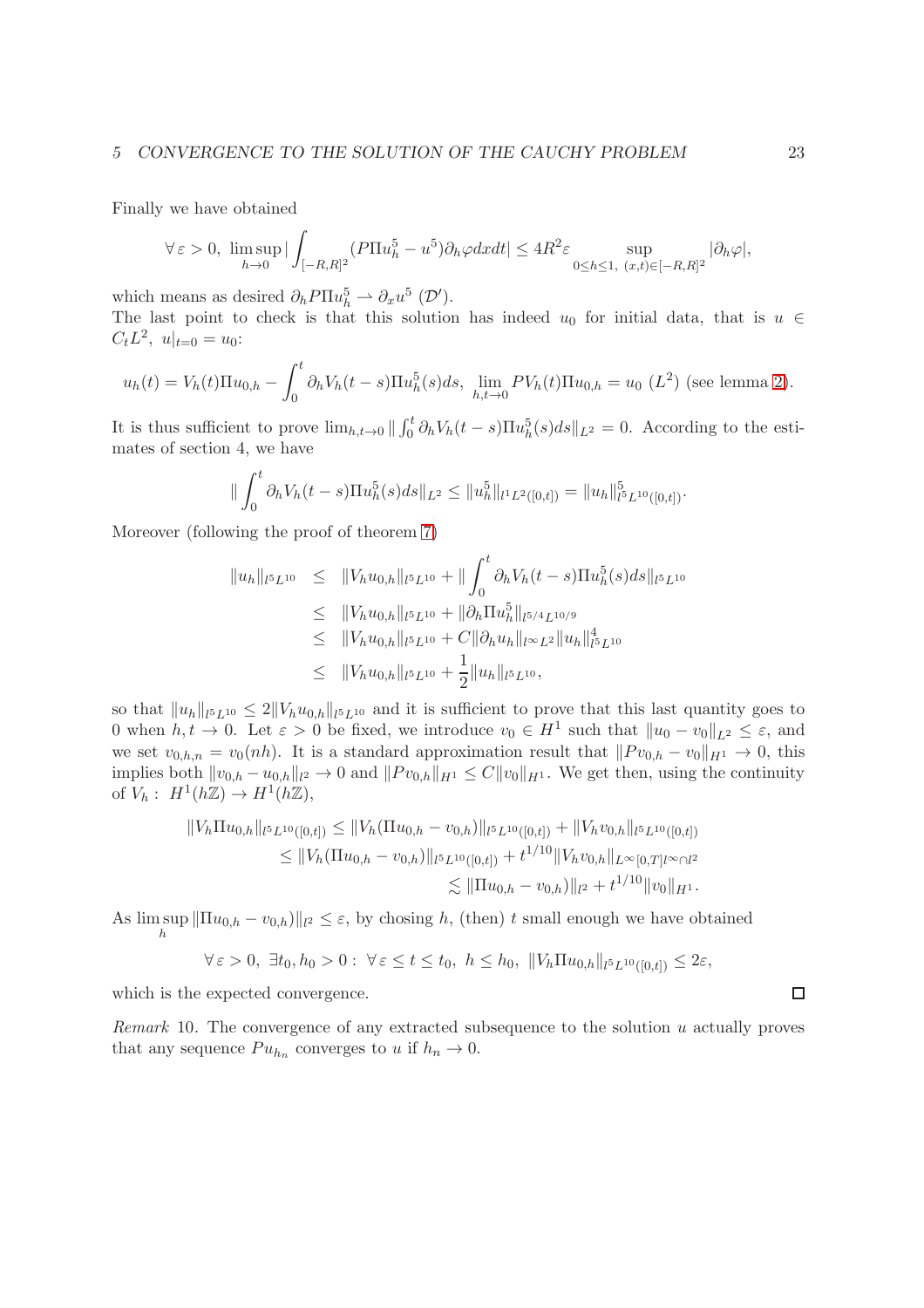#### 6 SCATTERING 24

### 6 Scattering

Scattering of the solutions of the continuous  $cKdV$  equation for small initial data has been well known for almost 20 years [\[12\]](#page-43-0). Roughly, it means that the solution of the nonlinear equation asymptotically behaves like a solution of the linearized equation. This is a phenomenon opposed to the existence of solitons, which are the canonical example of nonlinear behavior. It has the simple following statement.

**Theorem 11.** [\[12,](#page-43-0) Kenig-Ponce-Vega] Let  $u(t)$  be the solution of cKdV with initial data  $u_0$ small enough in  $L^2(\mathbb{R})$ . Then  $w(x) = u_0 - \int_0^\infty V(-s)u^5(s)ds$  is in  $L^2(\mathbb{R})$  and is such that

$$
||u(t) - V(t)w||_{L^2} \rightarrow_{t \rightarrow +\infty} 0. \tag{6.1}
$$

Remark 12. A similar result holds for  $t \to -\infty$ , but the functions obtained w,  $\tilde{w}$  have no reason to be equal.

We check here as a first step the existence of a discrete analog, and then discuss the convergence of the discrete functions  $w_h$  such that  $u_h \sim_t V_h(t)w_h$  to the continuous function w such that  $u \sim_t V(t)w$ .

**Proposition 13.** For  $||u_{0,h}||_{l^2}$  satisfying the smallness condition of Theorem [7,](#page-15-1) we denote  $u_h$ the solution of  $(DcKdV)$  $(DcKdV)$  $(DcKdV)$ . Then  $w_h = u_{0,h} - \int_0^\infty V_h(-s)\Pi u_h^5(s)ds$  is in  $l^2(\mathbb{Z})$  and is such that

$$
||u_h(t) - V_h(t)w_h||_{l^2} \to 0.
$$

Proof. According to the formula

$$
u_h(t) = V_h(t)u_0 - \int_0^t \partial_h V_h(t-s) \Pi u_h^5(s) ds = V_h(t) \Big( u_0 - \int_0^t \partial_h V_h(-s) \Pi u_h^5(s) ds \Big),
$$

it is sufficient to check that  $\int_0^t \partial_h V_h(-s) \Pi u^5(s) ds$  converges in  $l^2$  as  $t \to \infty$ , thus to check that it is a Cauchy sequence. The inequality [\(2.8\)](#page-7-0) implies

$$
\|\int_T^t \partial_h V_h(-s) \Pi u_h^5(s) ds\|_{l^2} \leq \|\Pi u_h^5\|_{l^1 L^2([T,\infty[)} \lesssim \|1_{t \geq T} u_h\|_{l^5 L^{10}([T,\infty[)}^5).
$$

But by dominated convergence we have  $||1_{t\geq T} u_h||_{l^5L^{10}([T,\infty[)} \to 0$ , we can conclude:

$$
||u_h(t) - V_h(t)v_h||_{l^2} \to 0, \text{ where } v_h = v_0 + \int_0^\infty \partial_h V_h(-s) \Pi u^5(s) ds.
$$

At this point, it should be emphasized that there is no reason for the discrete solution to behave asymptotically as the continuous one. In fact even in linear settings it is not hard to see that in general

 $||PV_h(t)u_{0,h} - V(t)u_0|| \rightarrow_{t\rightarrow\infty, h\rightarrow 0} 0.$ 

Thus at the very best one may prove that  $P w_h \to w$  (or equivalently  $P V_h(-t) u_h \to_t V(-t) u$ ) in a sense that we will clarify.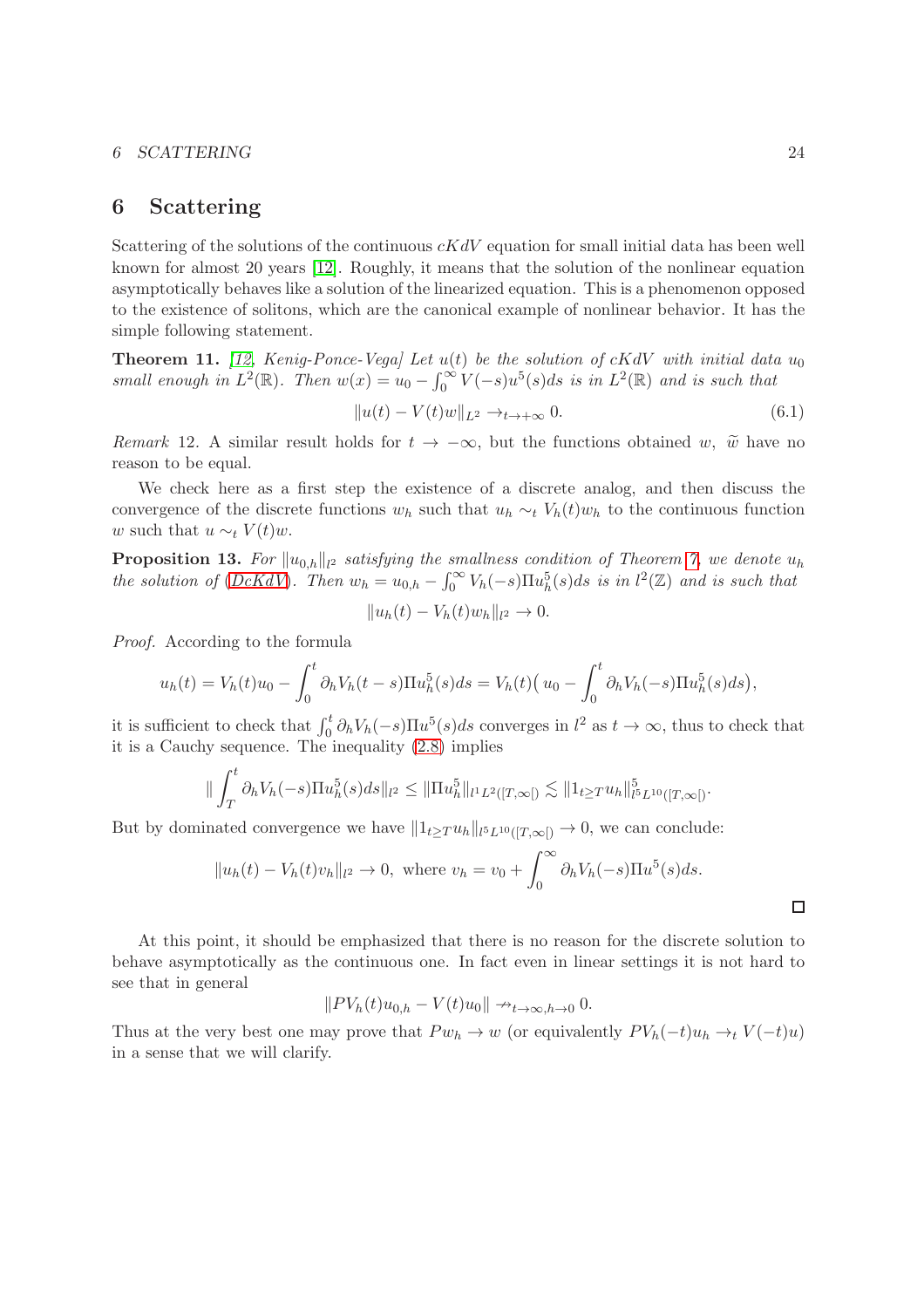#### 6 SCATTERING 25

**Proposition 14.** Assume that  $Pu_{0,h} \rightarrow_h u_0 L^2$  and satisfies the  $l^2$  smallness condition of Theorem [7,](#page-15-1) then  $Pw_h \rightharpoonup_h w L_w^2$ .

Proof. According to the previous Proposition,

$$
w_h = u_{0,h} - \int_0^\infty V_h(-s) \Pi u_h^5(s) ds,
$$

the improper integral being seen as a strong limit in  $l^2$ . Since  $w = u_0 - \int_0^\infty V(-s)u^5(s)ds$  it is sufficient to check that

$$
\int_0^\infty PV_h(-s)\Pi u_h^5(s)ds \rightharpoonup_h \int_0^\infty V(-s)u^5(s)ds.
$$

Note that the convergence in h of  $\int_0^t V_h(-s) \Pi u_h^5(s) ds$  for fixed t is actually rather easy but leaves open the problem of interversion  $\lim_{t} \lim_{h} = \lim_{h} \lim_{t}$ . More directly we shall write

$$
\|\int_0^\infty PV_h(-s)\Pi u_h^5(s)ds\|_{L^2}\leq \|P\Pi u_h^5(s)\|_{L^1L^2}\leq \|Pu_h\|_{L^1L^1}L^{10}\leq C,
$$

so that we may extract an  $L^2$  weakly converging subsequence. Up to further extraction we may also assume (see the proof of theorem [9\)](#page-19-0) that  $Pu_h \to u$  a.e.. Let  $\varphi$  be an  $L^2$  function with compactly supported Fourier transform,

$$
\int_{\mathbb{R}} \int_0^{\infty} P \partial_h V_h \Pi u_h^5 \varphi ds dx = \int_{\mathbb{R}} \int_0^T P \partial_h V_h \Pi u_h^5 \varphi ds dx + \int_{\mathbb{R}} \int_T^{\infty} P \partial_h V_h \Pi u_h^5 \varphi ds dx.
$$

As a first step, we prove that the limit as  $T \to \infty$  of the second term in the above right hand side is 0 uniformly in h. In what follows we use the fact that the Fourier multiplier  $V_h(t)$  is formally defined by its symbol on  $l^2(h\mathbb{Z})$  as well as on  $L^2(\mathbb{R})$ , and we have  $PV_h = V_hP$ . Specifically  $\int_{\mathbb{R}} \int_{T}^{\infty} P \partial_h V_h(-t) \Pi u_h^5 \varphi dt dx = \int_{\mathbb{R}} \int_{T}^{\infty} \partial_h P u_h^5 V_h(t) \varphi dx dt$ . Hölder's inequality implies

$$
\Big|\int_{\mathbb{R}}\int_{T}^{\infty}\partial_{h}P u_{h}^{5}V_{h}(t)\varphi dxdt\Big|\lesssim \|\partial_{h}u_{h}\|_{\infty}L^{2}([T,\infty])\|u\|_{l^{5}L^{10}([T,\infty])}^{4}\|V_{h}(t)\varphi\|_{L^{5}L^{10}([T,\infty])}
$$

Now using the fact that  $\varphi$  has a Fourier transform compactly supported, for h small enough we have  $\perp \|V_h(t)\varphi\|_{L^5_xL^{10}_t} \lesssim \|\varphi\|_{L^2}$  $\perp \|V_h(t)\varphi\|_{L^5_xL^{10}_t} \lesssim \|\varphi\|_{L^2}$  $\perp \|V_h(t)\varphi\|_{L^5_xL^{10}_t} \lesssim \|\varphi\|_{L^2}$ , thus

$$
\lim_{T} \|V_h(t)\varphi\|_{L_x^5 L^{10}([T,\infty])} = 0.
$$

This implies our first step: for any  $\varepsilon > 0$ , there exists  $T_0 > 0$ ,  $h_0 > 0$  such that for  $T \geq$  $T_0, h \leq h_0,$ 

<span id="page-24-1"></span>
$$
|\int_{\mathbb{R}}\int_{T}^{\infty}P\partial_{h}V_{h}\Pi u_{h}^{5}\varphi dsdx|\leq\varepsilon.\tag{6.2}
$$

<span id="page-24-0"></span><sup>&</sup>lt;sup>1</sup> This fact may be seen as a simple corollary of the dispersive estimates proved previously: supp $\hat{\varphi}$  $[-C, C] \Rightarrow \hat{\varphi} = \hat{\varphi} \mathbb{1}_{[-\pi/6h, \pi/6h]}$  for h small enough. It is thus supported away from the "bad" points  $\pm 2\pi/3$ ,  $\xi_0$ ,  $\xi_1$ .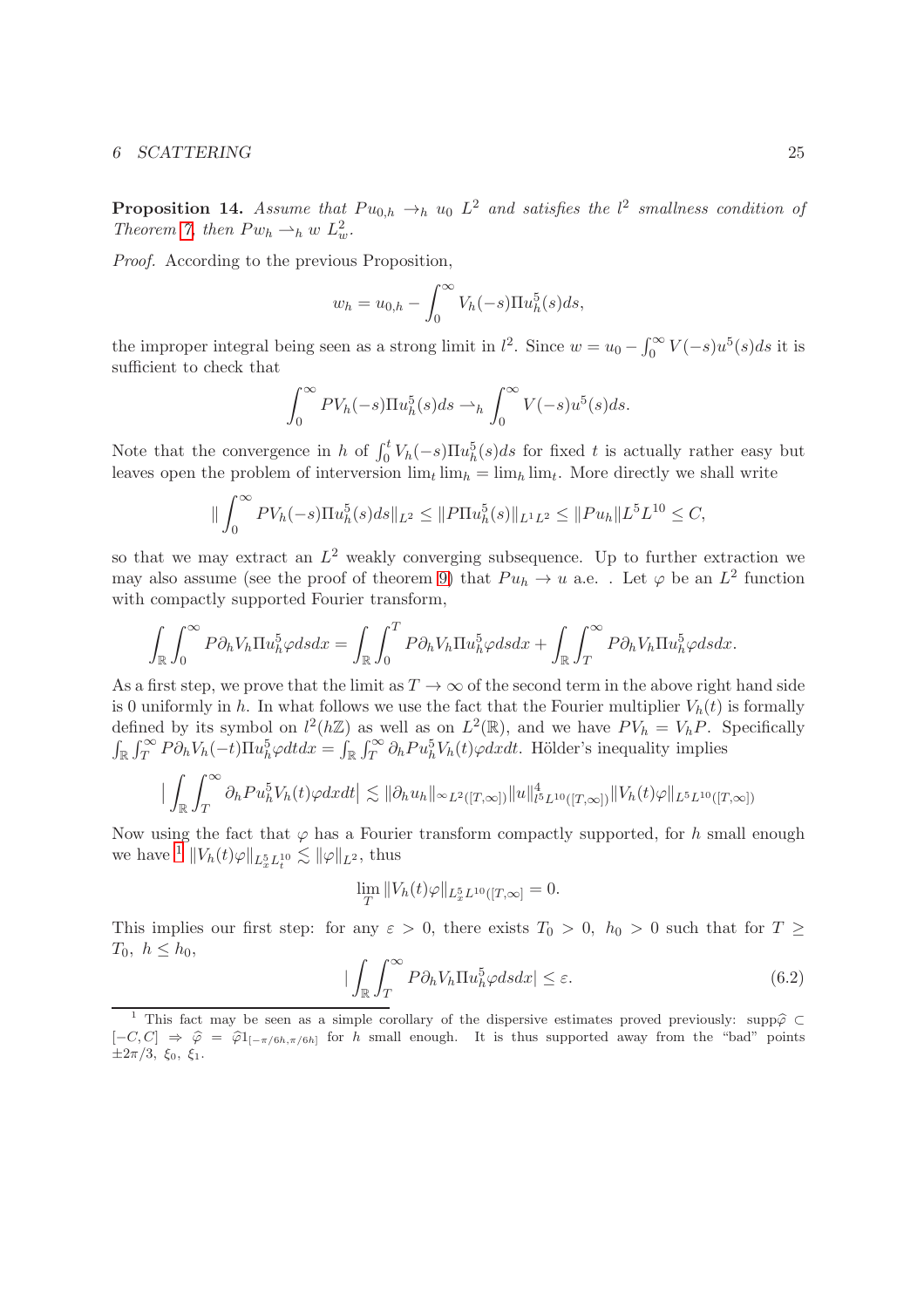#### 6 SCATTERING 26

We now focus on the convergence of  $\int_{\mathbb{R}} \int_0^T P \partial_h V_h \Pi u_h^5 \varphi ds dx$ :

$$
\int_{\mathbb{R}} \int_0^T P \partial_h V_h \Pi u_h^5 \varphi ds dx = \int_{\mathbb{R}} \int_0^T P \Pi u_h^5 \partial_{-h} V_h(-s) \varphi ds dx \n= \int_{\mathbb{R}} \int_0^T P \Pi u_h^5 \Big( (V - V_h) \partial_x \varphi + V_h (\partial_x + \partial_{-h}) \varphi - V \partial_x \varphi \Big) ds dx.
$$

From the proof of theorem [9,](#page-19-0) we know that  $P\Pi u_h^5 \rightharpoonup u^5 \left( \mathcal{D}'(\mathbb{R}^2) \right)$ , and thus weakly in  $L_x^1 L_t^2$ since it is bounded in that space: indeed by uniqueness of the distributional limit any extracted subsequence converging weakly in  $L^1L^2$  has limit  $u^5$ , so by a standard argument the whole sequence is weakly converging to  $u^5$ . In particular

$$
\int_{\mathbb{R}} \int_0^T P \Pi u_h^5 V(s) \partial_x \varphi ds dx \to \int_{\mathbb{R}} \int_0^T u^5 V(s) \partial_x \varphi ds dx = - \int_{\mathbb{R}} \int_0^T \partial_x V(-s) u^5 \varphi ds dx.
$$

Moreover for fixed T, one easily sees that  $\sup_{s\in[0,T]}||(V-V_h)(-s)\partial_x\varphi||_{H_x^1} \to 0$  (it is a simple consequence of the convergence  $p_h \to \xi^3$  and the fast decrease of  $\hat{\varphi}$ ). Thus

$$
\|(V-V_h)(-s)\partial_x\varphi\|_{L_x^{\infty}L_T^2}\to 0, \text{ and } \|(\partial_x+\partial_{-h})\varphi\|_{H^1}\to 0,
$$

so that  $||V_h(\partial_x + \partial_{-h})\varphi||_{L_x^{\infty}L_T^2} \to 0$ , and we finally get

<span id="page-25-0"></span>
$$
\int_{\mathbb{R}} \int_0^T P \partial_h V_h(-s) \Pi u_h^5 \varphi ds dx \to \int_{\mathbb{R}} \int_0^T u^5 \partial_x V(s) \varphi ds dx = - \int_{\mathbb{R}} \int_0^T \partial_x V(-s) u^5 \varphi ds dx. \tag{6.3}
$$

Using [\(6.2\)](#page-24-1), [\(6.3\)](#page-25-0) we find that for any  $\varepsilon > 0$ , there exists  $h_0$  small enough such that for  $h \leq h_0$ :

$$
\begin{array}{rcl}\n|\int_{\mathbb{R}} \int_{0}^{\infty} P \partial_{h} V_{h} \Pi u_{h}^{5} \varphi ds dx - \int_{\mathbb{R}} \int_{0}^{\infty} \partial_{x} V u^{5} \varphi ds dx| & \leq \quad |\int_{\mathbb{R}} \int_{T}^{\infty} P \partial_{h} V_{h} \Pi u_{h}^{5} \varphi ds dx \\
& + |\int_{\mathbb{R}} \int_{T}^{\infty} \partial_{x} V u^{5} \varphi ds dx| & + |\int_{\mathbb{R}} \int_{0}^{T} P \partial_{h} V_{h} \Pi u_{h}^{5} \varphi - \partial_{x} V u^{5} \varphi ds dx| \\
& \leq \quad 3\varepsilon.\n\end{array}
$$

We have proved that for any  $\varphi$  with compactly supported Fourier transform,

$$
\int_{\mathbb{R}} \int_0^{\infty} P \partial_h V_h \Pi u_h^5 \varphi ds dx \to \int_{\mathbb{R}} \int_0^{\infty} \partial_x V u^5 \varphi ds dx,
$$

using the density of these functions in  $L^2$  and the  $L^2$  boundedness of  $\int_0^\infty P \partial_h V_h \Pi u_h^5 dt$ , we obtain the weak  $L^2$  convergence.

 $\Box$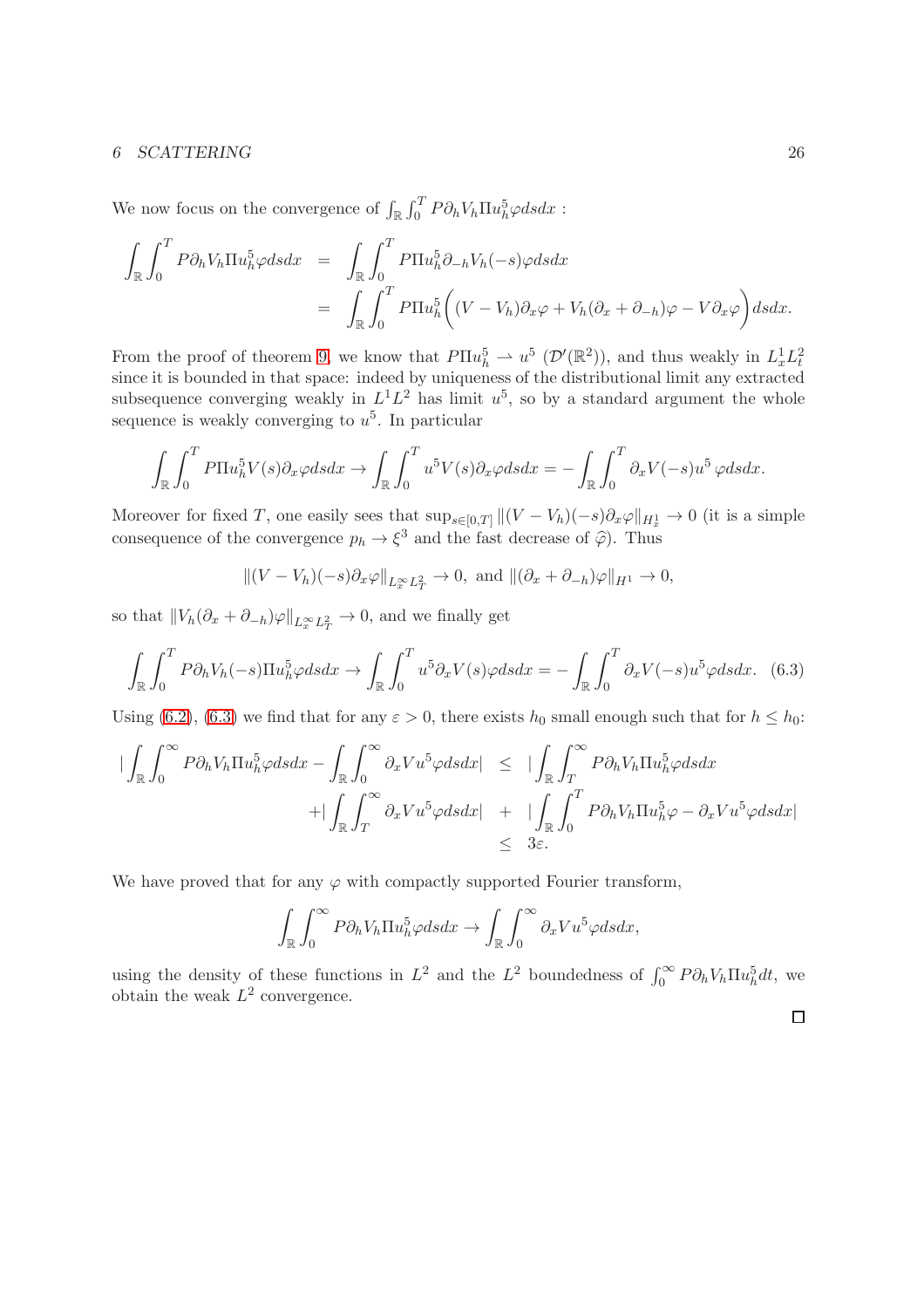### 7 Rates of convergence

Since the previous sections were only devoted to the critical case, it is very unlikely that any rate of convergence may be obtained for  $L^2$  initial data. However if  $u_0 \in H^s$ ,  $s > 0$  the problem becomes subcritical and more quantitative estimates are expected. We first define discrete initial data converging to the continuous one in the following way. Let  $T_h$  be defined as

$$
T_h: L^2 \to l^2(h\mathbb{Z}),
$$
  

$$
(T_h u)_n = \frac{1}{2\pi} \int_{-\pi/h}^{\pi/h} \hat{u}e^{inh\xi}d\xi,
$$

where  $\hat{\cdot}$  denotes the Fourier transform on R (opposed to the *discrete* Fourier transform). If  $u_0$ is the initial continuous data, we simply set  $u_{0,h} = T_h u_0$ . By dominated convergence, it can be seen (though it is not absolutely obvious) that for any  $f \in L^2$ ,  $||PT_hf - f||_{L^2} \to 0$ , and more precisely  $||PT_hf - f||_{L^2} \le h^s||f||_{H^s}$ . For this reason we will only study the convergence to 0 of  $u_h - T_h u$  rather than  $Pu_h - u$ . Note that the operator  $T_h$  is particularly convenient since  $\widehat{V(t)T_hu_0}|_{[-\pi/h,\pi/h]} = e^{it\xi^3}\widehat{u_0} = T_h\widehat{V(t)u_0}|_{[-\pi/h,\pi/h]}$ . Consequently - as in previous section- in what follows we will abusively write  $V(t)$  for both multipliers of symbol  $e^{it\xi^3}$  acting on  $L^2(\mathbb{R})$ and  $l^2(h\mathbb{Z})$ .

Convergence rates were obtained for the (subcritical) nonlinear Schrödinger equation in [\[5\]](#page-43-10) by using "discrete Littlewood-Paley analysis". Our case is slightly more complicated, for essentially three reasons; critical regularity, lack of "choice" for the Strichartz estimates, and the nonlinearity involving derivatives. The section is divided in two parts. The first one establishes a list of linear estimates with rates of convergence. Unfortunately this list is not sufficient to obtain actual rates of convergence on  $T_h u - u_h$  but we prove such results for a simpler semi-linear problem. Though it is not entirely satisfactory we believe that the result and the technics used are interesting by themselves.

#### 7.1 Linear estimates

As a warm up, we first treat the control of  $||T_hV(t)u_0 - V_h(t)\Pi T_hu_0||_{l^2}$ , which is quite simple but gives a good idea of the technics used in this subsection.

<span id="page-26-1"></span>**Proposition 15.** Let  $\Pi$  be an interpolator as in theorem [7,](#page-15-1) of symbol m such that  $m(0) = 1$ . For  $u_0 \in L^2$ , we have the homogeneous estimate

<span id="page-26-0"></span>
$$
||V(t)T_hu_0 - V_h(t)T_h\Pi T_{Nh}u_0||_{L^{\infty}([0,T];l^2)} \le Ch^{2s/5}||u_0||_{H^s(\mathbb{R})}.
$$
\n(7.1)

The constant C only depends on p and  $\Pi$ .

Proof. First we note that the scheme is of order 2 in the sense that

$$
\xi^3 - p_h = \xi^3 - \frac{4\sin^2(\xi h/2)\sin(\xi h)}{h^3} = O(h^2 \xi^5) \text{ (by Taylor expansion)}.
$$
 (7.2)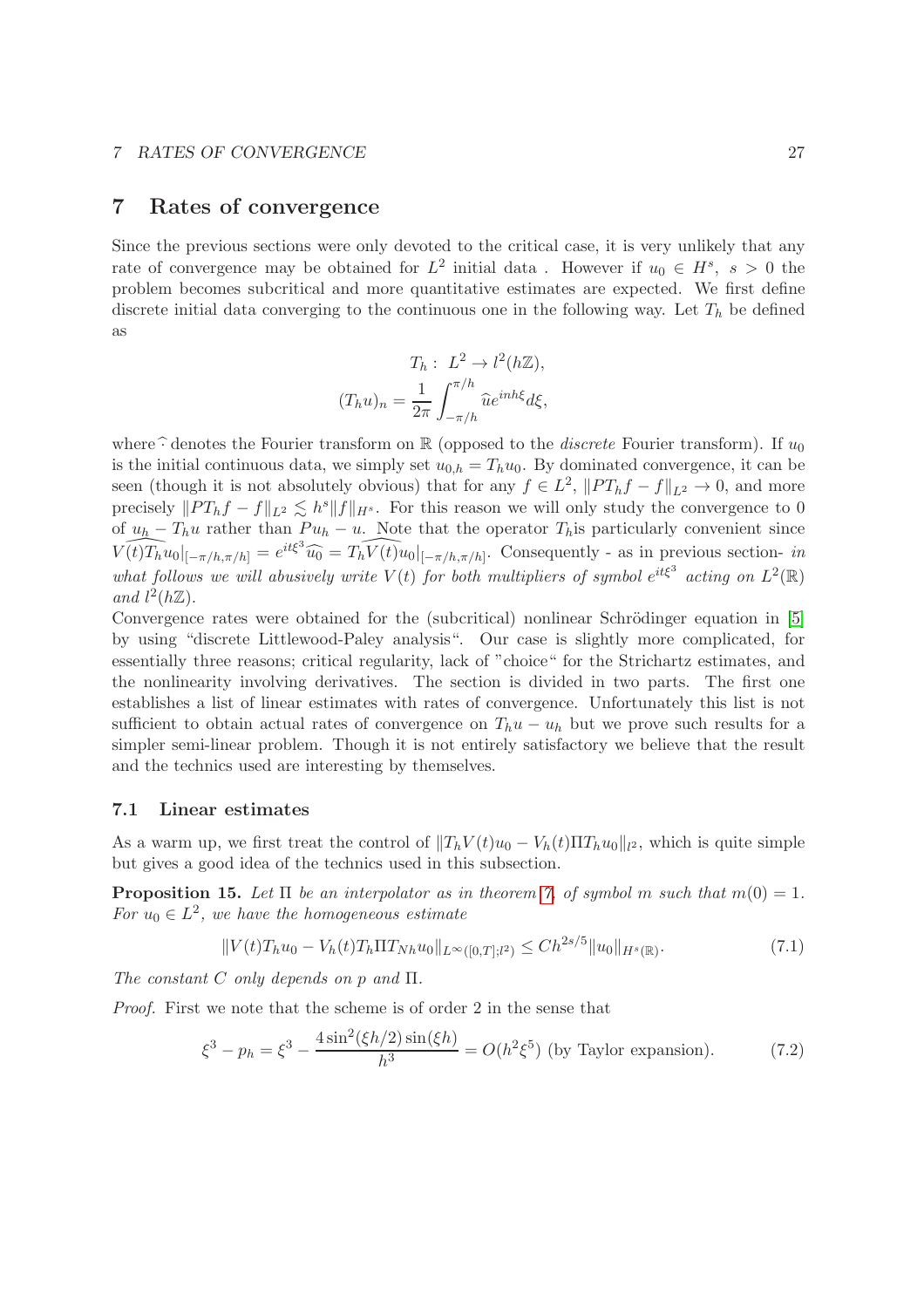We split the left hand side of [\(7.1\)](#page-26-0) as follows

$$
||V(t)T_hu_0 - V_h(t)\Pi T_{Nh}u_0||_{L^{\infty}([0,T];l^2)} \le ||V(t)\Pi T_{Nh}u_0 - V_h(t)\Pi T_{Nh}u_0||_{L^{\infty}([0,T];l^2)} + ||V(t)(T_h - \Pi T_{Nh})u_0||_{L^{\infty}([0,T];l^2)} = N_1 + N_2.
$$

Using the inequality

<span id="page-27-3"></span>
$$
\forall 0 \le \alpha \le 1, \ a, b \ge 0, \ \min(a, b) \le a^{\alpha} b^{1-\alpha} \tag{7.3}
$$

we find

<span id="page-27-0"></span>
$$
N_1^2 \lesssim h^{4s/5} T \int_{\mathbb{R}} \xi^{2s} |\widehat{\Pi T_{N}}_h u_0|^2 d\xi \lesssim h^{4s/5} \|u_0\|_{H^s}^2. \tag{7.4}
$$

On the other hand if we denote m the symbol of  $\Pi$ 

$$
N_2^2 \leq ||(T_h - \Pi T_{Nh})u_0||_{l^2} = \int_{-\pi/h}^{\pi/h} |\widehat{u_0} - m(h\xi)\widetilde{u_0}(\xi)|^2 d\xi,
$$

where  $\widetilde{u_0}$  is the  $2\pi/Nh$  periodic function such that  $\widetilde{u_0}|_{[-\pi/Nh,\pi/Nh]} = \widehat{u_0}$ . But since m is bounded and  $m(0) = 1$ ,  $|m(h\xi) - 1| \leq Ch^s |\xi|^s$ . We also remind (see Remark [3\)](#page-9-0) that m satisfies  $m(2k\pi\xi/N) = 0, \ 1 \le k \le N - 1$ , thus  $m(2k\pi/N + h\xi) = O(h^s|\xi|^s)$ . This gives

<span id="page-27-1"></span>
$$
\int_{-\pi/h}^{\pi/h} |\widehat{u_0} - m(h\xi)\widetilde{u_0}(\xi)|^2 d\xi = \int_{-\pi/Nh}^{\pi/Nh} |\widehat{u_0} - m(h\xi)\widehat{u_0}(\xi)|^2 d\xi \n+ \int_{\pi/Nh \le |\xi| \le \pi/h} |\widehat{u_0} - m(h\xi)\widetilde{u_0}(\xi)|^2 d\xi \n\lesssim \int_{-\pi/h}^{\pi/h} h|\xi|^2 |\widehat{u_0}|^2 d\xi + \sum_{k=1}^{N-1} \int_{(2k-1)\pi/Nh}^{(2k+1)\pi/Nh} |m(h\xi)|\widehat{u_0}(\xi)|^2 d\xi \n\lesssim h^{2s} \int_{-\pi/Nh}^{\pi/Nh} |\xi|^{2s} |\widehat{u_0}|^2 d\xi + h^{2s} \int_{-\pi/h}^{\pi/h} |\xi|^{2s} |\widehat{u_0}|^2 d\xi \n\le 2h^{2s} \|u_0\|_{H^s}^2.
$$
\n(7.5)

Summing  $(7.4)$ ,  $(7.5)$  we get

$$
||V(t)T_hu_0 - V_h(t)\Pi T_{Nh}u_0||_{L^{\infty}([0,T];l^2)} \le CT(h^{2s/5} + h^{s/2})||u_0||_{H^s} \le 2CTh^{2s/5}||u_0||_{H^s}.
$$

**Proposition 16.** Under the same assumptions as Prop. [15,](#page-26-1) and for any  $g \in l^{4/3}L^1_T$ ,

<span id="page-27-2"></span>
$$
\| |D|^{-1/4} V(t) T_h u_0 - V_h(t) \Pi T_{Nh} u_0 \|_{l^4 L^\infty([0,T])} \le C(T) h^{2s/5} \| u_0 \|_{H^s(\mathbb{R})}, \quad (7.6)
$$

$$
\| |D|^{-1/2} \int_0^t (V(t-s)g - V_h(t-s)) \Pi T_{Nh} g \|_{l^4 L_T^{\infty}} \le C(T) h^{2s/5} \| |D|^s \Pi T_{Nh} g \|_{l^{4/3} L^1([0,T])}. \tag{7.7}
$$

 $\Box$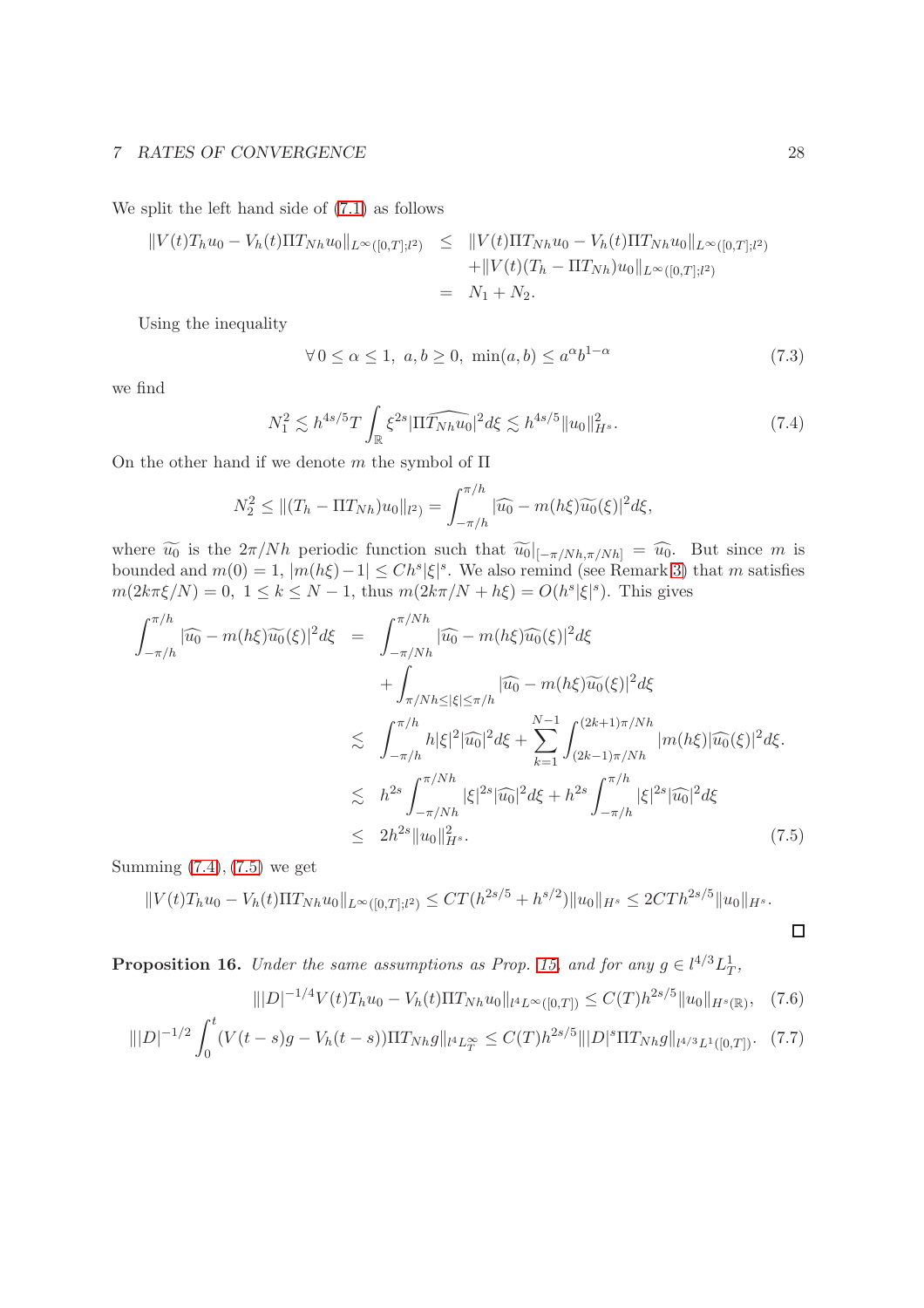Proof. As in the proof of Prop [15,](#page-26-1) we write

$$
\| |D|^{-1/4} (V(t) T_h u_0 - V_h(t) \Pi T_{Nh} u_0) \|_{l^4 L^\infty([0,T])} \leq \| |D|^{-1/4} (V - V_h) \Pi T_{Nh} u_0 \|_{l^4 L^\infty} (7.8) + \| |D|^{-1/4} V (T_h - \Pi T_{Nh}) u_0 \|_{l^4 L^\infty} (7.9)
$$

We have directly using [\(7.5\)](#page-27-1)

$$
\| |D|^{-1/4} V(t) (T_h - \Pi T_{Nh}) u_0\|_{l^4 L^\infty([0,T])} \lesssim \| (T_h - \Pi T_{Nh}) u_0\|_{l^2} \lesssim h^s \| u_0\|_{H^s},
$$

so that it suffices to prove the (more precise) estimate

$$
||V(t)\Pi T_{Nh}u_0 - V_h(t)\Pi T_{Nh}u_0||_{l^4L^\infty([0,T])} \lesssim h^{2s/5}T^{s/5}|||D_x|^s\Pi T_{Nh}u_0||_{L^2}.
$$
 (7.10)

A careful look at the proof of Prop [4](#page-9-1) shows that it amounts to the estimate

<span id="page-28-0"></span>
$$
\left| \int_{-\pi/h}^{\pi/h} \psi_h \frac{e^{itp_h(\eta)} - e^{it\eta^3}}{|\eta|^{1/2+s}} e^{ijh\eta} d\eta \right| \le C \frac{h^{2s/5} T^{s/5}}{(h(1+|j|))^{1/2}},\tag{7.11}
$$

where  $\psi_h$  is the symbol of  $\Pi$  and cancels at  $\pm 2\pi/(3h)$ ,  $\xi_0/h$ ,  $\xi_1/h$ . Since [\(7.11\)](#page-28-0) also implies by the duality argument of Prop [4](#page-9-1) the estimate [\(7.7\)](#page-27-2), the rest of the proof is devoted to its derivation. It is equivalent after setting  $\eta = \xi/h$  to

$$
\bigg| \int_{-\pi}^{\pi} \psi(\eta) \frac{e^{it/h^3 p(\eta)} - e^{it/h^3 \eta^3}}{|\xi|^{1/2+s}} e^{ijh\eta} d\xi \bigg| \leq C \frac{h^{-3s/5} T^{s/5}}{(1+|j|)^{1/2}}.
$$

By parity, we may also reduce it to

$$
\left| \int_0^{\pi} \psi(\xi) \frac{e^{it/h^3 p(\xi)} - e^{it/h^3 \xi^3}}{|\xi|^{1/2+s}} e^{ijh\xi} d\xi \right| \leq C \frac{h^{-3s/5} T^{s/5}}{(1+|j|)^{1/2}}.
$$

The proof of this estimate is rather delicate, in fact it follows the proof of Prop [4](#page-9-1) with some non trivial modifications. Since a lot of quantities which will appear are estimated by similar technics, we will often skip details.

We will use repeatedly the fact that  $\xi$  lies in a bounded set, thus the inequality  $|p-\xi^3| \lesssim |\xi|^5$ implies  $|p-\xi^3| \lesssim |\xi|^r$  for  $0 \le r \le 5$ . Similarly  $|e^{it/h^3p} - e^{it/h^3\xi^3}| \le |t/h^3\xi^5|^r$  for  $0 \le r \le 1$ . First note that for  $j = 0$  the result is trivial since

$$
\left| \int_0^{\pi} \psi(\xi) \frac{e^{it/h^3 p(\xi)} - e^{it/h^3 \xi^3}}{|\xi|^{1/2+s}} e^{ijh\xi} d\xi \right| \le C \left| \int_{-\pi}^{\pi} \frac{(t/h^3)^{s/5} |\xi|^s}{|\xi|^{1/2+s}} d\xi \right| \le C h^{-3s/5} T^{s/5}
$$

We split  $[0, \pi]$  as

$$
A_1 = [0, ht^{-1/3}] \cap [0, \pi],
$$
  
\n
$$
A_2 = A_1^c \cap \{|3t/h^3\xi^2 + j| \ge |j|/2\},
$$
  
\n
$$
A_3 = (A_1 \cup A_2)^c.
$$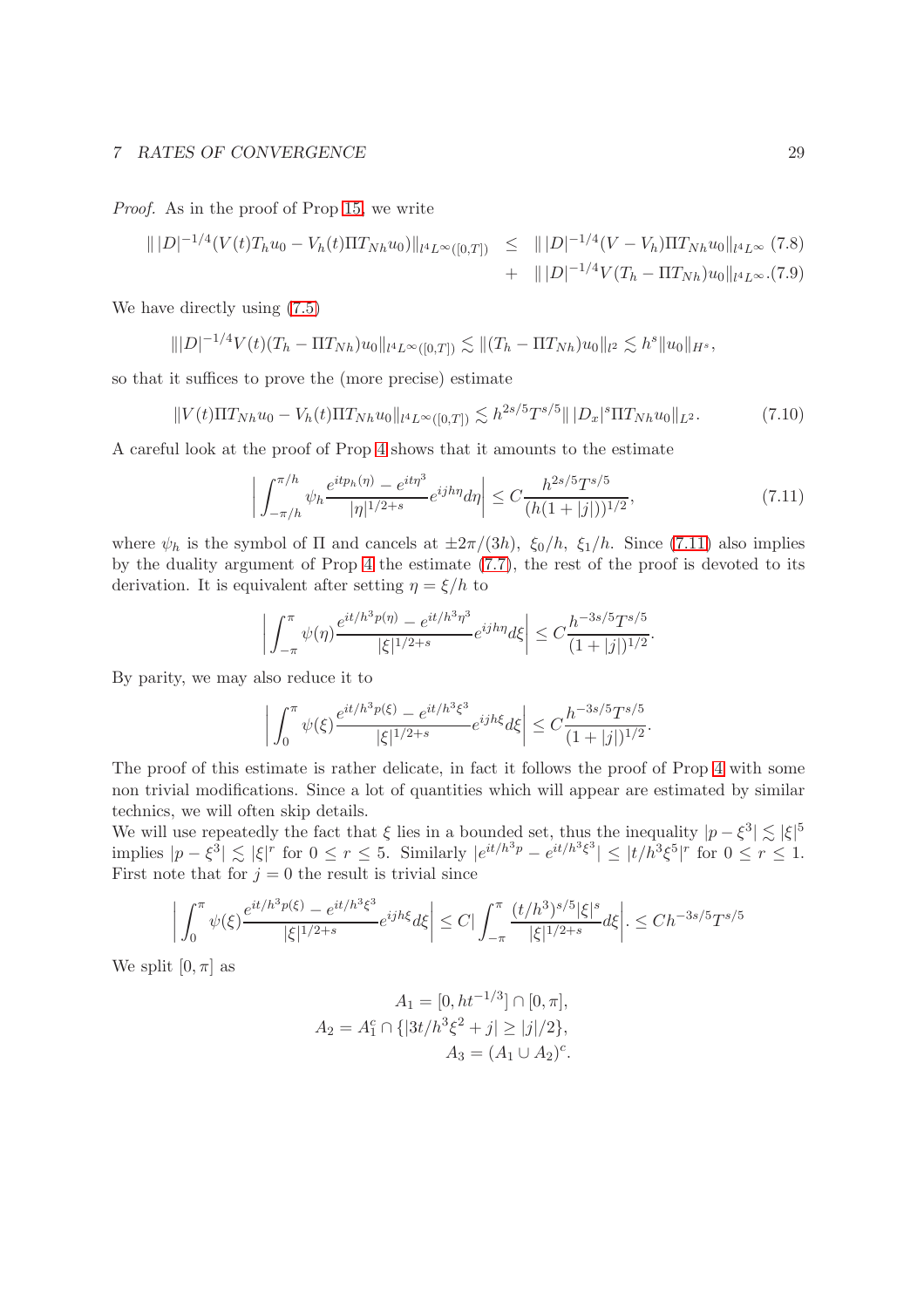If  $ht^{-1/3} \leq C/J$  with C large enough such that on  $A_1 \min(|j + 3t/h^3 \xi^2|, |j + t/h^3 p'|) \geq |j|/2$ ,

$$
\left| \int_{A_1} \psi(\xi) \frac{e^{it/h^3 p(\xi)} - e^{it/h^3 \xi^3}}{|\xi|^{1/2 + s}} e^{ijh\xi} d\xi \right| \le \int_{-c/j}^{C/j} \frac{(t/h^3)^{s/5}}{|\xi^{1/2}} d\xi \le \frac{h^{-3s/5} T^{s/5}}{|j|^{1/2}}
$$

and the estimate on  $A_1$  is complete. Else

$$
\left| \int_{A_1} \psi(\xi) \frac{e^{it/h^3 p(\xi)} - e^{it/h^3 \xi^3}}{|\xi|^{1/2+s}} e^{ijh\xi} d\xi \right| \leq \left| \int_{-1/j}^{1/j} \psi(\xi) \frac{e^{it/h^3 p(\xi)} - e^{it/h^3 \xi^3}}{|\xi|^{1/2+s}} e^{ijh\xi} d\xi \right| \n+ \left| \int_{1/j \leq |\xi| \leq ht^{-1/3}} \psi(\xi) \frac{e^{it/h^3 p(\xi)} - e^{it/h^3 \xi^3}}{|\xi|^{1/2+s}} e^{ijh\xi} d\xi \right| \n\lesssim \left| \int_{1/j \leq |\xi| \leq ht^{-1/3}} \psi(\xi) \frac{e^{it/h^3 p(\xi)} - e^{it/h^3 \xi^3}}{|\xi|^{1/2+s}} e^{ijh\xi} d\xi \right| \n+ \frac{h^{-3s/5} T^{s/5}}{|j|^{1/2}}
$$

On  $\xi \geq 0$ , an integration by part gives

$$
\int_{1/|j|}^{ht^{-1/3}} \psi(\xi) \frac{e^{it/h^{3}p(\xi)} - e^{it/h^{3}\xi^{3}}}{|\xi|^{1/2+s}} e^{ijh\xi} d\xi = \frac{1}{|ht^{-1/3}|^{1/2+s}} \left( \frac{e^{it/h^{3}p(ht^{-1/3})}}{j + \frac{t}{h^{3}} p'(ht^{-1/3})} - \frac{e^{i}}{j + 3\frac{t^{1/3}}{h}} \right)
$$
  

$$
- j^{1/2+s} \left( \frac{e^{it/h^{3}p(1/j)}}{j + \frac{t}{h^{3}} p'(1/j)} - \frac{e^{it/(hj)^{3}}}{j + 3\frac{t}{h^{3}j^{2}}} \right)
$$
  

$$
+ \int_{1/j}^{ht^{-1/3}} e^{it\xi^{3}/h^{3}} \left( \frac{\psi}{(j + 3t/h^{3}\xi^{2})|\xi|^{1/2+s}} \right)^{j}
$$
  

$$
- \int_{1/j}^{ht^{-1/3}} e^{itp/h^{3}} \left( \frac{\psi}{(j + t/h^{3}p')|\xi|^{1/2+s}} \right)^{j}.
$$

Set  $y = ht^{-1/3}$ , note that  $1/|y| \leq j$ . The first term is estimated by using the fact that  $|p'/\xi^2 - 3| \le \min(|\xi|^2, 1)$ :

$$
\left| \frac{1}{(ht^{-1/3})^{1/2+s}} \left( \frac{e^{it/h^3 p(ht^{-1/3})}}{j + \frac{t}{h^3} p'(ht^{-1/3})} - \frac{e^i}{j + 3\frac{t^{1/3}}{h}} \right) \right| = \left| y^{-(1/2+s)} \left( \frac{e^{ip(y)/y^3}}{j + p'(y)/y^3} - \frac{e^i}{j + 3/y} \right) \right|
$$
  
\n
$$
= |y|^{-(1/2+s)} \frac{e^{ip(y)/y^3} (j + 3/y) - e^i (j + p'/y^3)}{(j + p'/y^3)(j + 3/y)}
$$
  
\n
$$
= |y|^{-(1/2+s)} \left| \frac{j(e^{ip/y^3} - e^i) + 1/y(3e^{ip/y^3} - 3e^i + 3e^i - p'/y^2 e^i)}{(j + p'/y^3)(j + 3/y)} \right|
$$
  
\n
$$
\lesssim |y|^{-(1/2+s)} \frac{|jy^{2s/5}|}{j^2} \lesssim \frac{1}{\sqrt{j}} y^{-3s/5} = \frac{h^{-3s/5} T^{s/5}}{\sqrt{|j|}}.
$$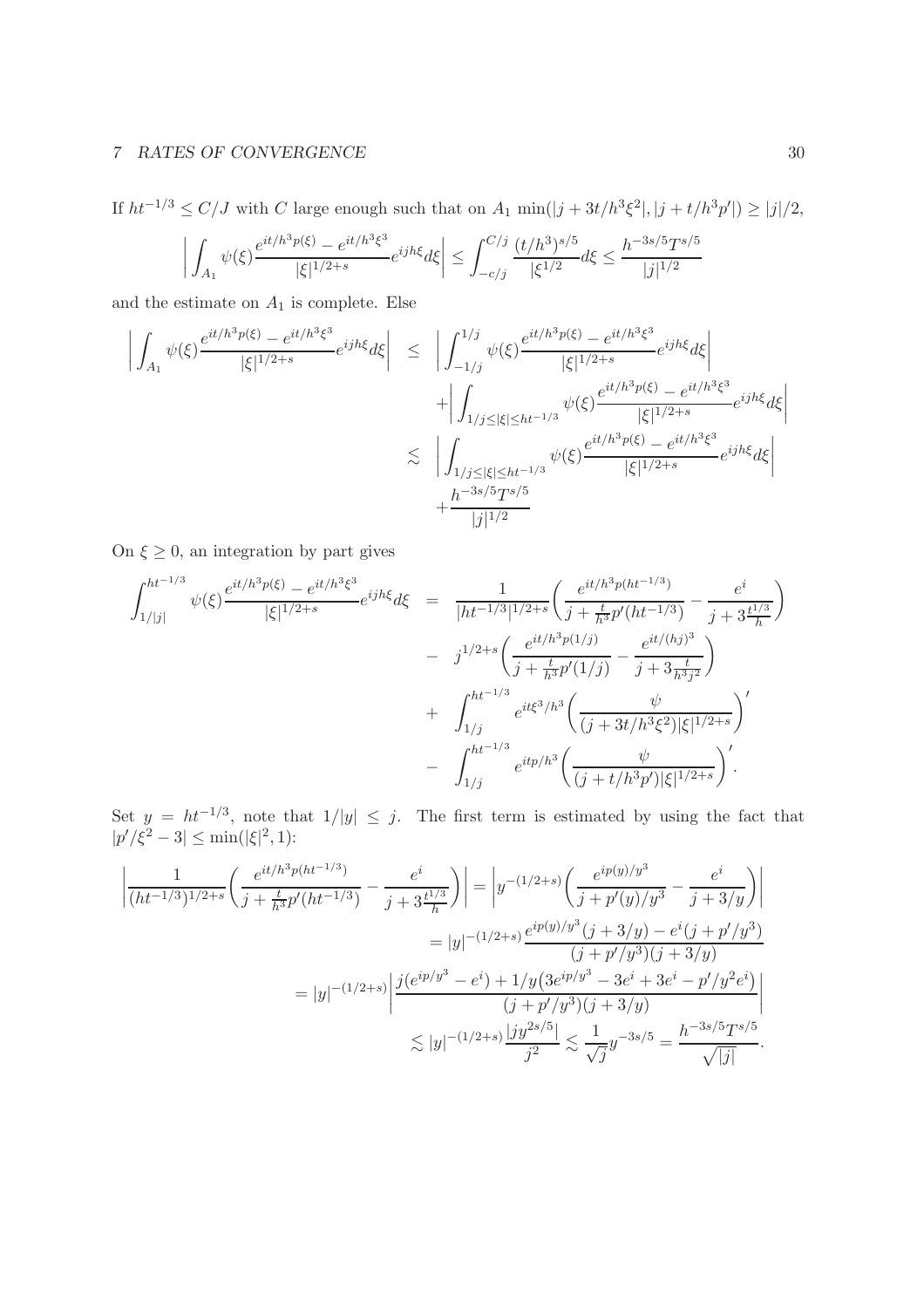The estimate for the second term is similar, and we only give details for two of the remaining integral terms involved:

$$
\begin{split}\n&\left|\int_{1/j}^{y} e^{i\xi^3/y^3} \frac{6\xi/h^3\psi(\xi)}{(j+3\xi^2/y^3)^2|\xi|^{1/2+s}} - e^{ip/y^3} \frac{p''(\xi)/y^3\psi(\xi)}{(j+p'(\xi)/y^3)|\xi|^{1/2+s}} d\xi\right| \\
&\lesssim \int_{1/j}^{y} \frac{|p''-6\xi|}{|y|^{3}j^2|\xi|^{1/2+s}} d\xi + \int_{1/j}^{y} \frac{|p''|}{y^3|\xi|^{1/2+s}} \frac{1}{(j+p'/y^3)^2} - \frac{1}{(j+3\xi^2/y^2)^2}\n\end{split}
$$
\n
$$
\begin{split}\n&\lesssim \int_{1/j}^{y} \frac{|\xi|^{1+2s/5}}{j^2|\xi|^{7/2+2s/5}y^{3s/5}} d\xi + \int_{1/j}^{y} \frac{|p''|}{y^3|\xi|^{1/2+s}j^4} \left|2j/y^3(3\xi^2-p'(\xi)) + 9\xi^4/y^6 - (p')^2/y^6\right| \\
&\lesssim \frac{h^{-3s/5}Ts^{5/5}}{\sqrt{|j|}} + \int_{1/j}^{y} \frac{|\xi|}{y^3|\xi|^{1/2+s}j^4} \left(|2j|\xi|^{2+2s/5}/y^3| + |\xi^{4+2s/5}|/y^6\right) d\xi \\
&\lesssim \frac{h^{-3s/5}Ts^{5/5}}{\sqrt{|j|}} + \int_{1/j}^{y} \frac{y^{-3s/5}}{|\xi|^{3+1/2}j^3} + \frac{y^{-3s/5}}{|\xi|^{4+1/2}j^4} d\xi \\
&\lesssim \frac{h^{-3s/5}Ts^{7/5}}{\sqrt{|j|}}.\n\end{split}
$$

The analysis on  $A_2$  is similar (and in fact simpler) so we skip it and prove the estimate for the integral on  $A_3 = \{|ht^{-1/3}| \leq |\xi| \leq \pi\} \cap \{j + 3t|\xi|^2/h^3\} \leq |j|/2$ . Although in the proof of Prop [4](#page-9-1) the neighbourhood of the points where  $p''$  cancels was the delicate part, it is here easy. Indeed (the proof of) Prop [4](#page-9-1) implies that on a small neighbourhood  $V$  of  $\{\xi_0, \pi\},$ 

$$
\bigg|\int_{\mathcal{V}} \psi(\xi) \frac{e^{it/h^3 p(\xi)} - e^{it/h^3 \xi^3}}{|\xi|^{1/2+s}} e^{ij\xi} d\xi \bigg| \lesssim \frac{1}{\sqrt{|j|}} \leq \frac{h^{-3s/5} T^{s/5}}{\sqrt{|j|}},
$$

(this is due to the fact that  $|\xi|$  is bounded away from 0 on V, thus having  $|\xi|^{1/2+s}$  on the denominator instead of  $|\xi|^{1/2}$  does not change the analysis).

On  $A_4 = A_3 \cap \mathcal{V}^c$ , we have  $|3t\xi^2/h^3 + j| \leq j/2$ , thus  $|\xi| \asymp \sqrt{jh^3/t}$ , and the Lebesgue measure of  $A_4$  is dominated by  $\sqrt{jh^3/t}$ . Moreover  $\xi$  is bounded away from  $\{\xi_0, \pi\}$ , thus  $|p''| \gtrsim |\xi|$ . The van der Corput lemma implies

$$
\left| \int_{A_4} \frac{e^{it/h^3 p} - e^{it/h^3 \xi^3}}{|\xi|^{1/2+s}} \psi d\xi \right| \lesssim \frac{1}{\sqrt{t/h^3 \min_{A_4} |\xi|}} \max \frac{1}{|\xi|^{1/2+s}} \lesssim \frac{t^{s/2} h^{-3s/2}}{|j|^{(1+s)/2}}.
$$

It is sufficient to prove

$$
\left| \int_{A_4} \frac{e^{it/h^3 p} - e^{it/h^3 \xi^3}}{|\xi|^{1/2+s}} \psi d\xi \right| \lesssim \frac{1}{j^{1/2-s/3}},
$$

indeed it implies then

$$
\bigg|\int_{A_4}\frac{e^{it/h^3p}-e^{it/h^3\xi^3}}{|\xi|^{1/2+s}}\psi d\xi\bigg|\lesssim \bigg(\frac{t^{s/2}h^{-3s/2}}{|j|^{(1+s)/2}}\bigg)^{2/5}\bigg(\frac{1}{j^{1/2-s/3}}\bigg)^{3/5}\leq \frac{T^{s/5}h^{-3s/5}}{\sqrt{|j|}}.
$$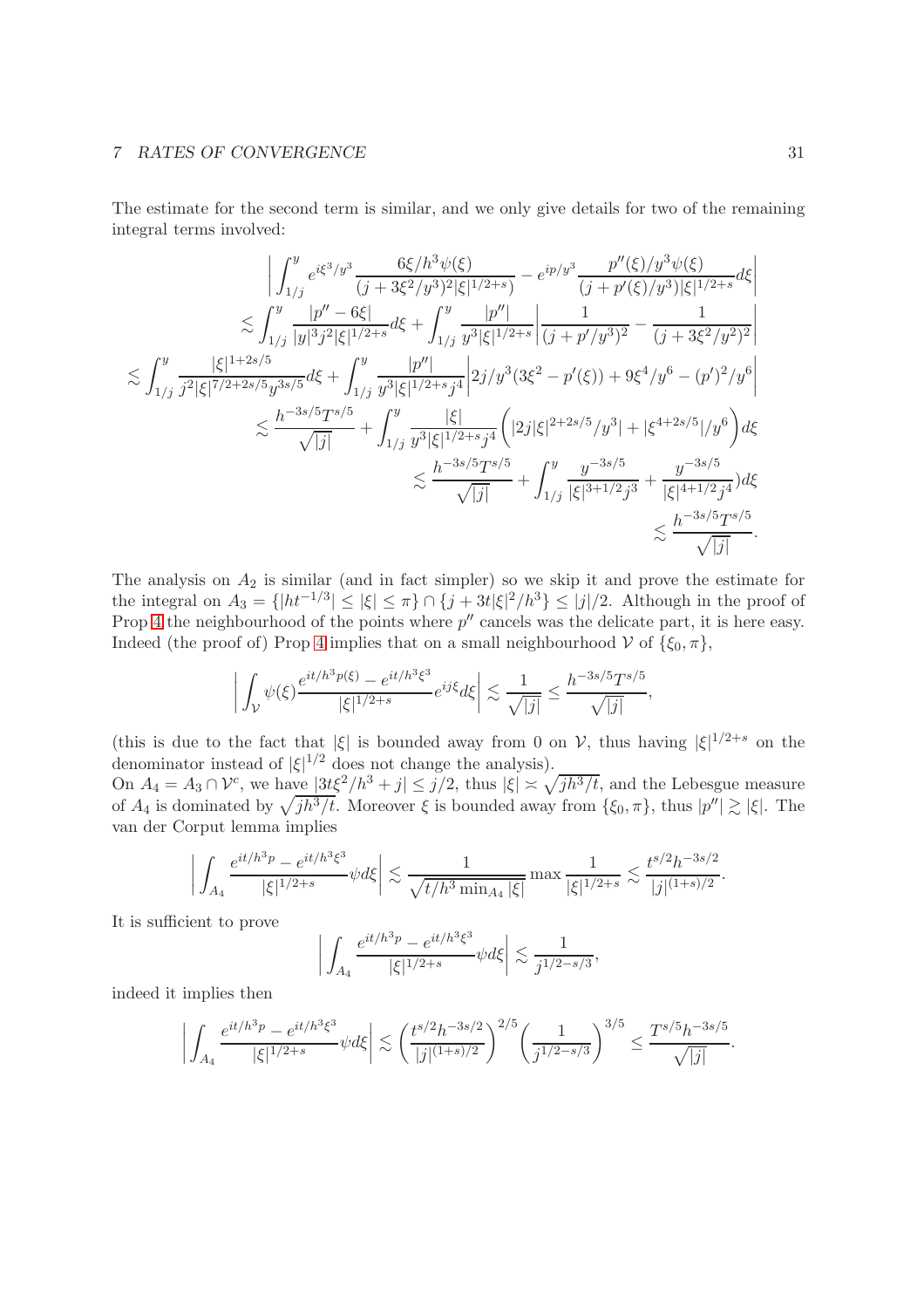Since  $A_4$  is the union of at most two intervals, we may assume that  $A_4$  is an interval. Set  $f = e^{it/h^3 p} - e^{it/h^3 \xi^3}$ , F a primitive of f that vanishes at some point of  $A_4$ . An integration by parts gives

$$
\left| \int_{A_4} \frac{e^{it/h^3 p} - e^{it/h^3 \xi^3}}{|\xi|^{1/2+s}} \right| \leq \frac{\max_{A_4} |F|}{\min_{A_4} |\xi|^{1/2+s}} + \left| \int_{A_4} \frac{F}{|\xi|^{3/2+s}} \psi d\xi \right| + \left| \int_{A_4} \frac{F}{|\xi|^{1/2+s}} \psi' d\xi \right|
$$
  

$$
\leq \frac{\max_{A_4} |F|}{\min_{A_4} |\xi|^{1/2+s}}
$$
  

$$
\leq \frac{\max_{A_4} |F|}{|jh^3/t|^{1/4+s/2}}
$$

It is now easily seen that we "only" need to prove that

<span id="page-31-2"></span>
$$
\forall \xi \in A_4, \ |F| \lesssim \frac{(h^3)^{1/4+s/2} t^{-(1/4+s/2)}}{|j|^{1/4-5s/6}}.\tag{7.12}
$$

Remind that  $|\xi| \asymp \sqrt{j h^3/t}$ . The van der Corput lemma implies

<span id="page-31-0"></span>
$$
|F(\xi)| \lesssim \frac{1}{\sqrt{t/h^3 \sqrt{jh^3/t}}} = \left(\frac{h^3}{tj}\right)^{1/4}.
$$
 (7.13)

On the other hand the Lipschitz continuity of  $e^{ix}$  and  $|A_4| \lesssim \sqrt{jh^3/t}$  gives

<span id="page-31-1"></span>
$$
|F| \lesssim t/h^3 \max |\xi|^4 \lesssim j^2 h^3 / t. \tag{7.14}
$$

Finally, "interpolation" of [\(7.13\)](#page-31-0) and [\(7.14\)](#page-31-1) implies

$$
|F| \lesssim \left(\frac{h^3}{tj}\right)^{1/4(1-2s/3)} (j^2h^3/t)^{2s/3} = \left(\frac{h^3}{t}\right)^{1/4+s/2} \frac{1}{j^{1/4-5s/6}}.
$$

which is  $(7.12)$ . The proof is now complete.

Remark 17. So far in every estimates one looses s derivatives to gain a rate in  $h^{2s/5}$ . This is probably optimal considering the inequality  $|p - p_h| \leq Ch^2 |\xi|^5$ . On the contrary, the  $l^5 L^{10}$ estimate will not be optimal, this is due to the fact that it is obtained via the interpolation of the estimates above with the dispersive smoothing results of section 2.

Nevertheless, it should be noticed that without dispersive estimates, one may only obtain for example

$$
\| (V(t) - V_h(t)) \partial_h \Delta_j \Pi T_{Nh} u_0 \|_{l^{\infty} L^2_T} \leq h^{2s/5} 2^{j(s+3/2)} \|\Delta_j \Pi T_{Nh} u_0 \|_{l^2},
$$

this would lead to estimates involving  $h^{2s/5}||u_0||_{H^{3/2+s}}$  that clearly forbid low regularity results.

Using the interpolation argument of [\[13\]](#page-43-8) prop. 7.4 (as for the Corollary [2](#page-14-3) ) we have the following.

 $\Box$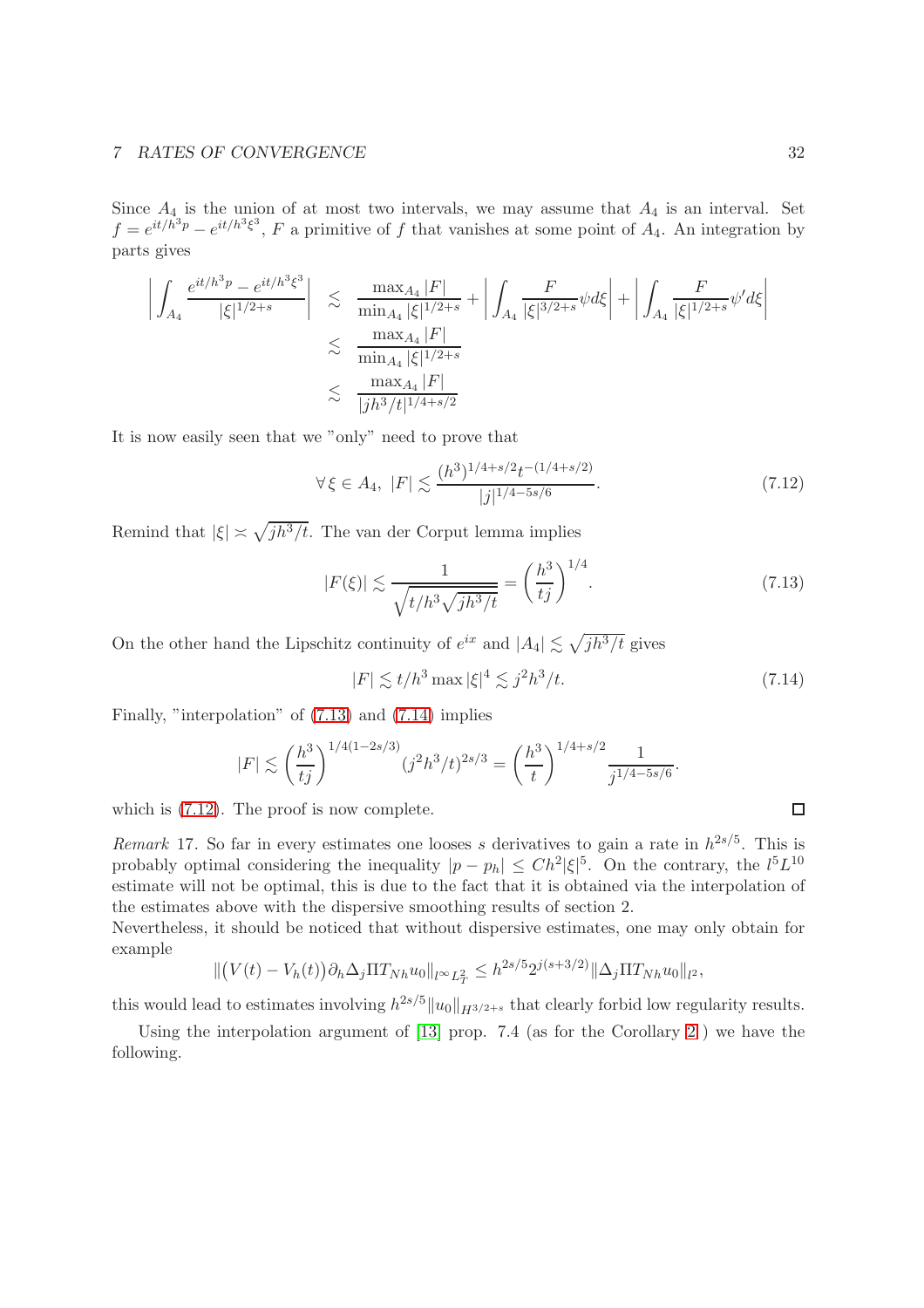**Proposition 18.** Let  $u_0 \in L^2(\mathbb{R})$ ,  $g \in l^{5/4}(h\mathbb{Z}; L_T^{10/9})$  $T(T^{(1)}),$  we have the following estimates

<span id="page-32-1"></span>
$$
||V(t)T_hu_0 - V_h(t)\Pi T_{Nh}u_0||_{l^5L_T^{10}} \le C(T)h^{8s/25}||u_0||_{H^s(\mathbb{R})},\qquad(7.15)
$$

$$
\|\int_0^t V(t-s)g - V_h(t-s)\Pi T_{Nh}g\|_{l^5L_T^{10}} \le C(T)h^{8s/25} \| |D|^s T_h g\|_{l^{5/4}L^{10/9}(([0,T])}. \tag{7.16}
$$

Remark 19. The exponent 8/25 comes from the weights in the interpolation, which are respectively  $4/5$  for inequality  $(7.6)$  and  $1/5$  for inequality  $(2.3)$ .

More dispersive estimates (not useful for the next subsection) are given in Appendix [B.](#page-40-0)

### 7.2 A simpler problem

Though we did not manage to collect enough dispersive estimates to obtain rates of convergence for the approximation of the cKdV problem, we will describe for a simpler problem how these estimates may be succesfully used. Let us consider the semi-linear equation

<span id="page-32-0"></span>
$$
\begin{cases} \n\partial_t u + \partial_x^3 u + f(u) = 0, \\ \nu|_{t=0} = u_0 \in L^2, \n\end{cases} \n(7.17)
$$

where  $f(u) = u|u|^{3/2}$ . It is quite clear that the existence of an  $L^2$  solution may not be obtained by basic semigroup methods, however using  $||V(t)u_0||_{L_x^5L_y^{10}} \lesssim ||u_0||_{L^2}$  and its inhomogeneous counterpart, we can solve the equation

$$
Tu = u \text{ where } Tu(t) = V(t)u_0 - \int_0^t V(t-s)f(u)(s)ds
$$

by a fixed point argument for small times or small initial data. Indeed

$$
||Tu||_{L_x^2} \le ||u_0||_{L^2} + ||V(t - \cdot)f(u)||_{L_x^2 L_t^1} \le ||u_0||_{L^2} + t^{1/2} ||V(t - \cdot)f(u)||_{L_x^2 L_t^2}
$$
  
\n
$$
\le ||u_0||_{L^2} + t^{1/2} ||f(u)||_{L_x^2 L_t^2}
$$
  
\n
$$
\le ||u_0||_{L^2} + t^{1/2} ||u||_{L_x^5 L_t^5}
$$
  
\n
$$
\le ||u_0||_{L^2} + t^{3/4} ||u||_{L_x^5 L_t^{10}}^{5/2},
$$

similarly

$$
||Tu||_{L_x^5 L_t^{10}} \le ||u_0||_{L^2} + ||u||_{L_x^{25/8} L_t^{25/9}}^{5/2} \le ||u_0||_{L^2} + t^{1/10} ||u||_{L_x^{25/8}}^{5/2}
$$
  

$$
\le ||u_0||_{L^2} + t^{1/10} (||u||_{L_t^{25/8} L_x^2}^{5/8} + ||u||_{L_t^{25/8} L_x^5}^{5/2})
$$
  

$$
\le ||u_0||_{L^2} + t^{13/20} ||u||_{L_x^{5/2} L_t^{10}}^{5/2} + t^{9/10} ||u||_{L_t^{\infty} L_x^2}^{5/2}
$$

.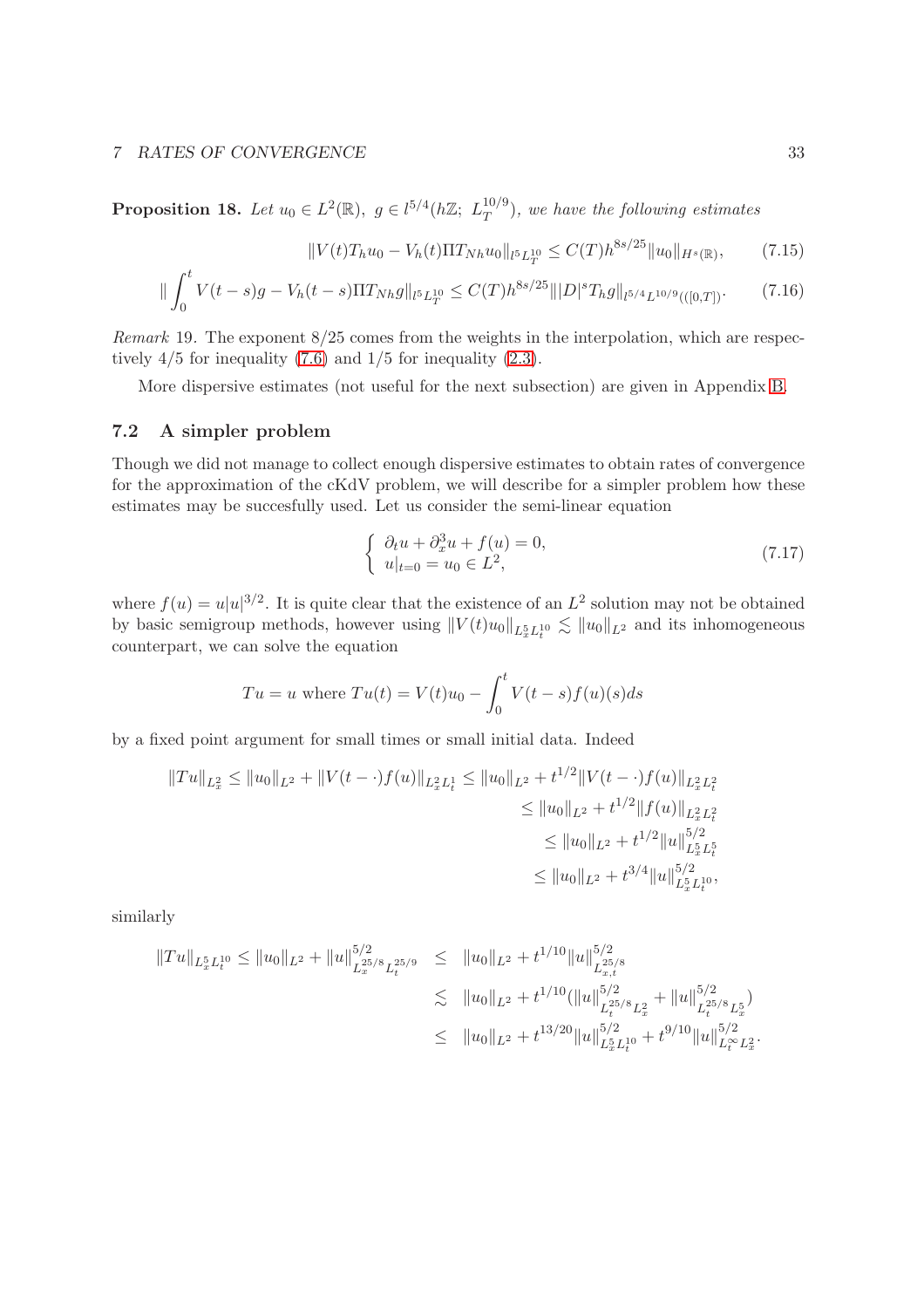For  $t$  small enough (or small initial data), these estimates are sufficient to apply the Picard-Banach fixed point theorem in the space  $X_T = L_T^{\infty} L_x^2 \cap L_x^5 L_T^{10}$ , which implies existence and uniqueness of a solution in this space.

We focus now on the derivation of rates of convergence. We define as for  $(cKdV)$  the semidiscrete approximation scheme

<span id="page-33-0"></span>
$$
\begin{cases} \frac{d}{dt}u_n + \frac{u_{n+2} - 2u_{n+1} + 2u_{n-1} - u_{n-2}}{h^3} + (\Pi E_{Nh} f(u_h))_n = 0, \\ u_h|_{t=0} = \Pi T_{Nh} u_0, \end{cases} \tag{7.18}
$$

Using the discrete version of  $X_T$ ,  $X_{h,T} = L_T^{\infty} l_x^2 \cap l_x^5 L_T^{10}$ , it can be proved as for the continuous problem that for T small enough there exists an unique solution of this problem admitting bounds in  $X_{h,T}$  independent of h. The following theorem establishes a precise convergence of  $u_h$  to u as  $h \to 0$ .

**Theorem 20.** Let u be the solution of  $(7.17)$  $(7.17)$  $(7.17)$  and  $u_h$  the solution of  $(7.18)$  $(7.18)$  $(7.18)$ . For T small enough and  $0 < s \leq 1$ 

<span id="page-33-2"></span>
$$
||u_h - T_hu||_{X_{h,T}} \lesssim h^{8s/25} (||u||_{X_T} + |||D|^s u||_{X,T} + ||u||_{X_T}^{5/2} + |||D|^s u||_{X_T}^{5/2}).
$$
\n(7.19)

The  $W^{s,p}$  spaces are defined here as the usual Bessel potential spaces, namely

$$
\{f: \ \mathcal{F}^{-1}\big((1+|\xi|)^s \widehat{f}\big) \in L^p\}.
$$

For the proof of the theorem we will need several technical properties on fractional derivation and Fourier multipliers:

- For any  $\alpha \in (0,1)$ ,  $p$ ,  $p_1$ ,  $p_2$ , such that  $\frac{1}{p} = \frac{1}{p_1}$  $\frac{1}{p_1} + \frac{1}{p_2}$  $\frac{1}{p_2}$  then for F differentiable  $||D|^{\alpha} F(f)||_{L^p} \leq$  $C||F'(f)||_{L^{p_1}}||D|^{\alpha}f||_{L^{p_2}}$  (see [\[1\]](#page-42-2) section 3 for a proof).
- The  $l^p$  norm of  $T_h f$  is equivalent to the  $L^p$  norm of  $\mathcal{F}^{-1}(\chi_{[-\pi/h,\pi/h]}f)$ , independently of h (see Lemma 2.1 in  $[5]$ , referring itself to the classical article  $[15]$ , we include a sketch of proof for the estimate  $\|\mathcal{F}^{-1}T_hf\|_{L^p} \leq \|T_hf\|_{l^p}$  in the appendix).
- We have for any  $1 < p < \infty$ ,

<span id="page-33-1"></span>
$$
||T_hf - \Pi T_{Nh}f||_{l^p} \le Ch^s |||D|^s f||_{L^p(\mathbb{R})}
$$
\n(7.20)

This is proved for a very slightly less general  $\Pi$  in [\[5\]](#page-43-10), in the end of the proof of their Theorem 4.2. It relies on their Lemma 2.1 combined with the Marcinkiewicz multiplier theorem (that they state in appendix). The main ingredient is that the symbol of  $T_h$  –  $\Pi T_{Nh}$  is bounded by  $h^s |\xi|^s$ .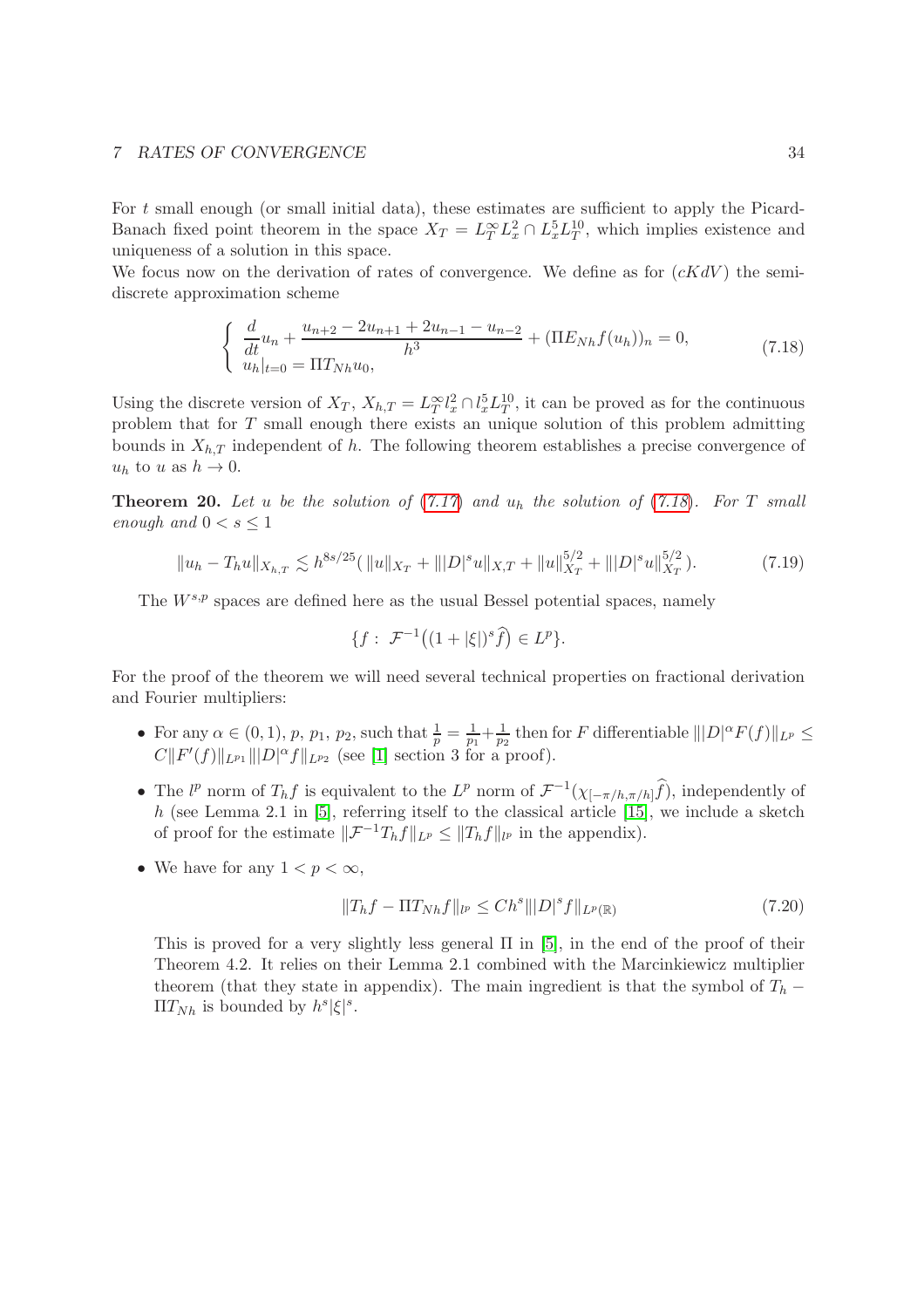• For  $s \in (0,1)$ , there exists  $C > 0$  independent of h such that

<span id="page-34-0"></span>
$$
||f(T_hu) - T_hf(u)||_{l^2} \le Ch^s ||u||_{W^{s,5}}^{5/2}, \ ||f(T_hu) - T_hf(u)||_{l^{5/4}} \le Ch^s ||u||_{W^{s,25/8}}^{5/2}, \quad (7.21)
$$

again, the proof is given in [\[5\]](#page-43-10), Lemma 5.2, for integration exponents different of 2, 5, but the proof can be adapted without significant modifications.

Proof. We begin by writing the difference as

$$
u_h - T_h u = V(t)T_h u_0 - V_h(t)\Pi T_{Nh}u_0 - \int_0^t V(t-s)T_h f(u)(s) - V_h(t-s)\Pi E f(u_h)(s)ds.
$$

The first linear term is directly controlled by applying inequalities  $(7.15)$  and  $(7.1)$ :

$$
||V(t)T_hu_0 - V_h(t)\Pi T_{Nh}u_0||_{X_{h,T}} \leq C(T)h^{8s/25}||u_0||_{H^s(\mathbb{R})}.
$$

We split the second, non-linear, term as follows :

$$
\int_0^t V(t-s)T_h f(u)(s) - V_h(t-s)\Pi f(u_h)(s)ds = \int_0^t V(t-s)(T_h f(u) - \Pi T_{Nh} f(u))
$$
  
+ 
$$
(V - V_h)\Pi T_{Nh} f(u) + V_h \Pi (T_{Nh} - ET_h) f(u) + V_h \Pi E (T_h f(u) - f(u_h))ds
$$
  
=  $I_1 + I_2 + I_3 + I_4$ 

Since most of the estimates are obtained in very similar ways, we will only detail how to deal with  $I_1$  and  $I_4$ . The  $L^2$  bound for  $I_1$  is obtained by using [\(7.5\)](#page-27-1) and the fractional chain rule with  $p_1 = 10/3$ ,  $p_2 = 5$ :

$$
\| \int_0^t V(t-s)(T_h f(u) - \Pi T_{Nh} f(u))ds \|_{L^2} \lesssim t^{1/2} \|T_h f(u) - \Pi T_{Nh} f(u))ds \|_{L^2_T L^2_x} \lesssim h^s \| |D|^s f(u) \|_{L^2_T L^2_x} \lesssim h^s \|u\|_{L^5_x L^{10}_T}^{3/2} \| |D|^s u \|_{L^5_x L^{10}_T}.
$$

For the  $l^5L_T^{10}$  bound, we use the estimate [\(7.20\)](#page-33-1) to get

$$
\|\int_0^t V(t-s)(T_hf(u) - \Pi T_{Nh}f(u))ds\|_{l^5L^{10}} \lesssim \|T_hf(u) - \Pi T_{Nh}f(u)\|_{L^{5/4}l^{5/4}} \lesssim h^s \||D|^s f(u)\|_{L^{5/4}_tL^{5/4}_x},
$$

and using again the chain rule with  $p_1 = 10/3$ ,  $p_2 = 2$  we find

$$
\|\int_0^t V(t-s)(T_hf(u)-\Pi T_{Nh}f(u))ds\|_{l^5L^{10}} \lesssim h^s \|\|u\|_{L_x^5}^{3/2} \|D\|^{s}u\|_{L_x^2}\|_{L_t^{5/4}} \lesssim \|u\|_{L_x^5L_T^{10}}^3 + \|u\|_{L_T^\infty H_x^s}^2.
$$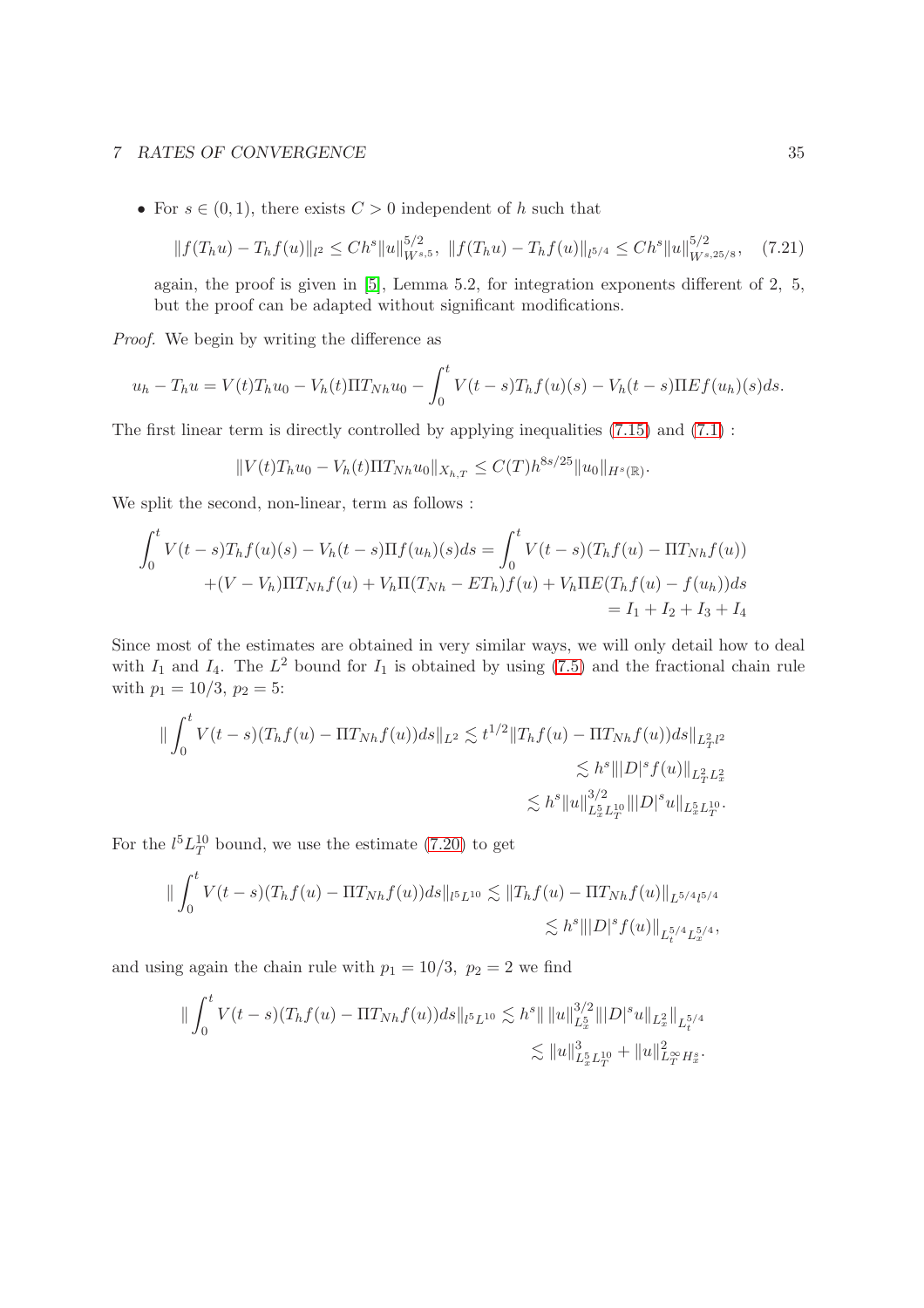For  $I_4$ , we have using  $(7.21)$ 

$$
\|\int_0^t V_h \Pi E(T_h f(u) - f(u_h)) ds\|_{l^2} \lesssim \|T_h f(u) - f(T_h u)\|_{L^1([0,T];l^2)} + \|f(T_h u) - f(u_h)\|_{L^1(l^2)} \lesssim h^s \|u\|_{L_T^1 W^{s,5}}^{5/2} + \|f(T_h u) - f(u_h)\|_{L_T^1 l^2}
$$

Since  $|| f(T_h u) - f(u_h) ||_{L_T^{1/2}} \lesssim ||T_h u - u_h||_{L^{2/5}} (||T_h u||_{L^{3/2}}^{3/2})$  $u_{L^3l^5}^{3/2} + ||u_h||_{L^3l}^{3/2}$  $L^{3/2}_{2l^5}$ , using again Hölder's inequality in time, this term can be absorbed (for  $T$  small enough independent of  $h$ ) in the left hand side. The  $l^5L^{10}$  norm of  $I_4$  is dealt with in the same way:

$$
\| \int_0^t V_h \Pi E(T_h f(u) - f(u_h)) ds \|_{l^5 L^{10}} \le \|T_h f(u) - f(u_h\|_{L^{5/4} l^{5/4}} \n\le \|T_h f(u) - f(T_h u)\|_{L^{5/4} l^{5/4}} + t^{1/10} \|f(T_h u) - f(u_h)\|_{L^{5/4} l^{5/4}} \n\le h^8 (\||D|^s u\|_{l^5 L^{10}}^{5/2} + \|u\|_{l^5 L^{10}}^{5/2} + \|u\|_{L^\infty H^s}) \n+ t^{1/10} \|T_h u - u_h\|_{L^{25/8} l^{25/8}} (\|u\|_{L^{25/8} l^{25/8}} + \|u_h\|_{L^{25/8} l^{25/8}}) \n\le h^8 (\||D|^s u\|_{l^5 L_T^{10}}^{5/2} + \|u\|_{l^5 L_T^{10}}^{5/2} + \|u\|_{L_T^\infty H^s}) \n+ T^{13/20} \|T_h u - u_h\|_{X_T} (\|u_h\|_{X_{h,T}} + \|u\|_{X_T})
$$

(in this chain of inequality we implicitly used the continuity of  $T_h: L^p \to l^p$  before interversion of time and space integration). As previously for  $t$  small enough the second term of the right hand side can be absorbed in the left hand side. Gluing all the estimates we have obtained

$$
||T_hu - u_h||_{l^5L^1 0_t \cap L_T^{\infty} l^2} \le Ch^{8s/25} (||u||_{L_T^{\infty} H^s}^{5/2} + ||u||_{l^5L_T^{10}} + ||D|^s u||_{l^5(L_T^{10})} + ||u||_{L_T^{\infty} H^s}^{5/2} + ||u||_{l^5L_T^{10}}^{5/2} + ||D|^s u||_{l^5(L_T^{10})}^{5/2}.
$$

Remark 21. It seems likely that (similarly to classical results for the nonlinear Schrödinger equation) the estimate [\(7.19\)](#page-33-2) can be turned into

$$
||u_h - T_h u||_{X_{h,T}} \lesssim h^{8s/25} ||u_0||_{H^s}.
$$

Remaining questions and perspectives There are several questions left open that we list here in what we believe is their order of difficulty :

• The existence of rates of convergence for the approximation of the quasi-linear cKdV equation is still open. Basically one would need to obtain rates for every linear dispersive estimates, but it seems like the time-space integration may open some other problem (typically it is not clear whether  $||T_hf||_{l^pL_t^q} \lesssim ||f||_{L_x^pL_t^q}$  is true, since even for space-time integration it is not a trivial result),

 $\Box$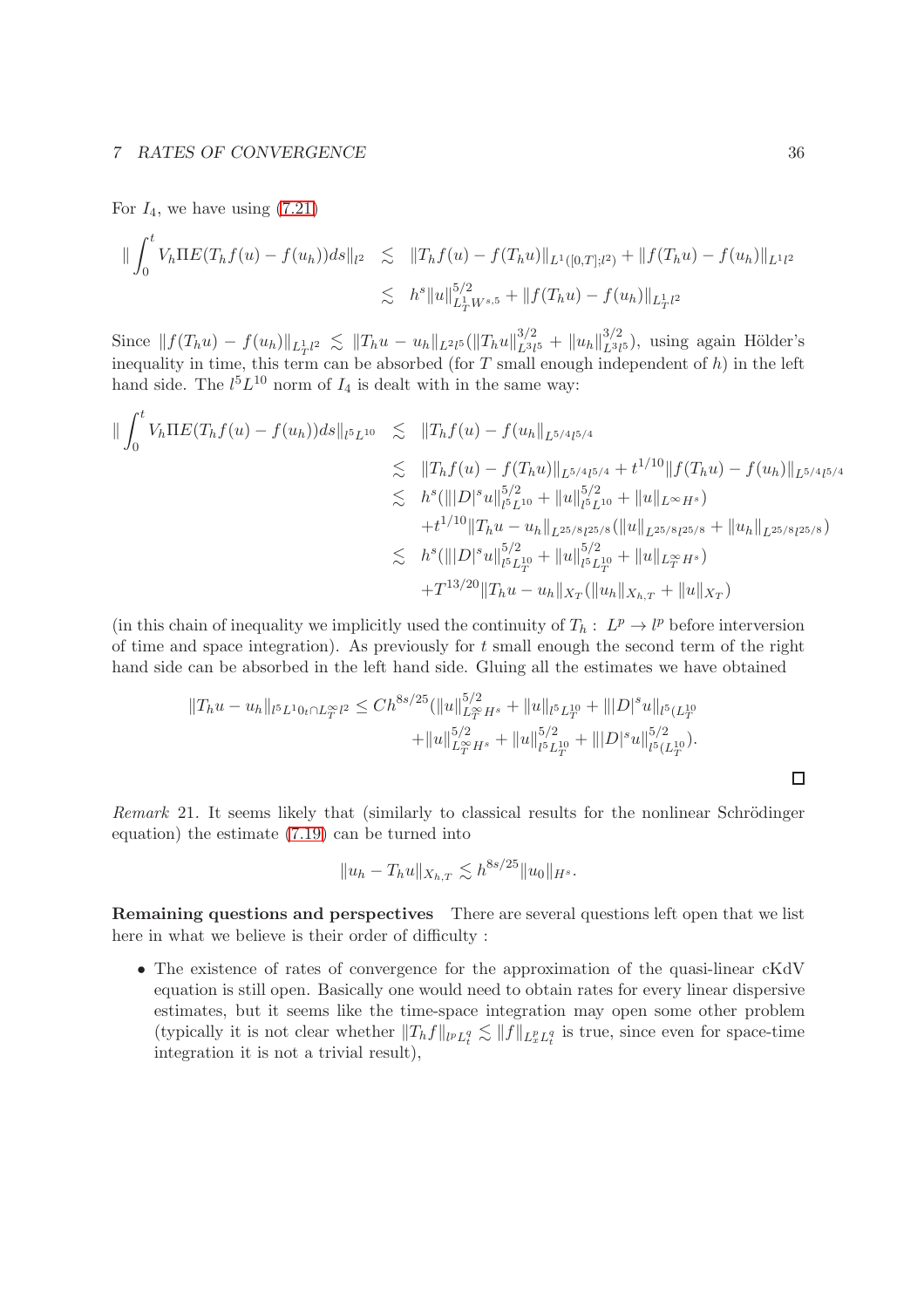#### A STANDARD RESULTS OF HARMONIC ANALYSIS 37

- The schemes studied here are only semi-discrete, it is essential to introduce time discretization that do not break the dispersive estimates (this was done for NLS in [\[4\]](#page-43-12)), and it would be of particular interest to compare them with more standard schemes when the initial data are sufficiently rough (say not in  $H^s$ ,  $s > 3/2$ ),
- The construction of dispersive schemes that do not rely in some way to the Fourier transform seems so far way beyond reach.

# A Standard results of harmonic analysis

This section is devoted to some results of standard Fourier analysis that are maybe less known in discrete settings. The proofs are elementary adaptations from the continuous settings and we include them only for completeness.

**Definition 1.** We define the (discrete) maximal function of a sequence u as

$$
(\mathcal{M}u)_n = \sup_k \frac{1}{2k+1} \sum_{j=n-k}^{n+k} |u_j|.
$$
 (A.1)

The space  $l^1(h\mathbb{Z})$  weak is the set of sequences such that  $\exists C > 0 : |\{k : |u_k| > \alpha\}| \leq C/\alpha$ . Here  $|A|$  is the h times the cardinal of A.

<span id="page-36-0"></span>Proposition 22. The maximal function satisfies the following properties:

• for  $u \in l^1$ ,  $\alpha > 0$ ,

$$
|\{k:\ (\mathcal{M}u)_k\leq \alpha\}|\lesssim \|u\|_1/\alpha.
$$

(ie M is continuous from  $l^1 \to l^1_w$ .

• For  $p > 1$ , M is continuous  $l^p \to l^p$ .

*Proof.* The second point is obvious for  $p = \infty$ . If the first point is proved, the general case for the second point is implied by the Marcinkiewicz interpolation theorem.

Thus we focus on the first point: let N arbitrarily fixed,  $A_{\alpha,N} = \{|k| \leq N : (\mathcal{M}u)_k > \alpha\}$ . For  $k \in A_{\alpha,N}$ , there exists  $n_k$  such that

$$
\frac{1}{2n_k+1}\sum_{k-n_k}^{k+n_k}|u_k|>\alpha
$$

The set  $\cup_{k\in A_{\alpha,N}}[k-n_k,k+n_k]$  is an open cover  $A_{\alpha,N}$ , from Vitalli's lemma we find that there exists a part  $\widetilde{A}$  of  $A_{\alpha,N}$  such that  $\bigcup_{k\in \widetilde{A}} [k-3n_k, k+3n_k] \supset A_{\alpha,N}$  and the  $[k-n_k, k+n_k]$  are disjoint. Therefore:

$$
|A_{\alpha,N}|\leq 3\sum_{k\in\widetilde{A}}2n_k+1\leq 3\sum_{k\in\widetilde{A}}\sum_{k-n_k}^{k+n_k}\frac{|u_k|}{\alpha}\leq 3\frac{\|u\|_{l^1}}{\alpha}.
$$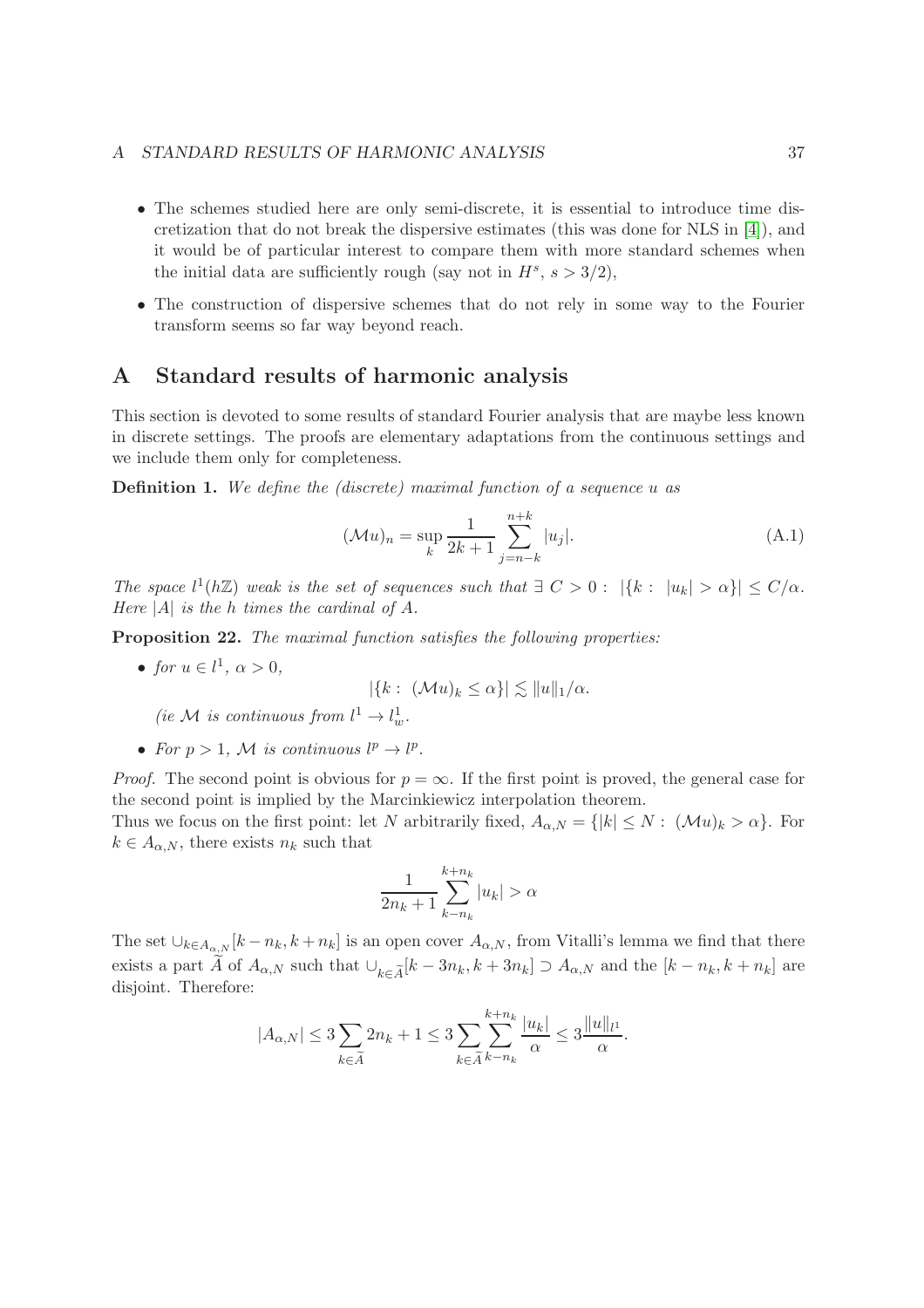#### A STANDARD RESULTS OF HARMONIC ANALYSIS 38

The estimate being uniform in  $N$ , this directly implies

$$
|\{k:\ (\mathcal{M}u)_k\leq \alpha\}|=|A_{\alpha,\infty}|\lesssim \frac{\|u\|_{l^1}}{\alpha}.
$$

which end the proof.

<span id="page-37-0"></span>Proposition 23. (discrete Hardy-Littlewood-Sobolev with parameter) Let  $u \in l^p(h\mathbb{Z})$ ,  $1 < p < q < \infty$ ,  $0 < \gamma < 1$  where

$$
\frac{1}{q} = \frac{1}{p} - 1 + \gamma.
$$
 (A.2)

We set

$$
u *_{h} v := h \sum_{\mathbb{Z}} u_{n-k} v_{k}.
$$
\n(A.3)

$$
If |v| \leq \frac{C}{\left(h(1+|k|)\right)^{\gamma}}, \text{ then } (\widetilde{u_n}) \in l^q(\mathbb{Z}) \text{ with } ||\widetilde{u}||_{l^q} \lesssim C||u||_{l^p}.
$$

*Proof.* We first reduce the proof to the case  $h = 1$ : we write  $||u||_{l_i}^p$  $\frac{p}{l_h^p} = h \sum |u_n|^p$ , while  $||u||_{l^p} =$  $\sum |u_n|^p$ . With those notations, and if the result is proved for  $h = 1$ 

$$
\|u *_{h} v\|_{l^{q}}^{q} = h \sum_{n} |h \sum_{k} u_{n-k} v_{k}|^{q} = h^{q+1} \|u * v\|_{l^{q}}^{q} \leq h^{q+1} \|u\|_{l^{p}}^{q} C^{q} / h^{\gamma q}
$$
  

$$
= C^{q} h^{q+1} \|u\|_{l^{p}_{h}}^{q} h^{-(\gamma q + q/p)}
$$
  

$$
= C^{q} \|u\|_{l^{p}_{h}}^{q}.
$$

Secondly, since  $|\sum u_{n-k}v_k| \le C \sum |u_{n-k}|/(1+|k|)^{\gamma}$ , we may assume  $u_n \ge 0$ ,  $v_n = 1/(1+|n|)^{\gamma}$ . Let us write for  $N$  arbitrary

$$
\sum_{\mathbb{Z}} u_{n-k} \frac{1}{(1+|k|)^{\gamma}} = \sum_{|k| \le N} u_{n-k} \frac{1}{(1+|k|)^{\gamma}} + \sum_{|k| > N} u_{n-k} \frac{1}{(1+|k|)^{\gamma}}
$$

The second term is bounded thanks to the Hölder inequality

$$
|\sum_{|k|>N} u_{n-k} \frac{1}{(1+|k|)^{\gamma}}| \leq ||u||_{l^{p}} \big(\sum_{|k|>N} \frac{1}{(1+|k|)^{\gamma p'}}\big)^{1/p'} \lesssim ||u||_{l^{p}} N^{1/p'-\gamma}.
$$

For the first term, set

$$
\begin{cases}\n\alpha_j = \frac{1}{(1+j)^\gamma} - \frac{1}{(2+j)^\gamma}, \ 0 \le j < N \\
\alpha_N = \frac{1}{(1+N)^\gamma}.\n\end{cases}
$$

 $\Box$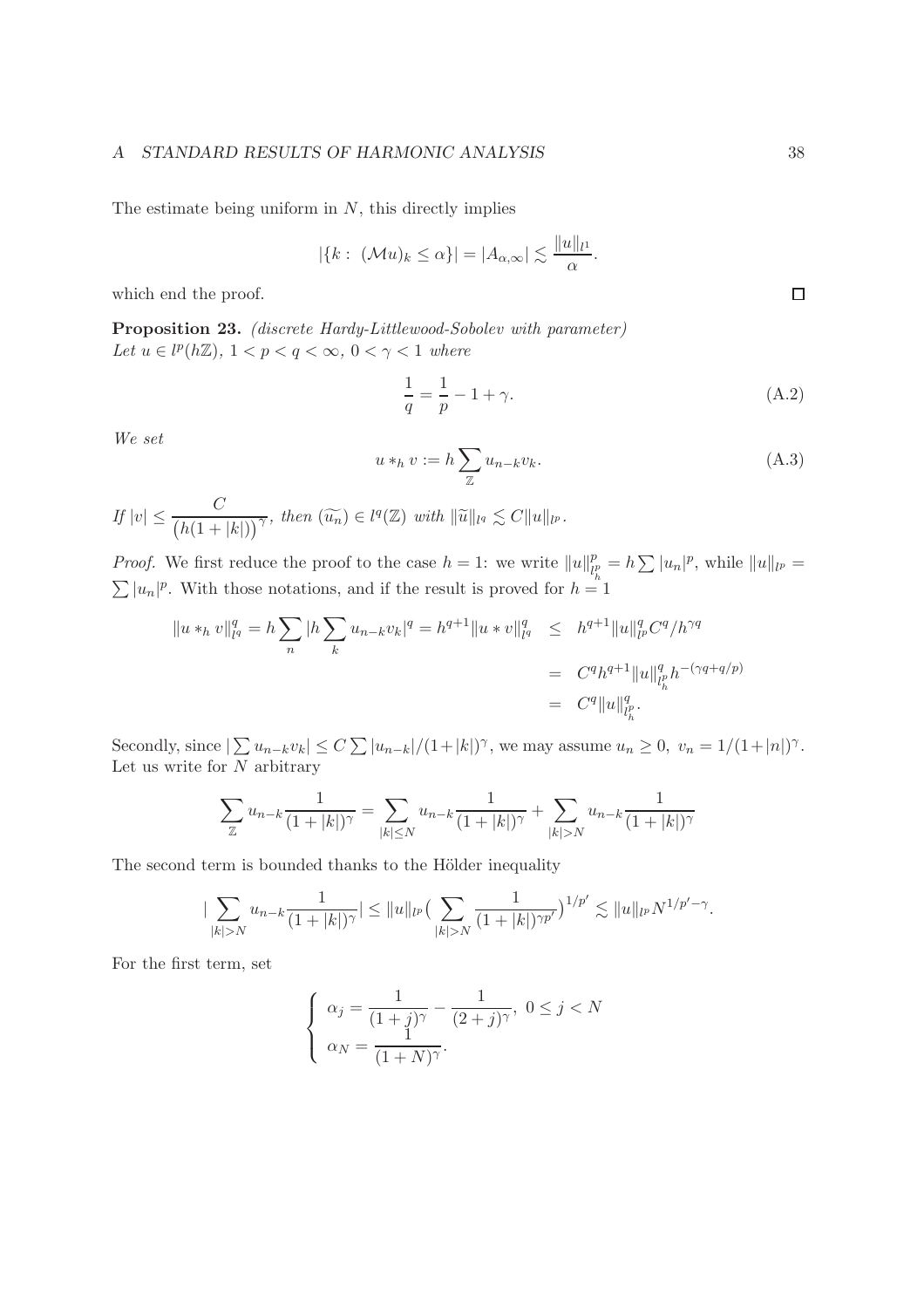One has

$$
\begin{split}\n|\sum_{|k| \le N} u_{n-k} \frac{1}{(1+|k|)^{\gamma}}| &= |\sum_{|k| \le N} \sum_{j=k}^{N} u_{n-k} \alpha_j| \\
&= |\sum_{j=0}^{N} \sum_{|k| \le j} \alpha_j u_{n-k}| \\
&\le \sum_{j=0}^{N} \alpha_j (2j+1) (\mathcal{M}u)_n \\
&= (\mathcal{M}u)_n \sum_{j=0}^{N} \sum_{|k| \le n} \alpha_j \\
&= (\mathcal{M}u)_n \sum_{|k| \le N} \sum_{j=|k|}^{N} \alpha_j = (\mathcal{M}u)_n \frac{1}{(1+|k|)^{\gamma}} \lesssim (\mathcal{M}u)_n N^{1-\gamma}.\n\end{split}
$$

Thus

<span id="page-38-0"></span>
$$
|\widetilde{u}_n| \lesssim N^{1/p'-\gamma} \|u\|_{l^p} + N^{1-\gamma} (\mathcal{M}u)_n,
$$
\n(A.4)

all that is left is to optimize in N by chosing  $N^{1/p'-\gamma}||u||_{l^p} \sim N^{1-\gamma}(\mathcal{M}u)_n$ , which gives

$$
N = \left\lfloor \left( \frac{\|u\|_{l^p}}{(\mathcal{M}u)_n} \right)^p \right\rfloor, \text{ where } \lfloor \cdot \rfloor \text{ denotes the integer part.}
$$

Note that  $(\mathcal{M}u)_n \le ||u||_{l^{\infty}} \le ||u||_{l^p}$  is always true, thus  $N \ge 1$  and

$$
\frac{1}{2}\left\lfloor \left(\frac{\|u\|_{l^p}}{(\mathcal{M}u)_n}\right)^p\right\rfloor \leq N \leq \left\lfloor \left(\frac{\|u\|_{l^p}}{(\mathcal{M}u)_n}\right)^p\right\rfloor.
$$

Injecting this in [\(A.4\)](#page-38-0) we find

$$
|\widetilde{u}_n| \lesssim (\mathcal{M}u)_n (||u||_{l^p}^{p(1-\gamma)} (\mathcal{M}u)_n^{p(\gamma-1)}) + ||u||_{l^p} (\mathcal{M}u)_n^{-p(1/p'-\gamma)} ||u||_{l^p}^{p(1/p'-\gamma)} \lesssim ||u||_{l^p}^{p(1-\gamma)} (\mathcal{M}u)_n^{p/q}.
$$

All that remains is to apply proposition [22,](#page-36-0) which gives:

$$
\|\widetilde{u}_n\|_{l^q}\lesssim \|u\|_{l^p}^{p(1-\gamma)}\|\mathcal{M}u\|_{l^p}^{p/q}\lesssim \|u\|_{l^p}.
$$

 $\Box$ 

**Proposition 24.** Let F be the usual Fourier transform on  $L^2(\mathbb{R})$ . For  $p > 1$ , the operator  $I: (u_n) \to \mathcal{F}^{-1}(\widehat{u}1_{[-\pi/h,\pi/h]})$  is continuous  $l^p(h\mathbb{Z}) \to L^p(\mathbb{R})$ .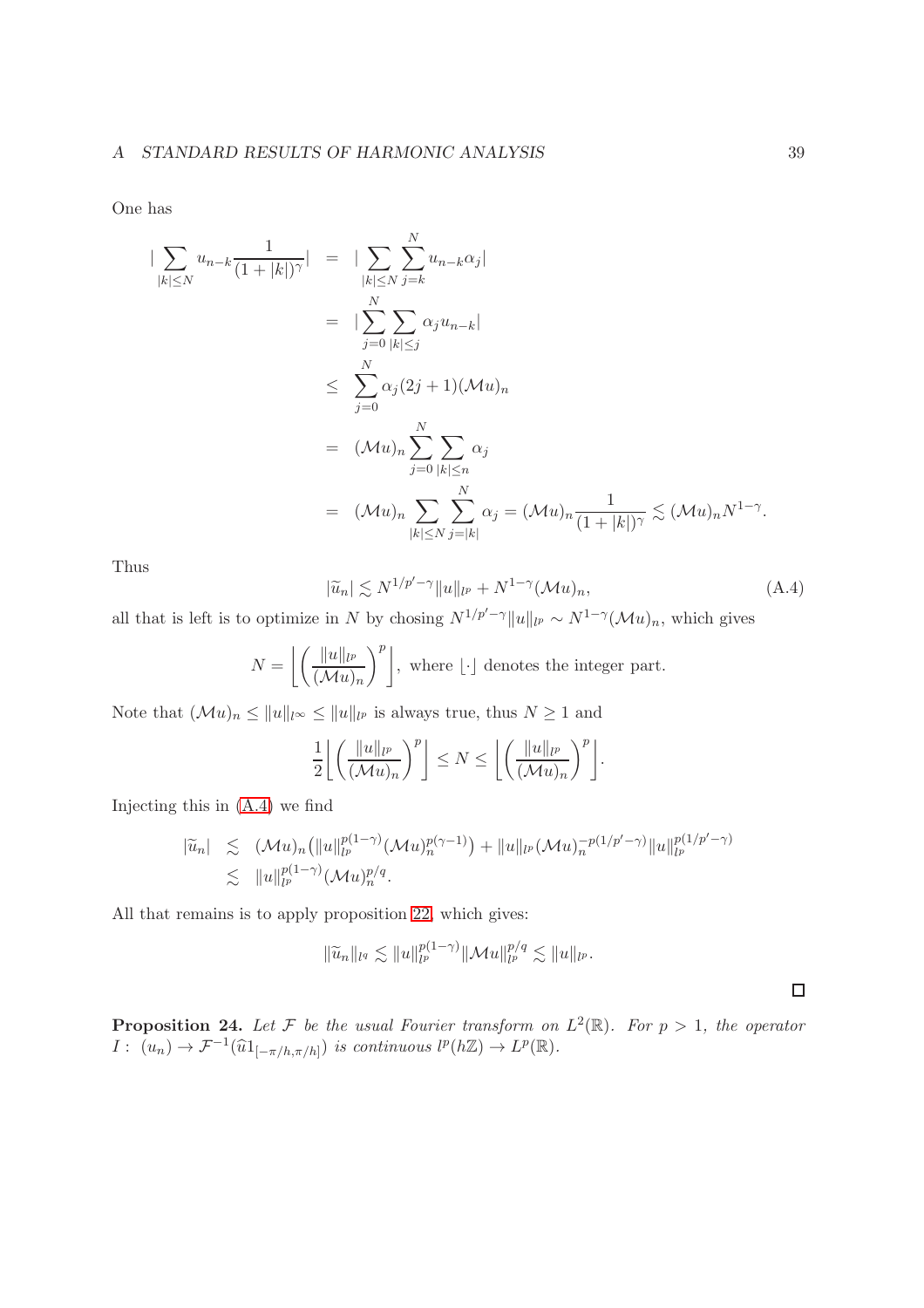#### A STANDARD RESULTS OF HARMONIC ANALYSIS 40

*Proof.* (Sketch of) By homogeneity it is sufficient to prove the result for  $h = 1$ , and we shall only prove that I is continuous from  $l^1$  to  $L^1$  weak, this implies the strong  $L^p$  continuity thanks to the Marcinkiewicz interpolation theorem for  $1 < p < 2$  and then by duality for  $p > 2$  (the proof is derived from the continuity of the Hilbert transform, however the result goes back at least to Plancherel and Polya [\[15\]](#page-43-11), 1937). A basic calculus shows that for  $(u_n)$  rapidly decaying

$$
Iu(x) = \frac{1}{\pi} \sum_{n} u_n \frac{\sin \pi (x - n)}{\pi (x - n)}.
$$

For  $\lambda$  fixed we use without justification the decomposition  $\mathbb{Z} = (\sqcup I_k) \sqcup (\mathbb{Z} \setminus (\sqcup I_k))$  such that

- for any  $k, \lambda \leq 1/|I_k| \sum_{I_k} |u_n| \leq 2\lambda$ , in particular  $| \sqcup I_k | \leq ||u||_1$ ,
- for any  $n \notin \sqcup I_k$ ,  $|u_n| \leq \lambda$ .

(this is a discrete Calderon-Zygmund decomposition, see for example Stein [\[17\]](#page-43-13) I.3). We define  $g_n = u_n$  if  $n \notin \sqcup I_k$ ,  $e^{in\pi}/|I_k|$   $\sum$  $I_K$  $e^{ij\pi}u_j$  if  $n \in I_k$ . Clearly,  $|g_n| \leq 2\lambda$ ,  $||g_n||_{l^1} \leq ||u_n||_{l^1}$ ,

and we may write

$$
u_n = b_n + g_n,
$$

where  $b = \sum b^k$ , each sequence  $b^k$  is supported in  $I_k$  and satisfies

$$
b_n^k = u_n - e^{in\pi}/|I_k| \sum_{I_K} e^{ij\pi} u_j
$$
 pour  $n \in I_k$ .

In particular,  $\sum_{\mathbb{Z}} e^{\pm in\pi} b_n^k = 0$ . We have then

$$
|\{x \in \mathbb{R} : |Iu| \ge \lambda\}| \le |\{x \in \mathbb{R} : |Ig| \ge \lambda/2\}| + |\{x \in \mathbb{R} : |Ib| \ge \lambda/2\}|.
$$

Using Chebychev's inequality for  $p = 2$  and the  $L^2$  continuity, we obtain for the first term

$$
|\{x \in \mathbb{R} : |Ig| \ge \lambda/2\}| \le ||Ig||^2_{L^2}/\lambda^2 \le 2\lambda ||u||_1/\lambda^2 = 2||u||_1/\lambda.
$$

For the second term we shall denote abusively  $2I_k$  the interval with same center  $c_k$  as  $I_k$  and twice larger. Chebychev's inequality implies again

$$
\begin{array}{rcl} \left| \left\{ x \in \mathbb{R} : \ |Ib| \geq \lambda/2 \right\} \right| & \leq & 2 \sum |I_k| + \left| \left\{ x \in \mathbb{R} \setminus (\sqcup 2I_k) : \ |Ib| \geq \lambda/2 \right\} \right| \\ & \leq & 2 \sum |I_k| + \frac{1}{\lambda} \int_{\mathbb{R} \setminus (\sqcup I_k)} |Ib| dx \\ & \leq & \frac{2}{\lambda} \|u\|_1 + \frac{1}{\lambda} \sum_k \int_{\mathbb{R} \setminus I_k} \left| \sum_{I_k} b_n^k \frac{\sin \pi (x - n)}{\pi (x - n)} \right| dx. \end{array}
$$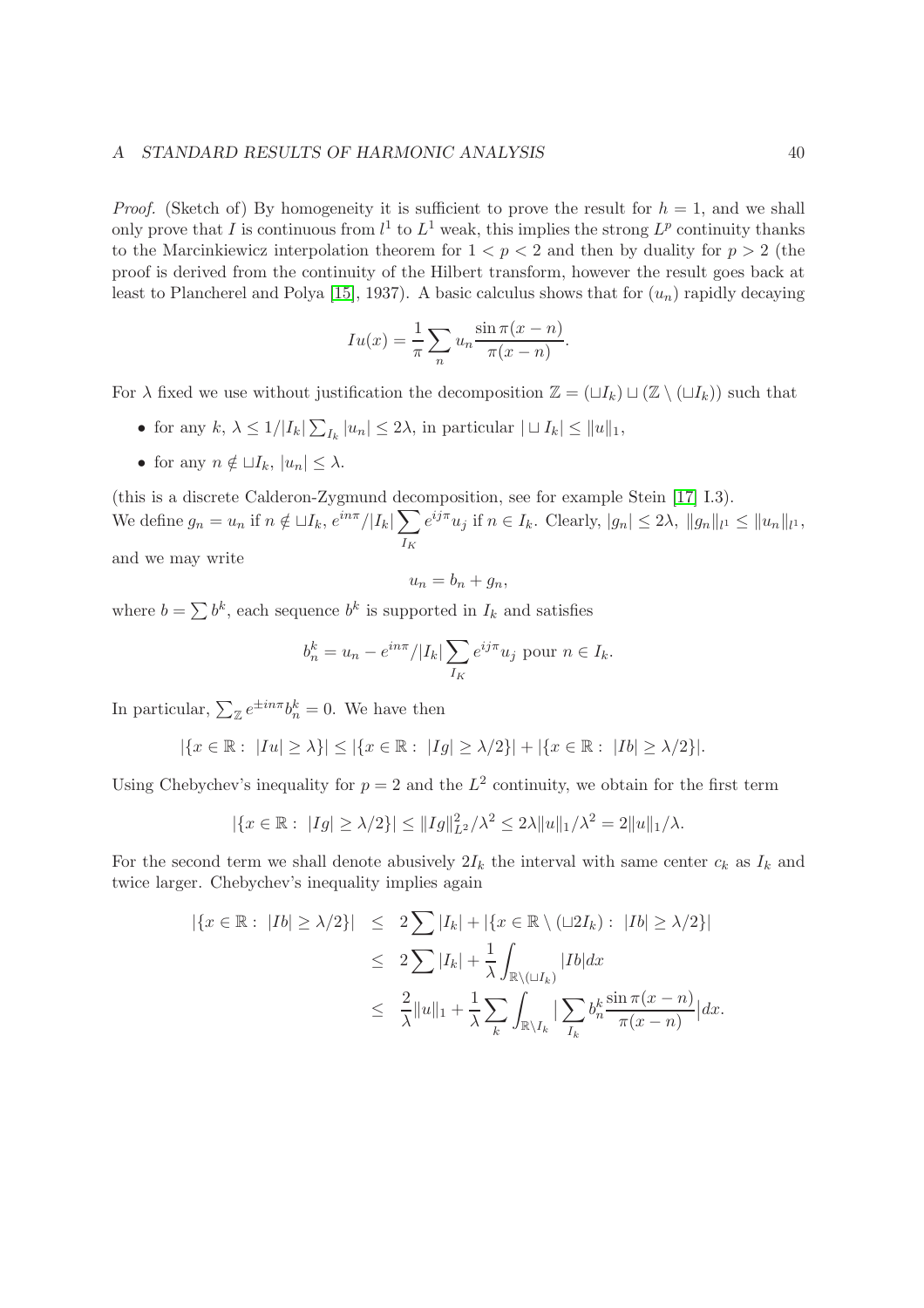But using now  $\sum_{I_k} e^{\pm in\pi} b_n^k = 0$  we obtain

$$
\int_{\mathbb{R}\setminus I_{k}} |\sum_{I_{k}} b_{n}^{k} \frac{\sin \pi (x - n)}{\pi (x - n)}| dx = \frac{1}{2} \int_{\mathbb{R}\setminus I_{k}} |\sum_{I_{k}} b_{n}^{k} \left( \frac{e^{i\pi (x - n)}}{\pi (x - n)} - \frac{e^{-i\pi (x - n)}}{\pi (x - n)} \right)| dx
$$
  
\n
$$
= \frac{1}{2} \int_{\mathbb{R}\setminus 2I_{k}} |\sum_{I_{k}} b_{n}^{k} \left( \frac{e^{-i\pi n}}{\pi (x - n)} - \frac{e^{-i\pi n}}{\pi (x - c_{k})} - \frac{e^{i\pi n}}{\pi (x - n)} \right)
$$
  
\n
$$
+ \frac{e^{i\pi n}}{\pi (x - c_{k})} \right) dx
$$
  
\n
$$
\leq \int_{\mathbb{R}\setminus 2I_{k}} \sum_{I_{k}} |b_{n}^{k}| \left( \frac{c_{k} - n}{\pi (x - n)(x - c_{k}} \right) | dx
$$
  
\n
$$
\leq 2 \sum_{I_{k}} |b_{n}^{k}| \int_{\mathbb{R}\setminus 2I_{k}} \frac{|I_{k}|}{\pi (x - c_{k})^{2}} dx
$$
  
\n
$$
= \frac{4}{\pi} \sum_{I_{k}} |b_{n}^{k}|.
$$

So that by summing it all

$$
|\{x \in \mathbb{R} : |Iu| \ge \lambda\}| \le \frac{4 + 8/\pi}{\lambda} ||u||_1.
$$

# <span id="page-40-0"></span>B Dispersive smoothing and rate of convergence

We did not manage to obtain a version with rates of convergence for the estimate [\(7.7\)](#page-27-2)

$$
\| |D|^2 \int_0^t V(t-t') \Pi g(t') dt' \|_{l^{\infty}L^2} \lesssim \| \Pi g \|_{l^1L^2},
$$

which is one of the main points that prevented us from obtaining rates of convergence for the approximation of the cKdV equation. It seems like the deep technical problem is the fact that in the proof of [\(7.7\)](#page-27-2), t lies in an unbounded set and thus  $V_h(t) - V(t)$  is certainly not small. More modestly this paragraph establishes how one may obtain a non optimal rate of convergence on

$$
||T_h \partial_x V(t)u_0 - \partial_h V_h(t) \Pi T_{Nh} u_0||_{l^{\infty}L^2}.
$$

To do so, we outline rapidly the main features of the Littlewood-Paley decomposition for sequences of  $h\mathbb{Z}$ , which are similar to the usual properties for functions. Let  $\psi$  be a smooth compactly supported function such that  $\text{supp}(\psi) \subset [-2,2]$  and  $\forall |x| \leq 1$ ,  $\psi(x) = 1$ . We set  $\varphi_0 = \psi$  and for  $j \geq 1$ 

$$
\varphi_j := \psi(2^{-j} \cdot) - \psi(2^{-j+1} \cdot).
$$

 $\Box$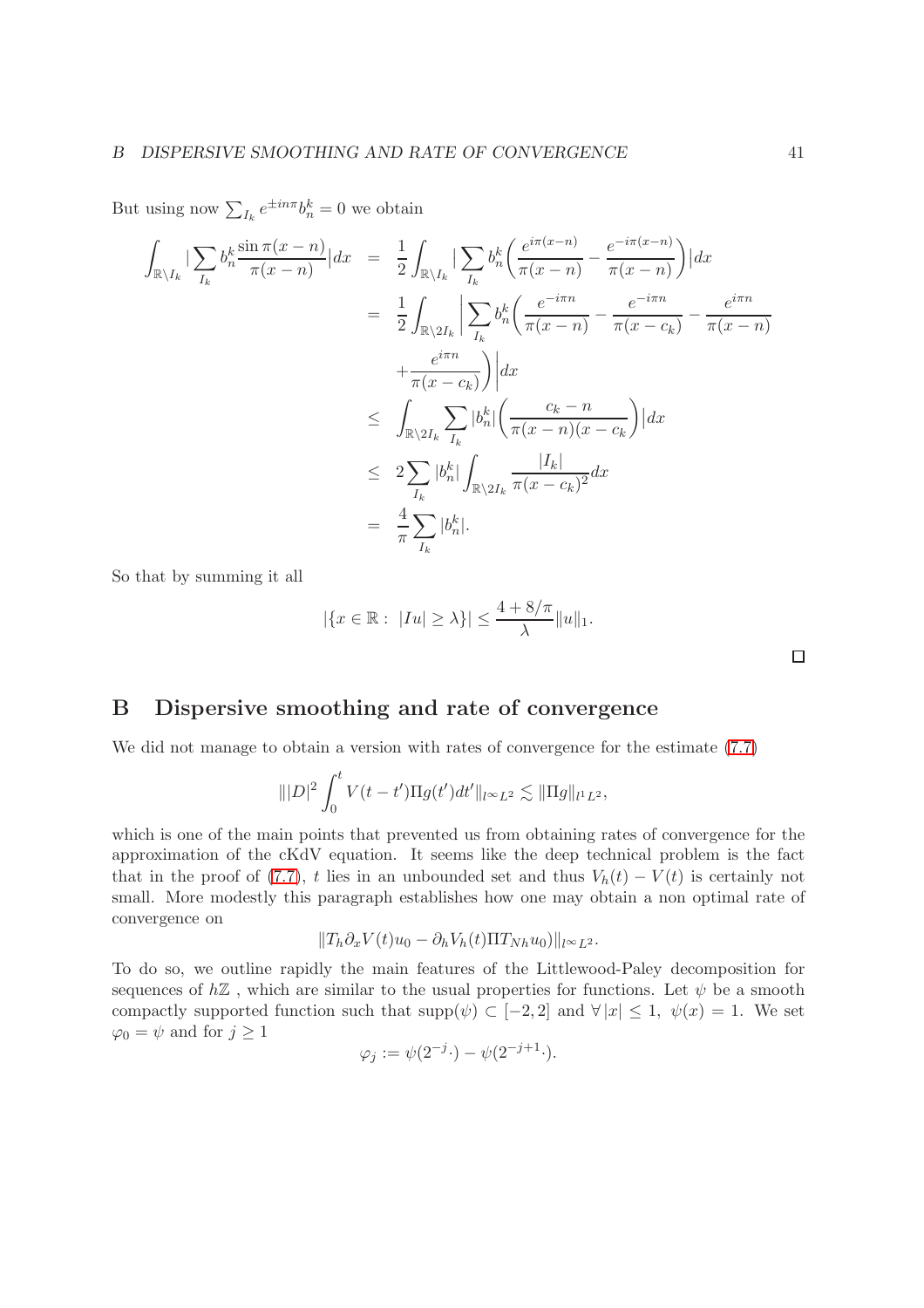#### B DISPERSIVE SMOOTHING AND RATE OF CONVERGENCE 42

For  $u \in \mathcal{S}(h\mathbb{Z})$ , the operators  $\Delta_j$  are defined by

$$
\tilde{\Delta}_j \tilde{u}|_{[-\pi/h,\pi/h]} = \varphi_j \hat{u},\tag{B.1}
$$

as for interpolation operators we chose not to emphasize the dependance on  $h$  (which appears notably in the fact that for  $2^j \geq 4\pi/h$ ,  $\Delta_i u = 0$ ).

Using the quasi orthogonality  $|j-k| \ge 2 \Rightarrow \varphi_j \varphi_k = 0$ , it is easily seen that  $||u||_{l^2}^2 \asymp \sum ||\Delta_j u||_{l^2}^2$ , and more deeply a key feature of this decomposition are the so-called Bernstein inequalities.

Proposition 25. (Bernstein inequalities) The following estimates hold:

<span id="page-41-0"></span>
$$
\forall p \ge 2, \ \|\Delta_j u\|_{l^p} \le C2^{j(1/2 - 1/p)} \|\Delta_j u\|_{l^2},\tag{B.2}
$$

$$
\forall s \ge 0, \ \| |D|^s \Delta_j u \|_{l^2} \le C_s 2^{js} \|\Delta_j u \|_{l^2}, \tag{B.3}
$$

with C, C<sub>s</sub> independant of h, and the constant C is also independent of  $p \in [2,\infty]$ .

The main result of this section is the following.

**Proposition 26.** Let  $\Pi$  be an interpolator as in theorem [7,](#page-15-1) of symbol m such that  $m(0) = 1$ . For  $u_0 \in L^2$ , we have the homogeneous estimate

$$
\forall \varepsilon > 0, \ \|\partial_x V(t) T_h u_0 - \partial_h V_h(t) \Pi T_{Nh} u_0\|_{l^\infty L^2([0,T])} \le \frac{Ch^{4s/13}(1+T)}{\sqrt{\varepsilon}} \|u_0\|_{H^{s+\varepsilon}(\mathbb{R})}. \tag{B.4}
$$

The constant C only depends on Π.

Proof. We first split

$$
\begin{aligned}\n\|\partial_x V(t) T_h u_0 - \partial_h V_h(t) \Pi T_{Nh} u_0\|_{l^\infty L^2([0,T])} &\leq \|(V(t) - V_h(t)) \partial_h \Pi T_{Nh} u_0\|_{l^\infty L^2([0,T])} \\
&\quad + \|V(t) (\partial_x T_h - \partial_h \Pi T_{Nh}) u_0\|_{l^\infty L^2([0,T])} \\
&= M_1 + M_2.\n\end{aligned}
$$

We will only focus on the derivation of an estimate for  $M_1$ , the other one being similar and simpler. In a general manner for f defined on  $h\mathbb{Z} \times [0,T]$ ,

$$
||f||_{l^{\infty}L_T^2}^2 = \sup_n \int_0^T (\sum_j \Delta_j f_n)^2 dt \leq \frac{1}{\varepsilon} \sup_n \int_0^T \sum_j 2^{2\varepsilon j} |\Delta_j f_n|^2 dt
$$
  

$$
\leq \frac{1}{\varepsilon} \sum_j 2^{2\varepsilon j} \sup_n \int_0^T |\Delta_j f_n|^2 dt = \frac{1}{\varepsilon} \sum_j 2^{2\varepsilon j} ||\Delta_j f_n||_{l^{\infty}L_T^2}^2.
$$

Applying it to  $M_1$  we have

$$
\| (V(t) - V_h(t)) \partial_h \Pi T_{Nh} u_0 \|_{l^{\infty} L^2([0,T])}^2 \lesssim \frac{1}{\varepsilon} \sum_j 2^{2\varepsilon j} \| (V(t) - V_h(t)) \partial_h \Delta_j \Pi T_{Nh} u_0 \|_{l^{\infty} L^2_T}^2.
$$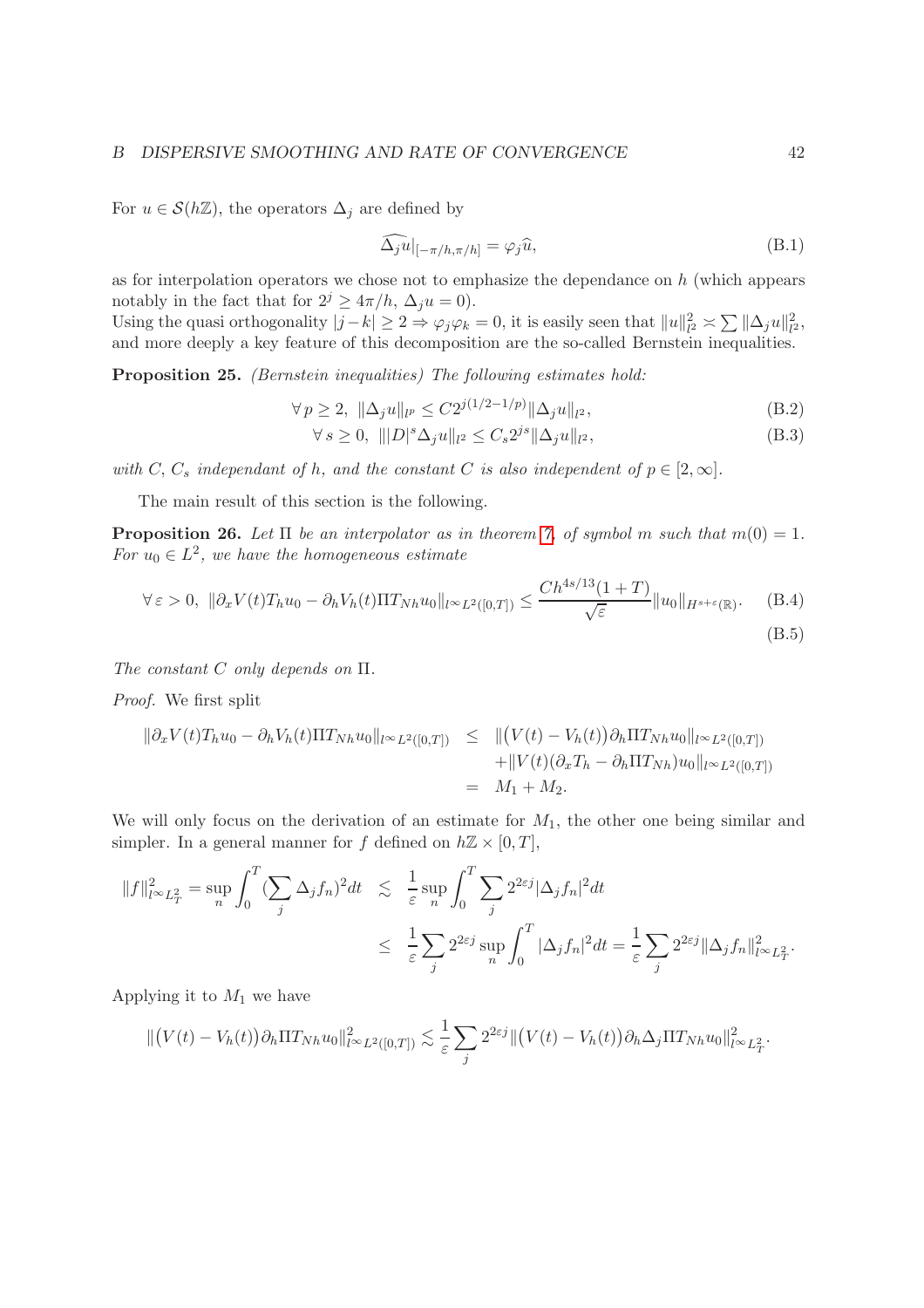#### REFERENCES 43

On one side the dispersive estimate [\(2.3\)](#page-5-0) gives

<span id="page-42-4"></span>
$$
\| (V(t) - V_h(t)) \partial_h \Delta_j \Pi T_{Nh} u_0 \|_{l^\infty L^2_T} \lesssim \| \Delta_j \Pi T_{Nh} u_0 \|_{l^2},
$$
\n(B.6)

while Bernstein's inequality [\(B.2\)](#page-41-0) combined with the inequality  $|e^{it\xi^3} - e^{itp_h(\xi)}| \lesssim t |\xi|^5 h^2$  implies

<span id="page-42-3"></span>
$$
\| (V(t) - V_h(t)) \partial_h \Delta_j \Pi T_{Nh} u_0 \|_{l^{\infty} L_T^2} \leq \| (V(t) - V_h(t)) \partial_h \Delta_j \Pi T_{Nh} u_0 \|_{L_T^{\infty} l^{\infty}}
$$
  
\n
$$
\leq 2^{j/2} \sup_{[0,T]} \| (V(t) - V_h(t)) \partial_h \Delta_j \Pi T_{Nh} u_0 \|_{l^2}
$$
  
\n
$$
\leq 2^{j/2 + 6j} h^2 T \| \Delta_j \Pi T_{Nh} u_0 \|_{l^2},
$$
 (B.7)

so that by [\(7.3\)](#page-27-3) with  $\alpha = 2s/13$  applied to [\(B.7\)](#page-42-3), [\(B.6\)](#page-42-4),

$$
\| (V(t) - V_h(t)) \partial_h \Delta_j \Pi T_{Nh} u_0 \|_{l^\infty L^2_T} \le h^{4s/13} 2^{js} \| \Delta_j \Pi T_{Nh} u_0 \|_{l^2}.
$$
 (B.8)

By summing and using lemma [1](#page-14-2) we find as expected

$$
M_1^2 \le \sum_j h^{4s/13} \frac{2^{2j(s+\varepsilon)}}{\varepsilon} \|\Delta_j \Pi T_{Nh} u_0\|_{l^2}^2 \lesssim \frac{h^{8s/13}}{\varepsilon} \|u_0\|_{H^{s+\varepsilon}}^2. \tag{B.9}
$$

### Acknowledgements

Most of this work was pursued at the Basque Center for Applied Mathematics, in the frame of the FP7-246775 NUMERIWAVES project, Funded by the European Research Council Executive Agency (ERCEA) in the Advanced Grant 2009 subprogram.

The author thanks Enrique Zuazua for introducing him to the problem and stimulating discussions.

# <span id="page-42-2"></span>References

- [1] F. M. Christ and M. I. Weinstein. Dispersion of small amplitude solutions of the generalized Korteweg-de Vries equation. J. Funct. Anal., 100(1):87–109, 1991.
- <span id="page-42-0"></span>[2] Arnaud Debussche and Jacques Printems. Numerical simulation of the stochastic Korteweg-de Vries equation. Phys. D, 134(2):200–226, 1999.
- <span id="page-42-1"></span>[3] Arnaud Debussche and Jacques Printems. Convergence of a semi-discrete scheme for the stochastic Korteweg-de Vries equation. Discrete Contin. Dyn. Syst. Ser. B, 6(4):761–781 (electronic), 2006.